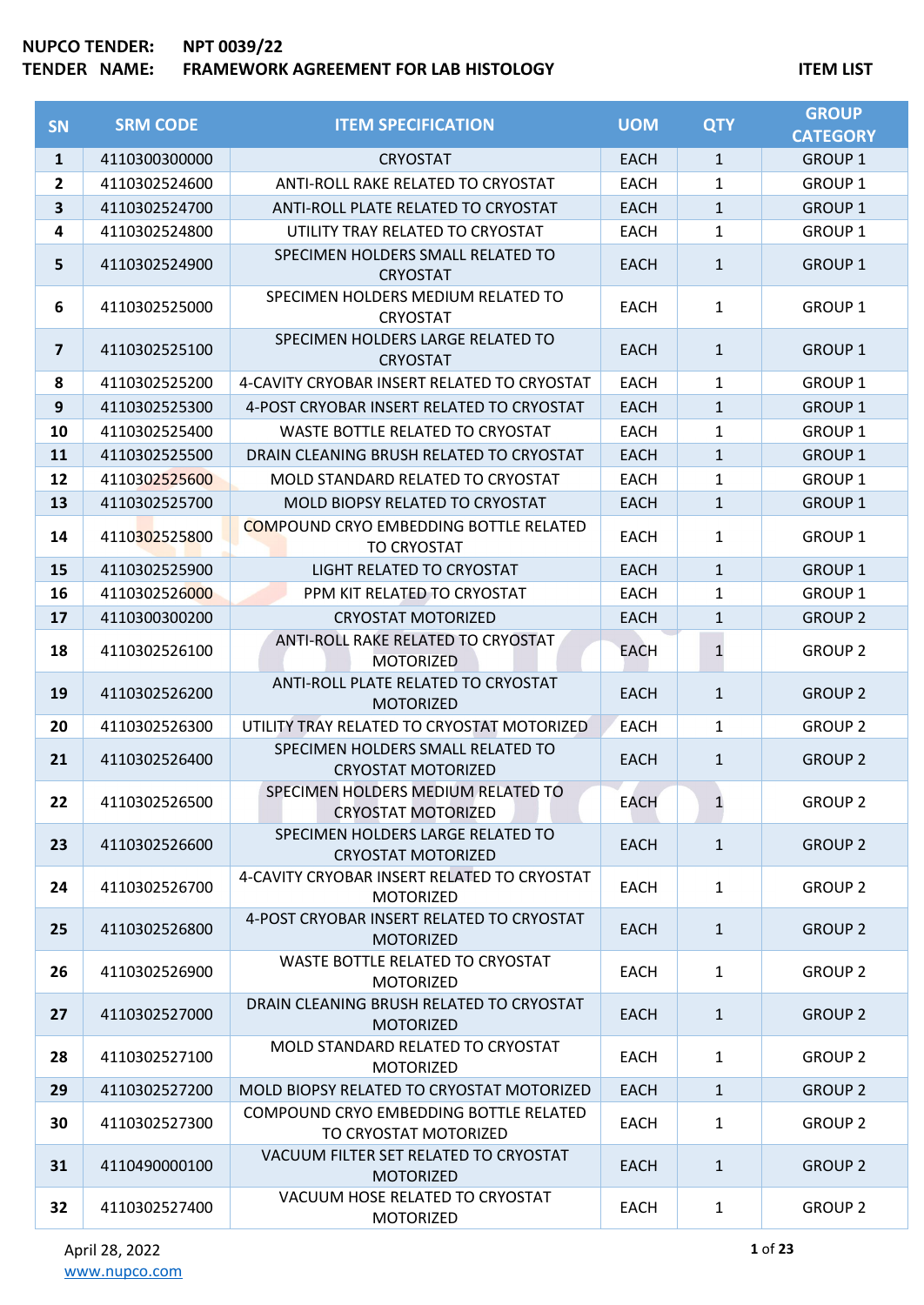# **NUPCO TENDER: NPT 0039/22 TERAMEWORK AGREEMENT FOR LAB HISTOLOGY ITEM LIST**

| <b>SN</b> | <b>SRM CODE</b> | <b>ITEM SPECIFICATION</b>                                                | <b>UOM</b>  | <b>QTY</b>   | <b>GROUP</b><br><b>CATEGORY</b> |
|-----------|-----------------|--------------------------------------------------------------------------|-------------|--------------|---------------------------------|
| 33        | 4110302527500   | OZONE PORT COVER RELATED TO CRYOSTAT<br><b>MOTORIZED</b>                 | <b>EACH</b> | $\mathbf{1}$ | <b>GROUP 2</b>                  |
| 34        | 4110302527600   | FOOT PEDAL RELATED TO CRYOSTAT MOTORIZED                                 | <b>EACH</b> | 1            | <b>GROUP 2</b>                  |
| 35        | 4110302527700   | LIGHT RELATED TO CRYOSTAT MOTORIZED                                      | <b>EACH</b> | $\mathbf{1}$ | <b>GROUP 2</b>                  |
| 36        | 4110302527800   | PPM KIT RELATED TO CRYOSTAT MOTORIZED                                    | <b>EACH</b> | 1            | <b>GROUP 2</b>                  |
| 37        | 4110302527900   | OZONE LAMP RELATED TO CRYOSTAT MOTORIZED                                 | <b>EACH</b> | $\mathbf{1}$ | <b>GROUP 2</b>                  |
| 38        | 4110300300300   | <b>CRYOSTAT WITH DISINFECTOR</b>                                         | <b>EACH</b> | $\mathbf{1}$ | <b>GROUP 3</b>                  |
| 39        | 4110302528000   | ANTI-ROLL RAKE RELATED TO CRYOSTAT WITH<br><b>DISINFECTOR</b>            | <b>EACH</b> | $\mathbf{1}$ | <b>GROUP 3</b>                  |
| 40        | 4110302528100   | ANTI-ROLL PLATE RELATED TO CRYOSTAT WITH<br><b>DISINFECTOR</b>           | <b>EACH</b> | $\mathbf{1}$ | <b>GROUP 3</b>                  |
| 41        | 4110302528200   | UTILITY TRAY RELATED TO CRYOSTAT WITH<br><b>DISINFECTOR</b>              | <b>EACH</b> | $\mathbf{1}$ | <b>GROUP 3</b>                  |
| 42        | 4110302528300   | SPECIMEN HOLDERS SMALL RELATED TO<br><b>CRYOSTAT WITH DISINFECTOR</b>    | <b>EACH</b> | 1            | <b>GROUP 3</b>                  |
| 43        | 4110302528400   | SPECIMEN HOLDERS MEDIUM RELATED TO<br><b>CRYOSTAT WITH DISINFECTOR</b>   | <b>EACH</b> | $\mathbf{1}$ | <b>GROUP 3</b>                  |
| 44        | 4110302528500   | SPECIMEN HOLDERS LARGE RELATED TO<br><b>CRYOSTAT WITH DISINFECTOR</b>    | <b>EACH</b> | $\mathbf{1}$ | <b>GROUP 3</b>                  |
| 45        | 4110302528600   | 4-CAVITY CRYOBAR INSERT RELATED TO CRYOSTAT<br><b>WITH DISINFECTOR</b>   | <b>EACH</b> | $\mathbf{1}$ | <b>GROUP 3</b>                  |
| 46        | 4110302528700   | 4-POST CRYOBAR INSERT RELATED TO CRYOSTAT<br><b>WITH DISINFECTOR</b>     | <b>EACH</b> | 1            | <b>GROUP 3</b>                  |
| 47        | 4110302528800   | WASTE BOTTLE RELATED TO CRYOSTAT WITH<br><b>DISINFECTOR</b>              | <b>EACH</b> | $\mathbf{1}$ | <b>GROUP 3</b>                  |
| 48        | 4110302528900   | DRAIN CLEANING BRUSH RELATED TO CRYOSTAT<br>WITH DISINFECTOR             | <b>EACH</b> | 1            | <b>GROUP 3</b>                  |
| 49        | 4110302529000   | MOLD STANDARD RELATED TO CRYOSTAT WITH<br><b>DISINFECTOR</b>             | <b>EACH</b> | $\mathbf{1}$ | <b>GROUP 3</b>                  |
| 50        | 4110302529100   | MOLD BIOPSY RELATED TO CRYOSTAT WITH<br><b>DISINFECTOR</b>               | <b>EACH</b> |              | <b>GROUP 3</b>                  |
| 51        | 4110302529200   | COMPOUND CRYO EMBEDDING BOTTLE RELATED<br>TO CRYOSTAT WITH DISINFECTOR   | <b>EACH</b> | $\mathbf{1}$ | <b>GROUP 3</b>                  |
| 52        | 4110490000200   | VACUUM FILTER SET RELATED TO CRYOSTAT WITH<br><b>DISINFECTOR</b>         | <b>EACH</b> | $\mathbf{1}$ | <b>GROUP 3</b>                  |
| 53        | 4110302529300   | VACUUM HOSE RELATED TO CRYOSTAT WITH<br><b>DISINFECTOR</b>               | <b>EACH</b> | $\mathbf{1}$ | <b>GROUP 3</b>                  |
| 54        | 4110302529400   | OZONE PORT COVER RELATED TO CRYOSTAT WITH<br><b>DISINFECTOR</b>          | <b>EACH</b> | $\mathbf{1}$ | <b>GROUP 3</b>                  |
| 55        | 4110302529500   | UV LAMP RELATED TO CRYOSTAT WITH<br><b>DISINFECTOR</b>                   | <b>EACH</b> | $\mathbf{1}$ | <b>GROUP 3</b>                  |
| 56        | 4110302529600   | LIGHT RELATED TO CRYOSTAT WITH DISINFECTOR                               | <b>EACH</b> | $\mathbf{1}$ | <b>GROUP 3</b>                  |
| 57        | 4110302529700   | PPM KIT RELATED TO CRYOSTAT WITH<br><b>DISINFECTOR</b>                   | <b>EACH</b> | $\mathbf{1}$ | <b>GROUP 3</b>                  |
| 58        | 4110302529800   | OZONE LAMP RELATED TO CRYOSTAT WITH<br><b>DISINFECTOR</b>                | <b>EACH</b> | $\mathbf{1}$ | <b>GROUP 3</b>                  |
| 59        | 4119150100300   | PROCESSOR TISSUE VACUUM LOW CAPACITY                                     | <b>EACH</b> | $\mathbf{1}$ | <b>GROUP 4</b>                  |
| 60        | 4112330700700   | BASKET TRANSPORT TRAY RELATED TO<br>PROCESSOR TISSUE VACUUM LOW CAPACITY | <b>EACH</b> | $\mathbf{1}$ | <b>GROUP 4</b>                  |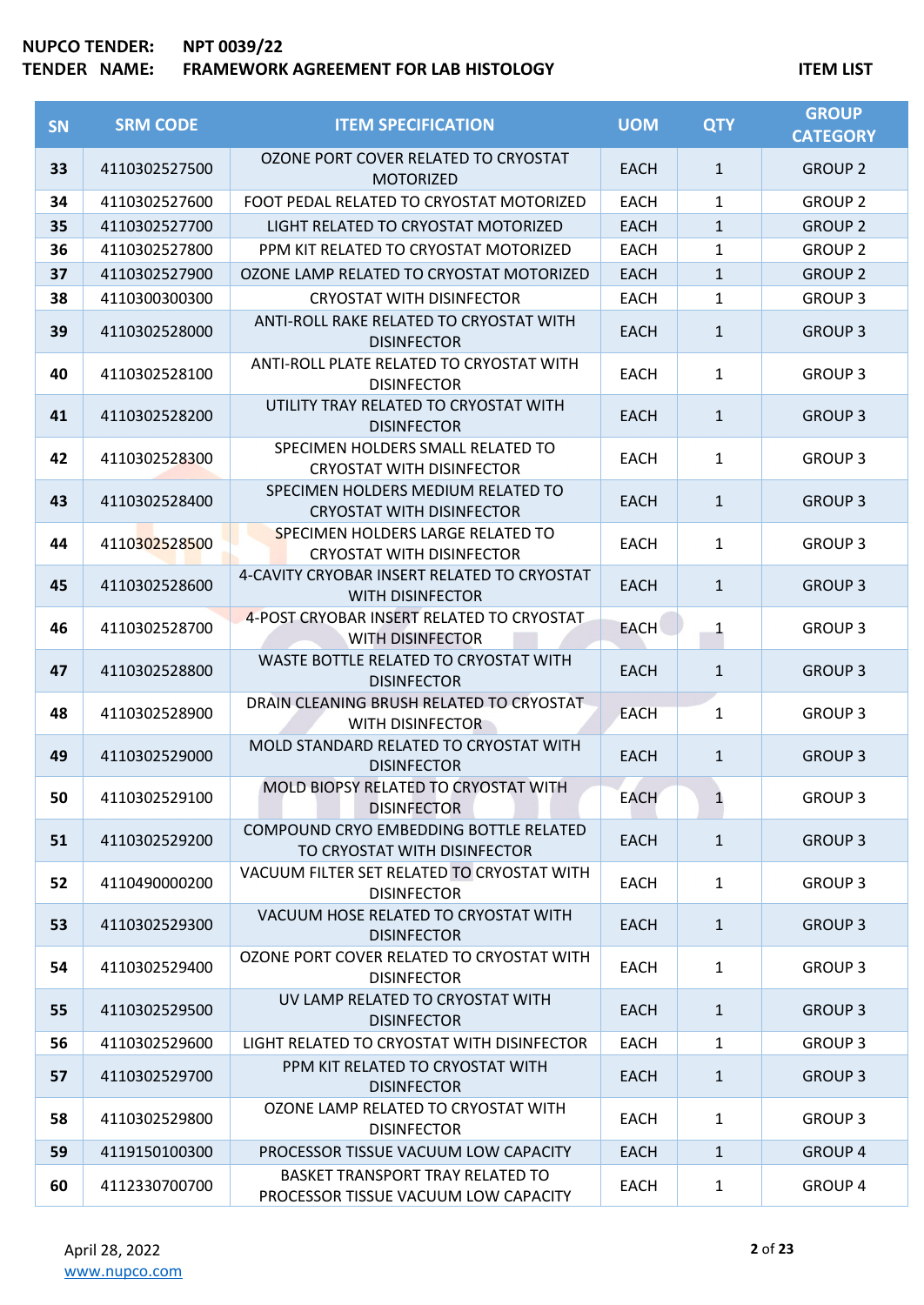| SN | <b>SRM CODE</b> | <b>ITEM SPECIFICATION</b>                                                                           | <b>UOM</b>  | <b>QTY</b>   | <b>GROUP</b><br><b>CATEGORY</b> |
|----|-----------------|-----------------------------------------------------------------------------------------------------|-------------|--------------|---------------------------------|
| 61 | 4110292001300   | STANDARD CASSETTE WITHOUT LID RELATED TO<br>PROCESSOR TISSUE VACUUM LOW CAPACITY                    | <b>EACH</b> | $\mathbf{1}$ | <b>GROUP 4</b>                  |
| 62 | 4110292001400   | STANDARD CASSETTE WITH LID RELATED TO<br>PROCESSOR TISSUE VACUUM LOW CAPACITY                       | <b>EACH</b> | $\mathbf{1}$ | <b>GROUP 4</b>                  |
| 63 | 4110292001500   | BIOPSY CASSETTE (STANDARD) RELATED TO<br>PROCESSOR TISSUE VACUUM LOW CAPACITY                       | <b>EACH</b> | $\mathbf{1}$ | <b>GROUP 4</b>                  |
| 64 | 4110292001600   | BIOPSY CASSETTE PORE SIZE 0.67 MM RELATED TO<br>PROCESSOR TISSUE VACUUM LOW CAPACITY                | <b>EACH</b> | $\mathbf{1}$ | <b>GROUP 4</b>                  |
| 65 | 4110292001700   | BIOPSY CASSETTE PORE SIZE 0.25 MM RELATED TO<br>PROCESSOR TISSUE VACUUM LOW CAPACITY                | <b>EACH</b> | $\mathbf{1}$ | <b>GROUP 4</b>                  |
| 66 | 4110292700900   | BOTTLES RELATED TO PROCESSOR TISSUE<br><b>VACUUM LOW CAPACITY</b>                                   | <b>EACH</b> | $\mathbf{1}$ | <b>GROUP 4</b>                  |
| 67 | 4110292701000   | WAX SCRAPER RELATED TO PROCESSOR TISSUE<br>VACUUM LOW CAPACITY                                      | <b>EACH</b> | $\mathbf{1}$ | <b>GROUP 4</b>                  |
| 68 | 4110490000300   | CARBON FILTER RELATED TO PROCESSOR TISSUE<br>VACUUM LOW CAPACITY                                    | <b>EACH</b> | $\mathbf{1}$ | <b>GROUP 4</b>                  |
| 69 | 4110292701100   | DUCT HOSE RELATED TO PROCESSOR TISSUE<br>VACUUM LOW CAPACITY                                        | <b>EACH</b> | $\mathbf{1}$ | <b>GROUP 4</b>                  |
| 70 | 4112330700800   | <b>CASSETTE BASKET RELATED TO PROCESSOR TISSUE</b><br>VACUUM LOW CAPACITY                           | <b>EACH</b> | $\mathbf{1}$ | <b>GROUP 4</b>                  |
| 71 | 4110292701200   | AUTO EMBEDDING RACK RELATED TO PROCESSOR<br>TISSUE VACUUM LOW CAPACITY                              | <b>EACH</b> | $\mathbf{1}$ | <b>GROUP 4</b>                  |
| 72 | 4110292701300   | SYNERGY BIOPSY KIT RELATED TO PROCESSOR<br>TISSUE VACUUM LOW CAPACITY                               | <b>EACH</b> | 1            | <b>GROUP 4</b>                  |
| 73 | 4110292701400   | SYNERGY STANDARD KIT RELATED TO PROCESSOR<br>TISSUE VACUUM LOW CAPACITY                             | <b>EACH</b> | $\mathbf{1}$ | <b>GROUP 4</b>                  |
| 74 | 4110292001800   | PARAFORM CASSETTE STANDARD RELATED TO<br>PROCESSOR TISSUE VACUUM LOW CAPACITY                       | <b>EACH</b> | $\mathbf{1}$ | <b>GROUP 4</b>                  |
| 75 | 4110292001900   | PARAFORM CASSETTE BIOPSY RELATED TO<br>PROCESSOR TISSUE VACUUM LOW CAPACITY                         | <b>EACH</b> | $\mathbf 1$  | <b>GROUP 4</b>                  |
| 76 | 4110292006000   | PARAFORM CASSETTE BIOPSY 13 MM X 13 MM<br>RELATED TO PROCESSOR TISSUE VACUUM LOW<br><b>CAPACITY</b> | <b>EACH</b> | $\mathbf{1}$ | <b>GROUP 4</b>                  |
| 77 | 4110292002100   | PARAFORM CASSETTE FRAME RELATED TO<br>PROCESSOR TISSUE VACUUM LOW CAPACITY                          | <b>EACH</b> | $\mathbf{1}$ | <b>GROUP 4</b>                  |
| 78 | 4110292701500   | BOTTLE LABEL RELATED TO PROCESSOR TISSUE<br><b>VACUUM LOW CAPACITY</b>                              | <b>EACH</b> | $\mathbf{1}$ | <b>GROUP 4</b>                  |
| 79 | 4110292701600   | FUNNEL RELATED TO PROCESSOR TISSUE VACUUM<br><b>LOW CAPACITY</b>                                    | <b>EACH</b> | $\mathbf{1}$ | <b>GROUP 4</b>                  |
| 80 | 4110292701700   | PPM KIT RELATED TO PROCESSOR TISSUE<br>VACUUM LOW CAPACITY                                          | <b>EACH</b> | $\mathbf{1}$ | <b>GROUP 4</b>                  |
| 81 | 4110292701800   | <b>BIOPSY GEL RELATED TO PROCESSOR TISSUE</b><br>VACUUM LOW CAPACITY                                | <b>EACH</b> | $\mathbf{1}$ | <b>GROUP 4</b>                  |
| 82 | 4110292701900   | 2 LANE GEL RELATED TO PROCESSOR TISSUE<br>VACUUM LOW CAPACITY                                       | <b>EACH</b> | $\mathbf{1}$ | <b>GROUP 4</b>                  |
| 83 | 4110292702000   | 1 MM GEL RELATED TO PROCESSOR TISSUE<br>VACUUM LOW CAPACITY                                         | <b>EACH</b> | $\mathbf{1}$ | <b>GROUP 4</b>                  |
| 84 | 4110292702100   | 2 MM GEL RELATED TO PROCESSOR TISSUE<br>VACUUM LOW CAPACITY                                         | <b>EACH</b> | $\mathbf{1}$ | <b>GROUP 4</b>                  |
| 85 | 4110292702200   | 3 MM GEL RELATED TO PROCESSOR TISSUE<br>VACUUM LOW CAPACITY                                         | <b>EACH</b> | $\mathbf{1}$ | <b>GROUP 4</b>                  |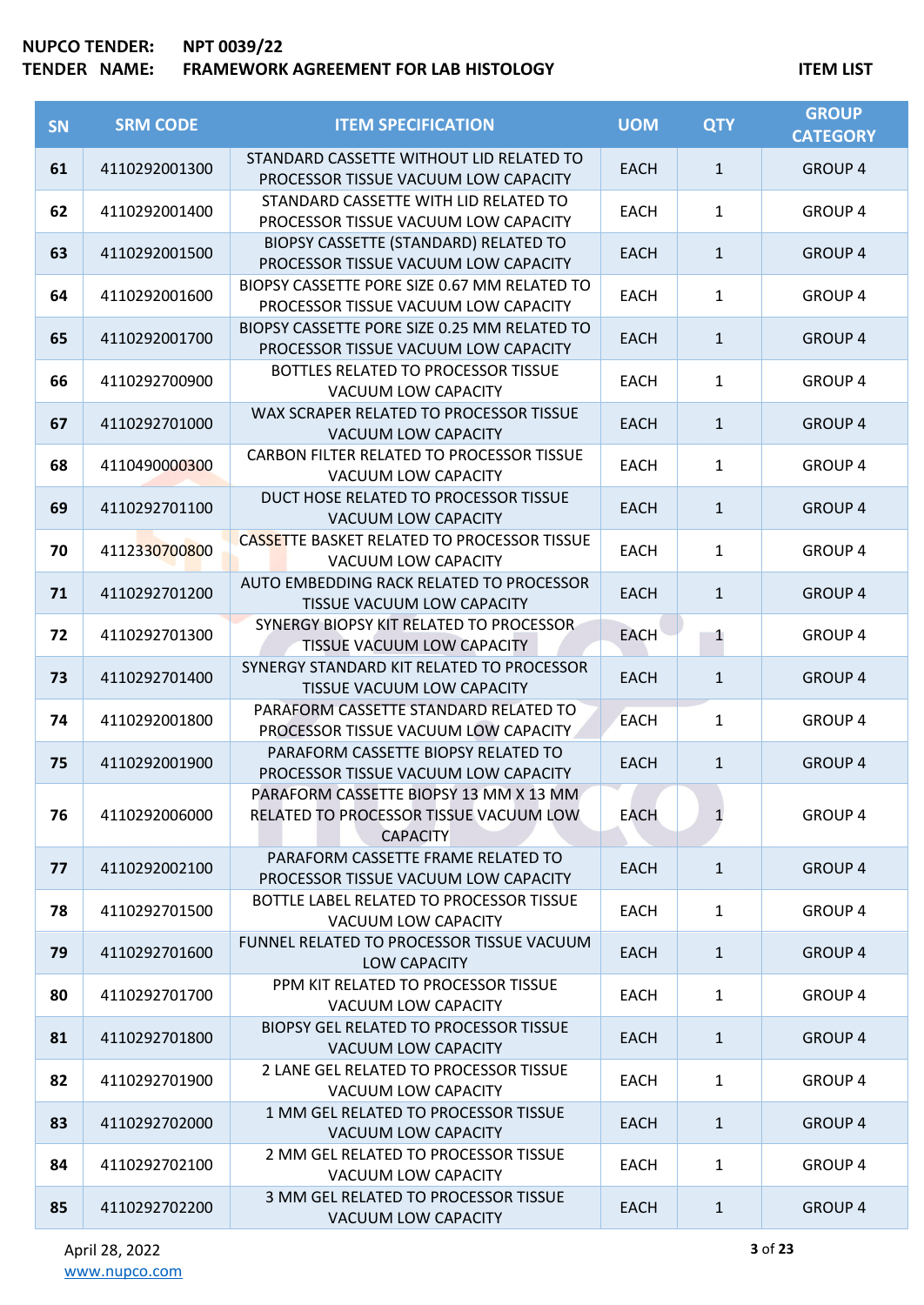| SN  | <b>SRM CODE</b> | <b>ITEM SPECIFICATION</b>                                                                            | <b>UOM</b>  | <b>QTY</b>   | <b>GROUP</b><br><b>CATEGORY</b> |
|-----|-----------------|------------------------------------------------------------------------------------------------------|-------------|--------------|---------------------------------|
| 86  | 4110292702300   | TISSUE PAPER RELATED TO PROCESSOR TISSUE<br>VACUUM LOW CAPACITY                                      | <b>EACH</b> | $\mathbf{1}$ | <b>GROUP 4</b>                  |
| 87  | 4110292702400   | DMSO PARAFFIN WAX RELATED TO PROCESSOR<br>TISSUE VACUUM LOW CAPACITY                                 | <b>EACH</b> | $\mathbf{1}$ | <b>GROUP 4</b>                  |
| 88  | 4110292702500   | PARAFFIN WAX RELATED TO PROCESSOR TISSUE<br><b>VACUUM LOW CAPACITY</b>                               | <b>EACH</b> | 1            | <b>GROUP 4</b>                  |
| 89  | 4119150100400   | PROCESSOR TISSUE VACUUM HIGH CAPACITY                                                                | <b>EACH</b> | $\mathbf{1}$ | <b>GROUP 5</b>                  |
| 90  | 4112330700900   | <b>BASKET TRANSPORT TRAY RELATED TO</b><br>PROCESSOR TISSUE VACUUM HIGH CAPACITY                     | <b>EACH</b> | $\mathbf{1}$ | <b>GROUP 5</b>                  |
| 91  | 4110292002200   | STANDARD CASSETTE WITHOUT LID RELATED TO<br>PROCESSOR TISSUE VACUUM HIGH CAPACITY                    | <b>EACH</b> | $\mathbf 1$  | <b>GROUP 5</b>                  |
| 92  | 4110292002300   | STANDARD CASSETTE WITH LID RELATED TO<br>PROCESSOR TISSUE VACUUM HIGH CAPACITY                       | <b>EACH</b> | $\mathbf{1}$ | <b>GROUP 5</b>                  |
| 93  | 4110292002400   | BIOPSY CASSETTE (STANDARD) RELATED TO<br>PROCESSOR TISSUE VACUUM HIGH CAPACITY                       | <b>EACH</b> | $\mathbf{1}$ | <b>GROUP 5</b>                  |
| 94  | 4110292002500   | BIOPSY CASSETTE PORE SIZE 0.67 MM RELATED TO<br>PROCESSOR TISSUE VACUUM HIGH CAPACITY                | <b>EACH</b> | $\mathbf{1}$ | <b>GROUP 5</b>                  |
| 95  | 4110292002600   | BIOPSY CASSETTE PORE SIZE 0.25 MM RELATED TO<br>PROCESSOR TISSUE VACUUM HIGH CAPACITY                | <b>EACH</b> | $\mathbf{1}$ | <b>GROUP 5</b>                  |
| 96  | 4110292702600   | BOTTLE RELATED TO PROCESSOR TISSUE VACUUM<br><b>HIGH CAPACITY</b>                                    | <b>EACH</b> | 1            | <b>GROUP 5</b>                  |
| 97  | 4110292702700   | CONDENSATE BOTTLE RELATED TO PROCESSOR<br>TISSUE VACUUM HIGH CAPACITY                                | <b>EACH</b> | $\mathbf{1}$ | <b>GROUP 5</b>                  |
| 98  | 4110292702800   | WAX SCRAPER RELATED TO PROCESSOR TISSUE<br><b>VACUUM HIGH CAPACITY</b>                               | <b>EACH</b> | $\mathbf 1$  | <b>GROUP 5</b>                  |
| 99  | 4110490000400   | CARBON FILTER RELATED TO PROCESSOR TISSUE<br><b>VACUUM HIGH CAPACITY</b>                             | <b>EACH</b> | $\mathbf{1}$ | <b>GROUP 5</b>                  |
| 100 | 4110292702900   | DUCT HOSE RELATED TO PROCESSOR TISSUE<br>VACUUM HIGH CAPACITY                                        | <b>EACH</b> | $\mathbf{1}$ | <b>GROUP 5</b>                  |
| 101 | 4112330701000   | CASSETTE BASKET RELATED TO PROCESSOR TISSUE<br>VACUUM HIGH CAPACITY                                  | <b>EACH</b> | $\mathbf{1}$ | <b>GROUP 5</b>                  |
| 102 | 4110292703000   | AUTO EMBEDDING RACK RELATED TO PROCESSOR<br>TISSUE VACUUM HIGH CAPACITY                              | <b>EACH</b> | $\mathbf{1}$ | <b>GROUP 5</b>                  |
| 103 | 4110292703100   | SYNERGY BIOPSY KIT RELATED TO PROCESSOR<br>TISSUE VACUUM HIGH CAPACITY                               | <b>EACH</b> | $\mathbf{1}$ | <b>GROUP 5</b>                  |
| 104 | 4110292703200   | SYNERGY STANDARD KIT RELATED TO PROCESSOR<br>TISSUE VACUUM HIGH CAPACITY                             | <b>EACH</b> | 1            | <b>GROUP 5</b>                  |
| 105 | 4110292002700   | PARAFORM CASSETTE STANDARD RELATED TO<br>PROCESSOR TISSUE VACUUM HIGH CAPACITY                       | <b>EACH</b> | $\mathbf{1}$ | <b>GROUP 5</b>                  |
| 106 | 4110292002800   | PARAFORM CASSETTE BIOPSY RELATED TO<br>PROCESSOR TISSUE VACUUM HIGH CAPACITY                         | <b>EACH</b> | $\mathbf{1}$ | <b>GROUP 5</b>                  |
| 107 | 4110292002900   | PARAFORM CASSETTE BIOPSY 13 MM X 13 MM<br>RELATED TO PROCESSOR TISSUE VACUUM HIGH<br><b>CAPACITY</b> | <b>EACH</b> | $\mathbf{1}$ | <b>GROUP 5</b>                  |
| 108 | 4110292003000   | PARAFORM CASSETTE FRAME RELATED TO<br>PROCESSOR TISSUE VACUUM HIGH CAPACITY                          | <b>EACH</b> | $\mathbf{1}$ | <b>GROUP 5</b>                  |
| 109 | 4110292703300   | BOTTLE LABEL RELATED TO PROCESSOR TISSUE<br><b>VACUUM HIGH CAPACITY</b>                              | <b>EACH</b> | $\mathbf{1}$ | <b>GROUP 5</b>                  |
| 110 | 4110292703400   | FUNNEL RELATED TO PROCESSOR TISSUE VACUUM<br><b>HIGH CAPACITY</b>                                    | <b>EACH</b> | 1            | <b>GROUP 5</b>                  |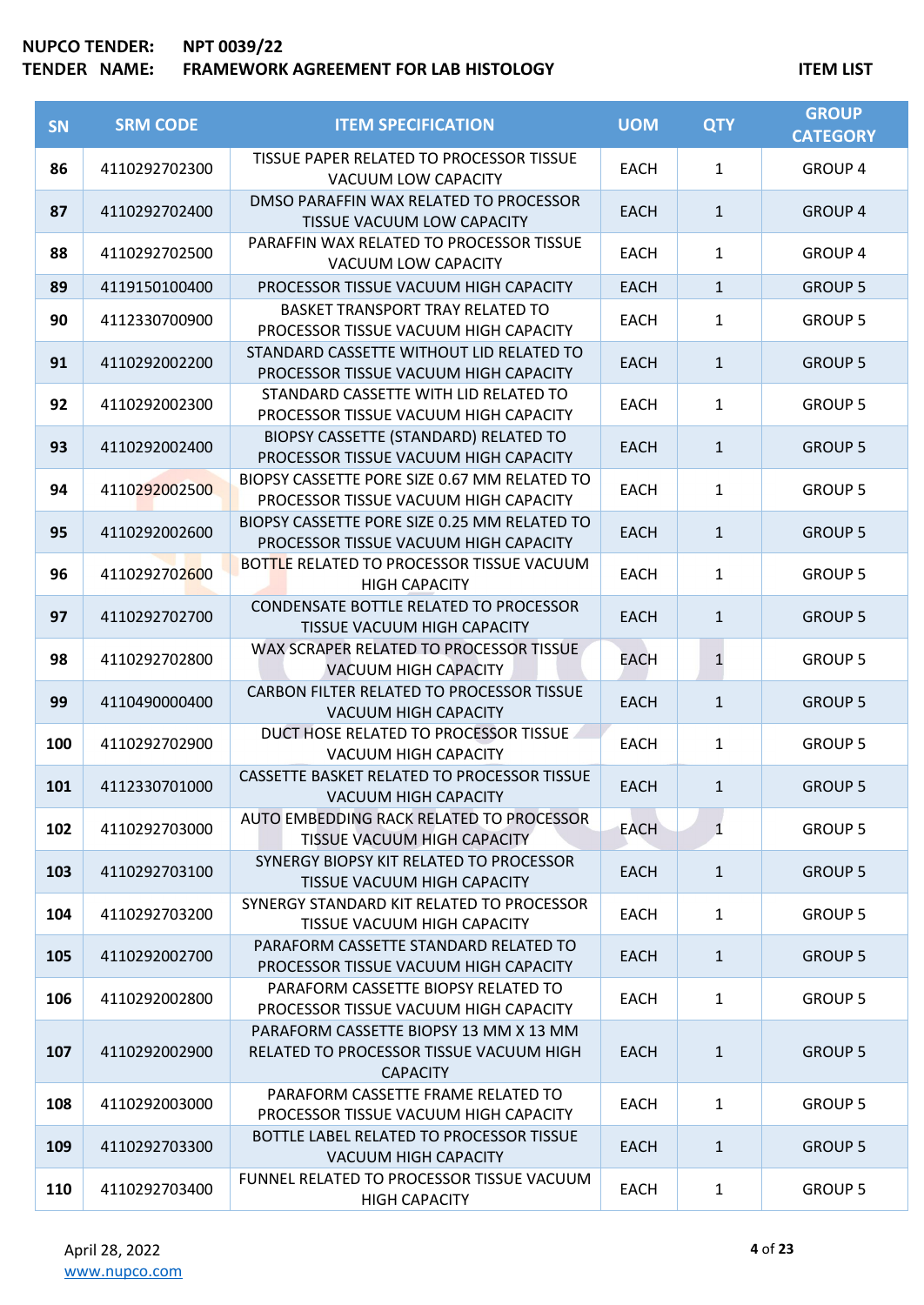| <b>SN</b> | <b>SRM CODE</b> | <b>ITEM SPECIFICATION</b>                                                        | <b>UOM</b>  | <b>QTY</b>   | <b>GROUP</b><br><b>CATEGORY</b> |
|-----------|-----------------|----------------------------------------------------------------------------------|-------------|--------------|---------------------------------|
| 111       | 4110292703500   | PPM KIT RELATED TO PROCESSOR TISSUE<br>VACUUM HIGH CAPACITY                      | <b>EACH</b> | $\mathbf{1}$ | <b>GROUP 5</b>                  |
| 112       | 4110292703600   | <b>BIOPSY GEL RELATED TO PROCESSOR TISSUE</b><br>VACUUM HIGH CAPACITY            | <b>EACH</b> | $\mathbf{1}$ | <b>GROUP 5</b>                  |
| 113       | 4110292703700   | 2 LANE GEL RELATED TO PROCESSOR TISSUE<br>VACUUM HIGH CAPACITY                   | <b>EACH</b> | $\mathbf{1}$ | <b>GROUP 5</b>                  |
| 114       | 4110292703800   | 1 MM GEL RELATED TO PROCESSOR TISSUE<br>VACUUM HIGH CAPACITY                     | <b>EACH</b> | $\mathbf{1}$ | <b>GROUP 5</b>                  |
| 115       | 4110292703900   | 2 MM GEL RELATED TO PROCESSOR TISSUE<br>VACUUM HIGH CAPACITY                     | <b>EACH</b> | $\mathbf{1}$ | <b>GROUP 5</b>                  |
| 116       | 4110292704000   | 3 MM GEL RELATED TO PROCESSOR TISSUE<br><b>VACUUM HIGH CAPACITY</b>              | <b>EACH</b> | $\mathbf{1}$ | <b>GROUP 5</b>                  |
| 117       | 4110292704100   | TISSUE PAPER RELATED TO PROCESSOR TISSUE<br>VACUUM HIGH CAPACITY                 | <b>EACH</b> | $\mathbf{1}$ | <b>GROUP 5</b>                  |
| 118       | 4110292704200   | DMSO PARAFFIN WAX 1 KG RELATED TO<br>PROCESSOR TISSUE VACUUM HIGH CAPACITY       | <b>EACH</b> | $\mathbf{1}$ | <b>GROUP 5</b>                  |
| 119       | 4110292704300   | PARAFFIN WAX 1 KG RELATED TO PROCESSOR<br>TISSUE VACUUM HIGH CAPACITY            | <b>EACH</b> | $\mathbf{1}$ | <b>GROUP 5</b>                  |
| 120       | 4110292704400   | <b>REMOTE MONITORING RELATED TO PROCESSOR</b><br>TISSUE VACUUM HIGH CAPACITY     | <b>EACH</b> | $\mathbf{1}$ | <b>GROUP 5</b>                  |
| 121       | 4110292704500   | LEVEL SENSOR CLEANING BRUSH RELATED TO<br>PROCESSOR TISSUE VACUUM HIGH CAPACITY  | <b>EACH</b> | $\mathbf{1}$ | <b>GROUP 5</b>                  |
| 122       | 4110292704600   | PARAFFIN WASTE BAG RELATED TO PROCESSOR<br>TISSUE VACUUM HIGH CAPACITY           | <b>EACH</b> | $\mathbf{1}$ | <b>GROUP 5</b>                  |
| 123       | 4110292704700   | DRAIN FILL HOSE RELATED TO PROCESSOR TISSUE<br><b>VACUUM HIGH CAPACITY</b>       | <b>EACH</b> | $\mathbf{1}$ | <b>GROUP 5</b>                  |
| 124       | 4110292704800   | <b>BULK TANK HOSE RELATED TO PROCESSOR TISSUE</b><br>VACUUM HIGH CAPACITY        | <b>EACH</b> | $\mathbf{1}$ | <b>GROUP 5</b>                  |
| 125       | 4110292704900   | BARCODE SCANNER RELATED TO PROCESSOR<br>TISSUE VACUUM HIGH CAPACITY              | <b>EACH</b> | $\mathbf{1}$ | <b>GROUP 5</b>                  |
| 126       | 4119160200000   | PROCESSOR TISSUE MICROWAVE AUTOMATED                                             | <b>EACH</b> | $\mathbf{1}$ | <b>GROUP 6</b>                  |
| 127       | 4112330701100   | <b>BASKET TRANSPORT TRAY RELATED TO</b><br>PROCESSOR TISSUE MICROWAVE AUTOMATED  | <b>EACH</b> | $\mathbf{1}$ | <b>GROUP 6</b>                  |
| 128       | 4110292003100   | STANDARD CASSETTE WITHOUT LID RELATED TO<br>PROCESSOR TISSUE MICROWAVE AUTOMATED | <b>EACH</b> | $\mathbf{1}$ | <b>GROUP 6</b>                  |
| 129       | 4110292003200   | STANDARD CASSETTE WITH LID RELATED TO<br>PROCESSOR TISSUE MICROWAVE AUTOMATED    | <b>EACH</b> | $\mathbf{1}$ | <b>GROUP 6</b>                  |
| 130       | 4110292003300   | BIOPSY CASSETTE (STANDARD) RELATED TO<br>PROCESSOR TISSUE MICROWAVE AUTOMATED    | <b>EACH</b> | $\mathbf{1}$ | <b>GROUP 6</b>                  |
| 131       | 4110292705000   | WAX SCRAPER RELATED TO PROCESSOR TISSUE<br>MICROWAVE AUTOMATED                   | <b>EACH</b> | $\mathbf{1}$ | <b>GROUP 6</b>                  |
| 132       | 4110490000500   | CARBON FILTER RELATED TO PROCESSOR TISSUE<br>MICROWAVE AUTOMATED                 | <b>EACH</b> | $\mathbf{1}$ | <b>GROUP 6</b>                  |
| 133       | 4112330701200   | CASSETTE BASKET RELATED TO PROCESSOR TISSUE<br>MICROWAVE AUTOMATED               | <b>EACH</b> | $\mathbf{1}$ | <b>GROUP 6</b>                  |
| 134       | 4112330701300   | AUTO EMBEDDING BASKET RELATED TO<br>PROCESSOR TISSUE MICROWAVE AUTOMATED         | <b>EACH</b> | $\mathbf{1}$ | <b>GROUP 6</b>                  |
| 135       | 4110292003400   | PARAFORM CASSETTE STANDARD RELATED TO<br>PROCESSOR TISSUE MICROWAVE AUTOMATED    | <b>EACH</b> | $\mathbf{1}$ | <b>GROUP 6</b>                  |
| 136       | 4110292003500   | PARAFORM CASSETTE BIOPSY RELATED TO<br>PROCESSOR TISSUE MICROWAVE AUTOMATED      | <b>EACH</b> | $\mathbf{1}$ | <b>GROUP 6</b>                  |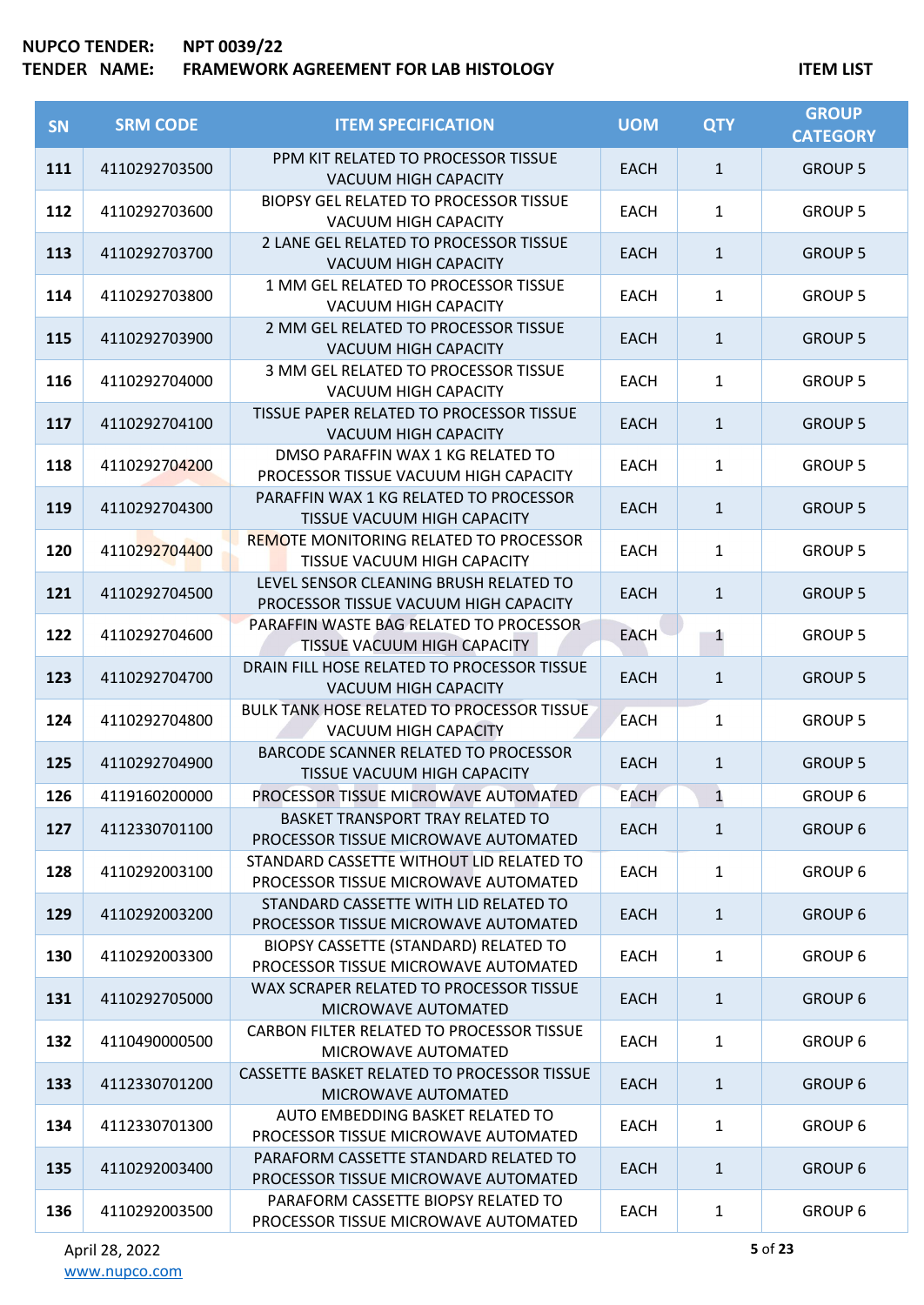| <b>SN</b> | <b>SRM CODE</b> | <b>ITEM SPECIFICATION</b>                                                                           | <b>UOM</b>  | <b>QTY</b>   | <b>GROUP</b><br><b>CATEGORY</b> |
|-----------|-----------------|-----------------------------------------------------------------------------------------------------|-------------|--------------|---------------------------------|
| 137       | 4110292003600   | PARAFORM CASSETTE BIOPSY 13 MM X 13 MM<br>RELATED TO PROCESSOR TISSUE MICROWAVE<br><b>AUTOMATED</b> | <b>EACH</b> | $\mathbf{1}$ | <b>GROUP 6</b>                  |
| 138       | 4110292003700   | PARAFORM CASSETTE FRAME RELATED TO<br>PROCESSOR TISSUE MICROWAVE AUTOMATED                          | <b>EACH</b> | $\mathbf{1}$ | <b>GROUP 6</b>                  |
| 139       | 4110292705100   | PPM KIT RELATED TO PROCESSOR TISSUE<br>MICROWAVE AUTOMATED                                          | <b>EACH</b> | $\mathbf{1}$ | <b>GROUP 6</b>                  |
| 140       | 4110292705200   | <b>BIOPSY GEL RELATED TO PROCESSOR TISSUE</b><br>MICROWAVE AUTOMATED                                | <b>EACH</b> | 1            | <b>GROUP 6</b>                  |
| 141       | 4110292705300   | 2 LANE GEL RELATED TO PROCESSOR TISSUE<br>MICROWAVE AUTOMATED                                       | <b>EACH</b> | $\mathbf{1}$ | <b>GROUP 6</b>                  |
| 142       | 4110292705400   | 1 MM GEL RELATED TO PROCESSOR TISSUE<br>MICROWAVE AUTOMATED                                         | <b>EACH</b> | $\mathbf{1}$ | <b>GROUP 6</b>                  |
| 143       | 4110292705500   | 2 MM GEL RELATED TO PROCESSOR TISSUE<br>MICROWAVE AUTOMATED                                         | <b>EACH</b> | $\mathbf{1}$ | <b>GROUP 6</b>                  |
| 144       | 4110292705600   | 3 MM GEL RELATED TO PROCESSOR TISSUE<br>MICROWAVE AUTOMATED                                         | <b>EACH</b> | $\mathbf{1}$ | <b>GROUP 6</b>                  |
| 145       | 4110292705700   | PARAFFIN WAX 1 KG RELATED TO PROCESSOR<br><b>TISSUE MICROWAVE AUTOMATED</b>                         | <b>EACH</b> | $\mathbf{1}$ | <b>GROUP 6</b>                  |
| 146       | 4110292705800   | <b>TRAY LINERS RELATED TO PROCESSOR TISSUE</b><br>MICROWAVE AUTOMATED                               | <b>EACH</b> | $\mathbf{1}$ | <b>GROUP 6</b>                  |
| 147       | 4110292705900   | LOADING STATION CONTAINER WITH LID RELATED<br>TO PROCESSOR TISSUE MICROWAVE AUTOMATED               | <b>EACH</b> | $\mathbf{1}$ | <b>GROUP 6</b>                  |
| 148       | 4110292706000   | REAGENT SET RELATED TO PROCESSOR TISSUE<br>MICROWAVE AUTOMATED                                      | <b>EACH</b> | $\mathbf{1}$ | <b>GROUP 6</b>                  |
| 149       | 4110292706100   | PRE PROCESSING SOLUTION RELATED TO<br>PROCESSOR TISSUE MICROWAVE AUTOMATED                          | <b>EACH</b> | $\mathbf{1}$ | <b>GROUP 6</b>                  |
| 150       | 4110292706200   | PRE PROCESSING FIXATIVE RELATED TO<br>PROCESSOR TISSUE MICROWAVE AUTOMATED                          | <b>EACH</b> | $\mathbf{1}$ | <b>GROUP 6</b>                  |
| 151       | 4110292706300   | MOLECULAR FIXATIVE RELATED TO PROCESSOR<br>TISSUE MICROWAVE AUTOMATED                               | <b>EACH</b> | $\mathbf{1}$ | <b>GROUP 6</b>                  |
| 152       | 4119150100500   | PROCESSOR TISSUE ROTARY                                                                             | <b>EACH</b> | $\mathbf{1}$ | <b>GROUP 7</b>                  |
| 153       | 4110292706400   | EXTRA PARAFFIN BATH RELATED TO PROCESSOR<br><b>TISSUE ROTARY</b>                                    | <b>EACH</b> | $\mathbf{1}$ | <b>GROUP 7</b>                  |
| 154       | 4110292706500   | DOUBLE LOAD RELATED TO PROCESSOR TISSUE<br><b>ROTARY</b>                                            | <b>EACH</b> | $\mathbf{1}$ | <b>GROUP 7</b>                  |
| 155       | 4112330701400   | DIVIDED TISSUE BASKET RELATED TO PROCESSOR<br><b>TISSUE ROTARY</b>                                  | <b>EACH</b> | $\mathbf{1}$ | <b>GROUP 7</b>                  |
| 156       | 4110490000600   | ORGANIC CARBON FILTER RELATED TO<br>PROCESSOR TISSUE ROTARY                                         | <b>EACH</b> | $\mathbf{1}$ | <b>GROUP 7</b>                  |
| 157       | 4110490000700   | FORMALDEHYDE CARBON FILTER RELATED TO<br>PROCESSOR TISSUE ROTARY                                    | <b>EACH</b> | $\mathbf{1}$ | <b>GROUP 7</b>                  |
| 158       | 4110292003800   | TISSUE CASSETTE STANDARD RELATED TO<br>PROCESSOR TISSUE ROTARY                                      | <b>EACH</b> | $\mathbf{1}$ | <b>GROUP 7</b>                  |
| 159       | 4110292003900   | BIOPSY TISSUE CASSETTE RELATED TO PROCESSOR<br><b>TISSUE ROTARY</b>                                 | <b>EACH</b> | $\mathbf{1}$ | <b>GROUP 7</b>                  |
| 160       | 4110292706600   | PARAFFINE WAX RELATED TO PROCESSOR TISSUE<br><b>ROTARY</b>                                          | <b>EACH</b> | $\mathbf{1}$ | <b>GROUP 7</b>                  |
| 161       | 4110520100400   | STAINER SLIDE LOW CAPACITY                                                                          | <b>EACH</b> | $\mathbf{1}$ | <b>GROUP 8</b>                  |
| 162       | 4110520408000   | PLUG FOR WASH STATIONS RELATED TO STAINER<br><b>SLIDE LOW CAPACITY</b>                              | <b>EACH</b> | $\mathbf{1}$ | <b>GROUP 8</b>                  |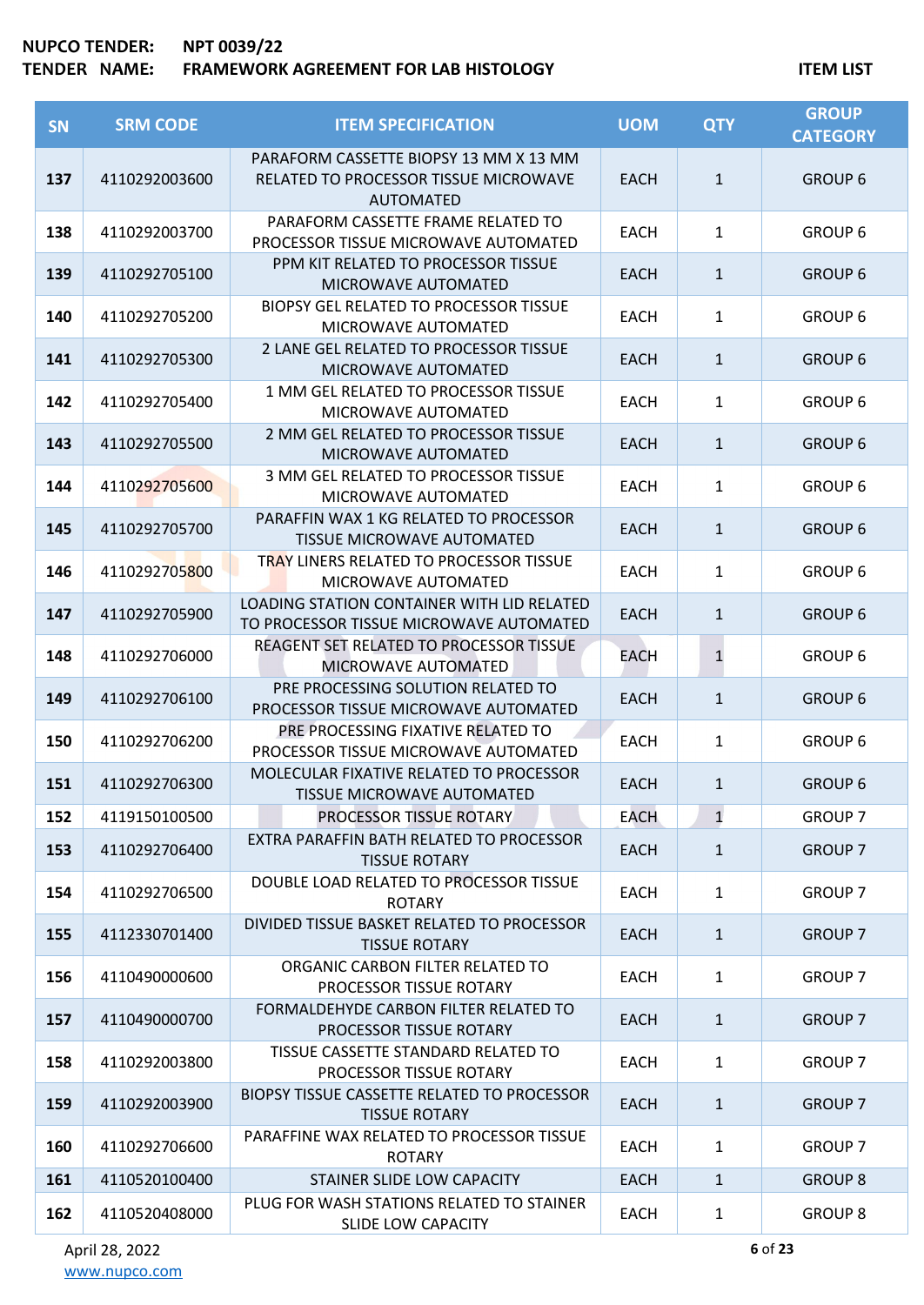| <b>SN</b> | <b>SRM CODE</b> | <b>ITEM SPECIFICATION</b>                                                 | <b>UOM</b>  | <b>QTY</b>   | <b>GROUP</b><br><b>CATEGORY</b> |
|-----------|-----------------|---------------------------------------------------------------------------|-------------|--------------|---------------------------------|
| 163       | 4110520408100   | H AND E STAINING KIT RELATED TO STAINER SLIDE<br>LOW CAPACITY             | <b>EACH</b> | $\mathbf{1}$ | <b>GROUP 8</b>                  |
| 164       | 4110520408200   | FUME EXTRACTION HOSE RELATED TO STAINER<br><b>SLIDE LOW CAPACITY</b>      | <b>EACH</b> | $\mathbf{1}$ | <b>GROUP 8</b>                  |
| 165       | 4110490000800   | TAP WATER FILTER RELATED TO STAINER SLIDE<br><b>LOW CAPACITY</b>          | <b>EACH</b> | $\mathbf{1}$ | <b>GROUP 8</b>                  |
| 166       | 4110291800600   | COVERSLIPER RELATED TO STAINER SLIDE LOW<br><b>CAPACITY</b>               | <b>EACH</b> | $\mathbf{1}$ | <b>GROUP 8</b>                  |
| 167       | 4110520408300   | SLIDE BASKET SMALL RELATED TO STAINER SLIDE<br><b>LOW CAPACITY</b>        | <b>EACH</b> | $\mathbf{1}$ | <b>GROUP 8</b>                  |
| 168       | 4110520408400   | SLIDE BASKET LARGE RELATED TO STAINER SLIDE<br><b>LOW CAPACITY</b>        | <b>EACH</b> | $\mathbf{1}$ | <b>GROUP 8</b>                  |
| 169       | 4110520408500   | SLIDE BASKET SMALL ADAPTER RELATED TO<br>STAINER SLIDE LOW CAPACITY       | <b>EACH</b> | $\mathbf{1}$ | <b>GROUP 8</b>                  |
| 170       | 4110520408600   | SLIDE BASKET LARGE ADAPTER RELATED TO<br>STAINER SLIDE LOW CAPACITY       | EACH        | 1            | <b>GROUP 8</b>                  |
| 171       | 4110520408700   | SLIDE RACK RELATED TO STAINER SLIDE LOW<br><b>CAPACITY</b>                | <b>EACH</b> | $\mathbf{1}$ | <b>GROUP 8</b>                  |
| 172       | 4110520408800   | <b>REAGENT CONTAINER SMALL RELATED TO</b><br>STAINER SLIDE LOW CAPACITY   | <b>EACH</b> | $\mathbf{1}$ | <b>GROUP 8</b>                  |
| 173       | 4110520408900   | REAGENT CONTAINER MEDIUM RELATED TO<br>STAINER SLIDE LOW CAPACITY         | <b>EACH</b> | $\mathbf{1}$ | <b>GROUP 8</b>                  |
| 174       | 4110520409000   | REAGENT CONTAINER LARGE RELATED TO<br>STAINER SLIDE LOW CAPACITY          | <b>EACH</b> | 1            | <b>GROUP 8</b>                  |
| 175       | 4110490000900   | CARBON FILTER RELATED TO STAINER SLIDE LOW<br><b>CAPACITY</b>             | <b>EACH</b> | $\mathbf{1}$ | <b>GROUP 8</b>                  |
| 176       | 4110520100500   | STAINER SLIDE MEDIUM CAPACITY                                             | <b>EACH</b> | $\mathbf{1}$ | <b>GROUP 9</b>                  |
| 177       | 4110520409100   | PLUG FOR WASH STATIONS RELATED TO STAINER<br><b>SLIDE MEDIUM CAPACITY</b> | <b>EACH</b> | $\mathbf{1}$ | <b>GROUP 9</b>                  |
| 178       | 4110520409200   | H AND E STAINING KIT RELATED TO STAINER SLIDE<br><b>MEDIUM CAPACITY</b>   | <b>EACH</b> | 1            | GROUP <sub>9</sub>              |
| 179       | 4110520409300   | FUME EXTRACTION HOSE RELATED TO STAINER<br>SLIDE MEDIUM CAPACITY          | <b>EACH</b> | $\mathbf{1}$ | <b>GROUP 9</b>                  |
| 180       | 4110490001000   | TAP WATER FILTER RELATED TO STAINER SLIDE<br><b>MEDIUM CAPACITY</b>       | <b>EACH</b> | $\mathbf{1}$ | <b>GROUP 9</b>                  |
| 181       | 4110291800100   | COVERSLIPER RELATED TO STAINER SLIDE<br><b>MEDIUM CAPACITY</b>            | <b>EACH</b> | $\mathbf{1}$ | <b>GROUP 9</b>                  |
| 182       | 4110520409400   | SLIDE BASKET SMALL RELATED TO STAINER SLIDE<br><b>MEDIUM CAPACITY</b>     | <b>EACH</b> | $\mathbf{1}$ | GROUP <sub>9</sub>              |
| 183       | 4110520409500   | SLIDE BASKET LARGE RELATED TO STAINER SLIDE<br><b>MEDIUM CAPACITY</b>     | <b>EACH</b> | $\mathbf{1}$ | GROUP <sub>9</sub>              |
| 184       | 4110520409600   | SLIDE BASKET SMALL ADAPTER RELATED TO<br>STAINER SLIDE MEDIUM CAPACITY    | <b>EACH</b> | $\mathbf{1}$ | GROUP 9                         |
| 185       | 4110520409700   | SLIDE BASKET LARGE ADAPTER RELATED TO<br>STAINER SLIDE MEDIUM CAPACITY    | <b>EACH</b> | $\mathbf{1}$ | GROUP <sub>9</sub>              |
| 186       | 4110520409800   | SLIDE RACK RELATED TO STAINER SLIDE MEDIUM<br><b>CAPACITY</b>             | EACH        | $\mathbf{1}$ | GROUP <sub>9</sub>              |
| 187       | 4110520409900   | REAGENT CONTAINER SMALL RELATED TO<br>STAINER SLIDE MEDIUM CAPACITY       | <b>EACH</b> | $\mathbf{1}$ | GROUP <sub>9</sub>              |
| 188       | 4110520410000   | REAGENT CONTAINER MEDIUM RELATED TO<br>STAINER SLIDE MEDIUM CAPACITY      | <b>EACH</b> | $\mathbf{1}$ | GROUP <sub>9</sub>              |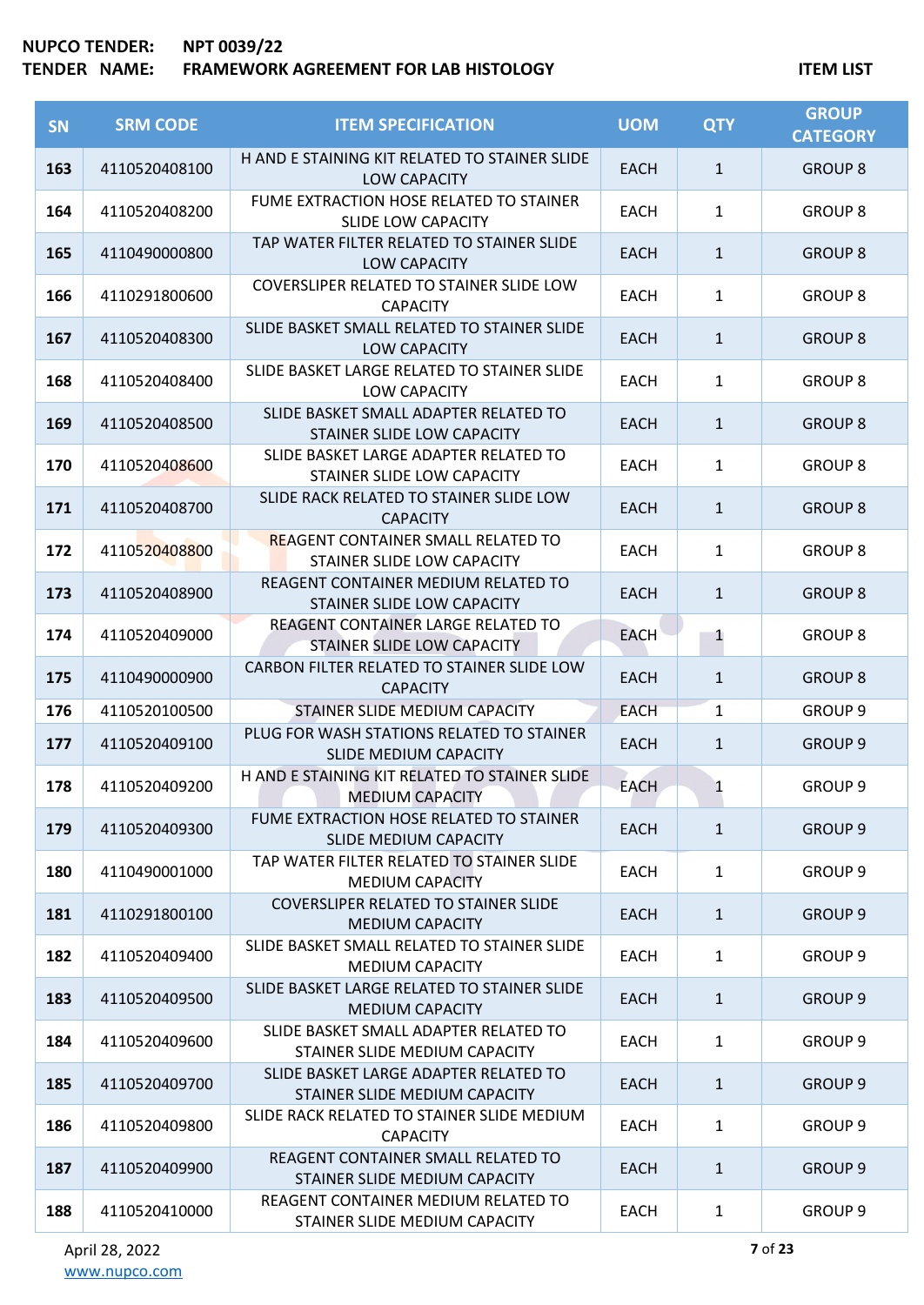| <b>SN</b> | <b>SRM CODE</b> | <b>ITEM SPECIFICATION</b>                                                  | <b>UOM</b>  | <b>QTY</b>   | <b>GROUP</b><br><b>CATEGORY</b> |
|-----------|-----------------|----------------------------------------------------------------------------|-------------|--------------|---------------------------------|
| 189       | 4110520410100   | REAGENT CONTAINER LARGE RELATED TO<br>STAINER SLIDE MEDIUM CAPACITY        | <b>EACH</b> | $\mathbf{1}$ | <b>GROUP 9</b>                  |
| 190       | 4110490001100   | CARBON FILTER RELATED TO STAINER SLIDE<br><b>MEDIUM CAPACITY</b>           | <b>EACH</b> | $\mathbf{1}$ | GROUP <sub>9</sub>              |
| 191       | 4110520410200   | SPECIAL STAIN CONTAINER RELATED TO STAINER<br><b>SLIDE MEDIUM CAPACITY</b> | <b>EACH</b> | $\mathbf{1}$ | <b>GROUP 9</b>                  |
| 192       | 4110520410300   | SPECIAL STAIN SLIDE RACK RELATED TO STAINER<br>SLIDE MEDIUM CAPACITY       | <b>EACH</b> | $\mathbf{1}$ | GROUP <sub>9</sub>              |
| 193       | 4110520100600   | STAINER SLIDE HIGH CAPACITY                                                | <b>EACH</b> | $\mathbf{1}$ | <b>GROUP 10</b>                 |
| 194       | 4110520410400   | H AND E STAINING KIT RELATED TO STAINER SLIDE<br><b>HIGH CAPACITY</b>      | <b>EACH</b> | $\mathbf{1}$ | GROUP 10                        |
| 195       | 4110520410500   | TRANSFER FLUID RELATED TO STAINER SLIDE HIGH<br><b>CAPACITY</b>            | <b>EACH</b> | $\mathbf{1}$ | GROUP 10                        |
| 196       | 4110520410600   | HEMATOXYLIN RELATED TO STAINER SLIDE HIGH<br><b>CAPACITY</b>               | EACH        | $\mathbf{1}$ | GROUP 10                        |
| 197       | 4110520410700   | EOSIN RELATED TO STAINER SLIDE HIGH CAPACITY                               | <b>EACH</b> | $\mathbf{1}$ | <b>GROUP 10</b>                 |
| 198       | 4110520410800   | BLUING RELATED TO STAINER SLIDE HIGH<br><b>CAPACITY</b>                    | <b>EACH</b> | $\mathbf{1}$ | GROUP 10                        |
| 199       | 4110520410900   | ORGANIC SOLUTION RELATED TO STAINER SLIDE<br><b>HIGH CAPACITY</b>          | <b>EACH</b> | $\mathbf{1}$ | <b>GROUP 10</b>                 |
| 200       | 4110520411000   | DIFFERENTIATING SOLUTION RELATED TO STAINER<br><b>SLIDE HIGH CAPACITY</b>  | <b>EACH</b> | $\mathbf{1}$ | GROUP 10                        |
| 201       | 4110520411100   | WASH RELATED TO STAINER SLIDE HIGH CAPACITY                                | <b>EACH</b> | $\mathbf{1}$ | GROUP 10                        |
| 202       | 4110520411200   | <b>CLEANING SOLUTION RELATED TO STAINER SLIDE</b><br><b>HIGH CAPACITY</b>  | EACH        | $\mathbf{1}$ | <b>GROUP 10</b>                 |
| 203       | 4110520411300   | COVERSLIP ACTIVATOR RELATED TO STAINER<br><b>SLIDE HIGH CAPACITY</b>       | <b>EACH</b> | $\mathbf{1}$ | <b>GROUP 10</b>                 |
| 204       | 4110520411400   | FUME EXTRACTION HOSE RELATED TO STAINER<br><b>SLIDE HIGH CAPACITY</b>      | <b>EACH</b> | $\mathbf{1}$ | GROUP 10                        |
| 205       | 4110291800200   | <b>COVERSLIPER RELATED TO STAINER SLIDE HIGH</b><br><b>CAPACITY</b>        | <b>EACH</b> | 1            | GROUP 10                        |
| 206       | 4110520411500   | SLIDE RACK/TRAY RELATED TO STAINER SLIDE<br><b>HIGH CAPACITY</b>           | <b>EACH</b> | $\mathbf{1}$ | GROUP 10                        |
| 207       | 4110520100700   | STAINER SLIDE SPECIAL STAIN                                                | <b>EACH</b> | $\mathbf{1}$ | GROUP 11                        |
| 208       | 4110520411600   | ALCIAN YELLOW STAINING KIT RELATED TO<br>STAINER SLIDE SPECIAL STAIN       | <b>EACH</b> | $\mathbf{1}$ | GROUP 11                        |
| 209       | 4110520411700   | ALCIAN BLUE STAINING KIT RELATED TO STAINER<br><b>SLIDE SPECIAL STAIN</b>  | <b>EACH</b> | $\mathbf{1}$ | <b>GROUP 11</b>                 |
| 210       | 4110520411800   | AFB STAINING KIT RELATED TO STAINER SLIDE<br><b>SPECIAL STAIN</b>          | <b>EACH</b> | $\mathbf{1}$ | GROUP 11                        |
| 211       | 4110520411900   | AFB LIGHT GREEN STAINING KIT RELATED TO<br>STAINER SLIDE SPECIAL STAIN     | <b>EACH</b> | $\mathbf{1}$ | GROUP 11                        |
| 212       | 4110520412000   | CONGO RED STAINING KIT RELATED TO STAINER<br>SLIDE SPECIAL STAIN           | <b>EACH</b> | $\mathbf{1}$ | GROUP 11                        |
| 213       | 4110520412100   | DIASTASE/ALPHA AMYLASE KIT RELATED TO<br>STAINER SLIDE SPECIAL STAIN       | <b>EACH</b> | $\mathbf{1}$ | <b>GROUP 11</b>                 |
| 214       | 4110520412200   | ELASTIC STAINING KIT RELATED TO STAINER SLIDE<br><b>SPECIAL STAIN</b>      | <b>EACH</b> | $\mathbf{1}$ | GROUP 11                        |
| 215       | 4110520412300   | GIEMSA STAINING KIT RELATED TO STAINER SLIDE<br>SPECIAL STAIN              | <b>EACH</b> | $\mathbf{1}$ | GROUP 11                        |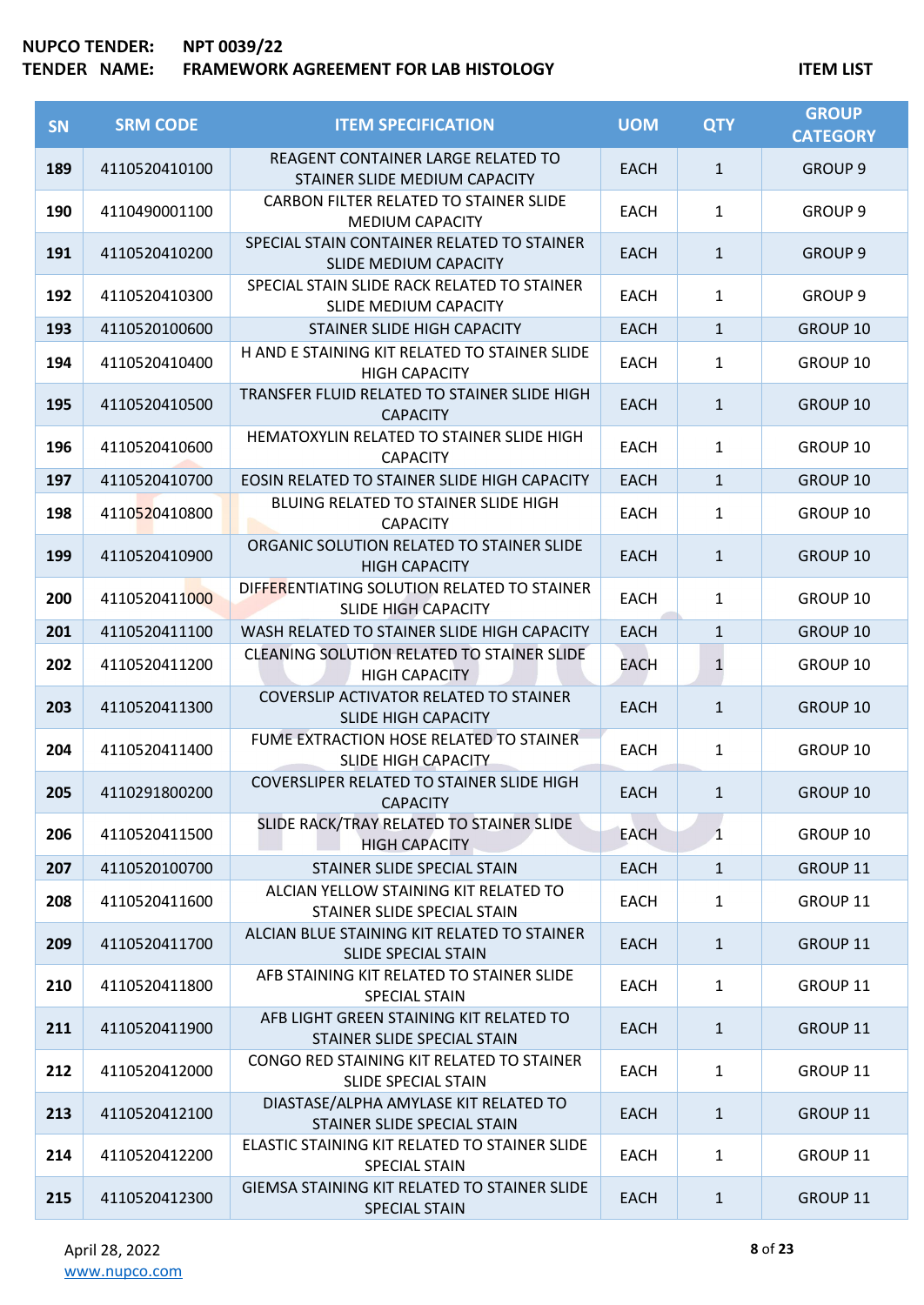| SN  | <b>SRM CODE</b> | <b>ITEM SPECIFICATION</b>                                                      | <b>UOM</b>  | <b>QTY</b>   | <b>GROUP</b><br><b>CATEGORY</b> |
|-----|-----------------|--------------------------------------------------------------------------------|-------------|--------------|---------------------------------|
| 216 | 4110520412400   | GMS STAINING KIT RELATED TO STAINER SLIDE<br><b>SPECIAL STAIN</b>              | <b>EACH</b> | $\mathbf{1}$ | GROUP 11                        |
| 217 | 4110520412500   | GMS/EOSIN STAINING KIT RELATED TO STAINER<br>SLIDE SPECIAL STAIN               | <b>EACH</b> | $\mathbf{1}$ | GROUP 11                        |
| 218 | 4110520412600   | <b>GRAM STAINING KIT RELATED TO STAINER SLIDE</b><br><b>SPECIAL STAIN</b>      | <b>EACH</b> | $\mathbf{1}$ | <b>GROUP 11</b>                 |
| 219 | 4110520412700   | <b>GRAM YELLOW STAINING KIT RELATED TO</b><br>STAINER SLIDE SPECIAL STAIN      | <b>EACH</b> | $\mathbf{1}$ | GROUP 11                        |
| 220 | 4110520412800   | <b>GREEN FOR TRICHROME GOMORIS RELATED TO</b><br>STAINER SLIDE SPECIAL STAIN   | <b>EACH</b> | $\mathbf{1}$ | GROUP 11                        |
| 221 | 4110520412900   | BLUE FOR TRICHROME GOMORIS RELATED TO<br>STAINER SLIDE SPECIAL STAIN           | <b>EACH</b> | $\mathbf{1}$ | GROUP 11                        |
| 222 | 4110520413000   | <b>IRON STAINING KIT RELATED TO STAINER SLIDE</b><br><b>SPECIAL STAIN</b>      | <b>EACH</b> | $\mathbf{1}$ | GROUP 11                        |
| 223 | 4110520413100   | JONES PAS-M STAINING KIT RELATED TO STAINER<br><b>SLIDE SPECIAL STAIN</b>      | <b>EACH</b> | $\mathbf{1}$ | GROUP <sub>11</sub>             |
| 224 | 4110520413200   | JONES PAS-M H AND E STAINING KIT RELATED TO<br>STAINER SLIDE SPECIAL STAIN     | <b>EACH</b> | $\mathbf{1}$ | GROUP 11                        |
| 225 | 4110520413300   | JONES PAS-M LIGHT GREEN STAINING KIT RELATED<br>TO STAINER SLIDE SPECIAL STAIN | <b>EACH</b> | $\mathbf{1}$ | GROUP 11                        |
| 226 | 4110520413400   | LIGHT GREEN FOR PAS RELATED TO STAINER SLIDE<br><b>SPECIAL STAIN</b>           | <b>EACH</b> | $\mathbf{1}$ | <b>GROUP 11</b>                 |
| 227 | 4110520413500   | PAS STAINING KIT RELATED TO STAINER SLIDE<br><b>SPECIAL STAIN</b>              | <b>EACH</b> | $\mathbf{1}$ | GROUP 11                        |
| 228 | 4110520413600   | MUCICARMINE STAINING KIT RELATED TO<br>STAINER SLIDE SPECIAL STAIN             | <b>EACH</b> | $\mathbf{1}$ | GROUP 11                        |
| 229 | 4110520413700   | RETICULUM STAINING KIT RELATED TO STAINER<br><b>SLIDE SPECIAL STAIN</b>        | <b>EACH</b> | $\mathbf{1}$ | GROUP 11                        |
| 230 | 4110520413800   | RETICULUM-NFR STAINING KIT RELATED TO<br>STAINER SLIDE SPECIAL STAIN           | <b>EACH</b> | $\mathbf{1}$ | GROUP 11                        |
| 231 | 4110520413900   | STEINER/WARTHIN-STARRY STAINING KIT RELATED<br>TO STAINER SLIDE SPECIAL STAIN  | <b>EACH</b> | $\mathbf{1}$ | GROUP 11                        |
| 232 | 4110520414000   | MASSON TRICHROME STAINING KIT RELATED TO<br>STAINER SLIDE SPECIAL STAIN        | <b>EACH</b> | $\mathbf{1}$ | GROUP 11                        |
| 233 | 4110520414100   | DEPARAFFINIZATION SOLUTION RELATED TO<br>STAINER SLIDE SPECIAL STAIN           | <b>EACH</b> | $\mathbf{1}$ | GROUP 11                        |
| 234 | 4110520414200   | ORCEIN STAIN KIT RELATED TO STAINER SLIDE<br>SPECIAL STAIN                     | <b>EACH</b> | $\mathbf{1}$ | GROUP 11                        |
| 235 | 4110520414300   | COLLOIDAL IRON STAIN KIT RELATED TO STAINER<br>SLIDE SPECIAL STAIN             | <b>EACH</b> | $\mathbf{1}$ | GROUP 11                        |
| 236 | 4110520414400   | LIQUID COVERSLIP RELATED TO STAINER SLIDE<br>SPECIAL STAIN                     | <b>EACH</b> | $\mathbf{1}$ | GROUP 11                        |
| 237 | 4110520414500   | WASH SOLUTION RELATED TO STAINER SLIDE<br><b>SPECIAL STAIN</b>                 | <b>EACH</b> | $\mathbf{1}$ | GROUP 11                        |
| 238 | 4110520414600   | CLEANING/MAINTENANCE KIT RELATED TO<br>STAINER SLIDE SPECIAL STAIN             | <b>EACH</b> | $\mathbf{1}$ | GROUP 11                        |
| 239 | 4110520414700   | BARCODE LABEL RELATED TO STAINER SLIDE<br><b>SPECIAL STAIN</b>                 | <b>EACH</b> | $\mathbf{1}$ | GROUP 11                        |
| 240 | 4110520414800   | PRINTER CARTRIDGE RELATED TO STAINER SLIDE<br>SPECIAL STAIN                    | EACH        | $\mathbf{1}$ | GROUP 11                        |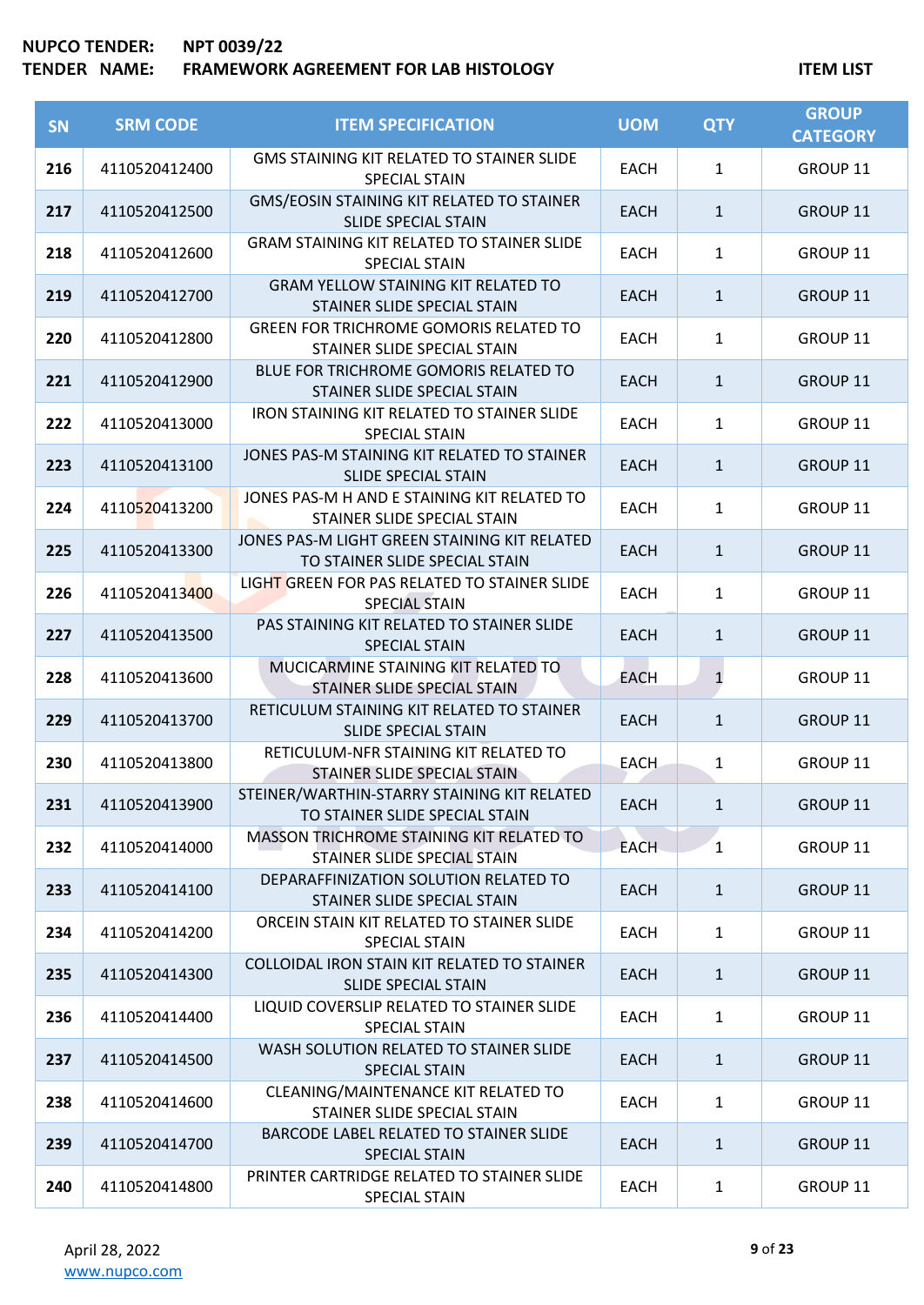| <b>SN</b> | <b>SRM CODE</b> | <b>ITEM SPECIFICATION</b>                                                                                                | <b>UOM</b>  | <b>QTY</b>   | <b>GROUP</b><br><b>CATEGORY</b> |
|-----------|-----------------|--------------------------------------------------------------------------------------------------------------------------|-------------|--------------|---------------------------------|
| 241       | 4110490001200   | CARBON FILTER RELATED TO STAINER SLIDE<br><b>SPECIAL STAIN</b>                                                           | <b>EACH</b> | $\mathbf{1}$ | GROUP 11                        |
| 242       | 4110520609400   | STAINER SLIDE IMMUNOHISTOCHEMISTRY<br><b>MEDIUM CAPACITY</b>                                                             | <b>EACH</b> | 1            | GROUP <sub>12</sub>             |
| 243       | 4110520717300   | DETECTION KITS RELATED TO STAINER SLIDE<br>IMMUNOHISTOCHEMISTRY MEDIUM CAPACITY                                          | <b>EACH</b> | $\mathbf{1}$ | GROUP 12                        |
| 244       | 4110520717400   | DEPARAFFINIZATION SOLUTION RELATED TO<br>STAINER SLIDE IMMUNOHISTOCHEMISTRY<br><b>MEDIUM CAPACITY</b>                    | <b>EACH</b> | $\mathbf{1}$ | GROUP 12                        |
| 245       | 4110520717500   | LIQUID COVER SLIP/COVER TILE RELATED TO<br>STAINER SLIDE IMMUNOHISTOCHEMISTRY<br><b>MEDIUM CAPACITY</b>                  | <b>EACH</b> | $\mathbf{1}$ | <b>GROUP 12</b>                 |
| 246       | 4110520717600   | SODIUM CHLORIDE SODIUM CITRATE BUFFER<br>SOLUTION (SSC) RELATED TO STAINER SLIDE<br>IMMUNOHISTOCHEMISTRY MEDIUM CAPACITY | <b>EACH</b> | $\mathbf{1}$ | GROUP 12                        |
| 247       | 4110520717700   | REACTION/WASH BUFFER RELATED TO STAINER<br>SLIDE IMMUNOHISTOCHEMISTRY MEDIUM<br><b>CAPACITY</b>                          | <b>EACH</b> | $\mathbf{1}$ | <b>GROUP 12</b>                 |
| 248       | 4110520717800   | <b>HIGH RETRIEVAL SOLUTION RELATED TO STAINER</b><br><b>SLIDE IMMUNOHISTOCHEMISTRY MEDIUM</b><br><b>CAPACITY</b>         | <b>EACH</b> | $\mathbf{1}$ | GROUP 12                        |
| 249       | 4110520717900   | LOW RETRIEVAL SOLUTION RELATED TO STAINER<br>SLIDE IMMUNOHISTOCHEMISTRY MEDIUM<br><b>CAPACITY</b>                        | <b>EACH</b> | $\mathbf{1}$ | <b>GROUP 12</b>                 |
| 250       | 4110520718000   | HEMATOXYLIN RELATED TO STAINER SLIDE<br>IMMUNOHISTOCHEMISTRY MEDIUM CAPACITY                                             | <b>EACH</b> | $\mathbf{1}$ | GROUP <sub>12</sub>             |
| 251       | 4110520718100   | BLUING RELATED TO STAINER SLIDE<br>IMMUNOHISTOCHEMISTRY MEDIUM CAPACITY                                                  | <b>EACH</b> | $\mathbf{1}$ | GROUP 12                        |
| 252       | 4110520718200   | LABELS BARCODE RELATED TO STAINER SLIDE<br>IMMUNOHISTOCHEMISTRY MEDIUM CAPACITY                                          | <b>EACH</b> | $\mathbf{1}$ | GROUP <sub>12</sub>             |
| 253       | 4110520718300   | PRINTER RIBBON RELATED TO STAINER SLIDE<br>IMMUNOHISTOCHEMISTRY MEDIUM CAPACITY                                          | EACH        | 1            | <b>GROUP 12</b>                 |
| 254       | 4110520718400   | AMPLIFICATION KIT RELATED TO STAINER SLIDE<br><b>IMMUNOHISTOCHEMISTRY MEDIUM CAPACITY</b>                                | <b>EACH</b> | $\mathbf{1}$ | GROUP 12                        |
| 255       | 4110520718500   | PROTEASE 1 RELATED TO STAINER SLIDE<br>IMMUNOHISTOCHEMISTRY MEDIUM CAPACITY                                              | <b>EACH</b> | $\mathbf{1}$ | <b>GROUP 12</b>                 |
| 256       | 4110520718600   | PROTEASE 2 RELATED TO STAINER SLIDE<br>IMMUNOHISTOCHEMISTRY MEDIUM CAPACITY                                              | <b>EACH</b> | $\mathbf{1}$ | GROUP 12                        |
| 257       | 4110520718700   | PROTEASE 3 RELATED TO STAINER SLIDE<br>IMMUNOHISTOCHEMISTRY MEDIUM CAPACITY                                              | <b>EACH</b> | $\mathbf{1}$ | <b>GROUP 12</b>                 |
| 258       | 4110520718800   | ISH PROTEASE 1 RELATED TO STAINER SLIDE<br>IMMUNOHISTOCHEMISTRY MEDIUM CAPACITY                                          | <b>EACH</b> | 1            | GROUP 12                        |
| 259       | 4110520718900   | ISH PROTEASE 2 RELATED TO STAINER SLIDE<br>IMMUNOHISTOCHEMISTRY MEDIUM CAPACITY                                          | <b>EACH</b> | $\mathbf{1}$ | <b>GROUP 12</b>                 |
| 260       | 4110520719000   | ISH PROTEASE 3 RELATED TO STAINER SLIDE<br>IMMUNOHISTOCHEMISTRY MEDIUM CAPACITY                                          | <b>EACH</b> | $\mathbf{1}$ | <b>GROUP 12</b>                 |
| 261       | 4110520719100   | <b>ENDOGENOUS BIOTIN BLOCKING KIT RELATED TO</b><br>STAINER SLIDE IMMUNOHISTOCHEMISTRY<br><b>MEDIUM CAPACITY</b>         | <b>EACH</b> | $\mathbf{1}$ | <b>GROUP 12</b>                 |
| 262       | 4110520719200   | ANTIBODY DILUENT RELATED TO STAINER SLIDE<br>IMMUNOHISTOCHEMISTRY MEDIUM CAPACITY                                        | <b>EACH</b> | $\mathbf{1}$ | GROUP 12                        |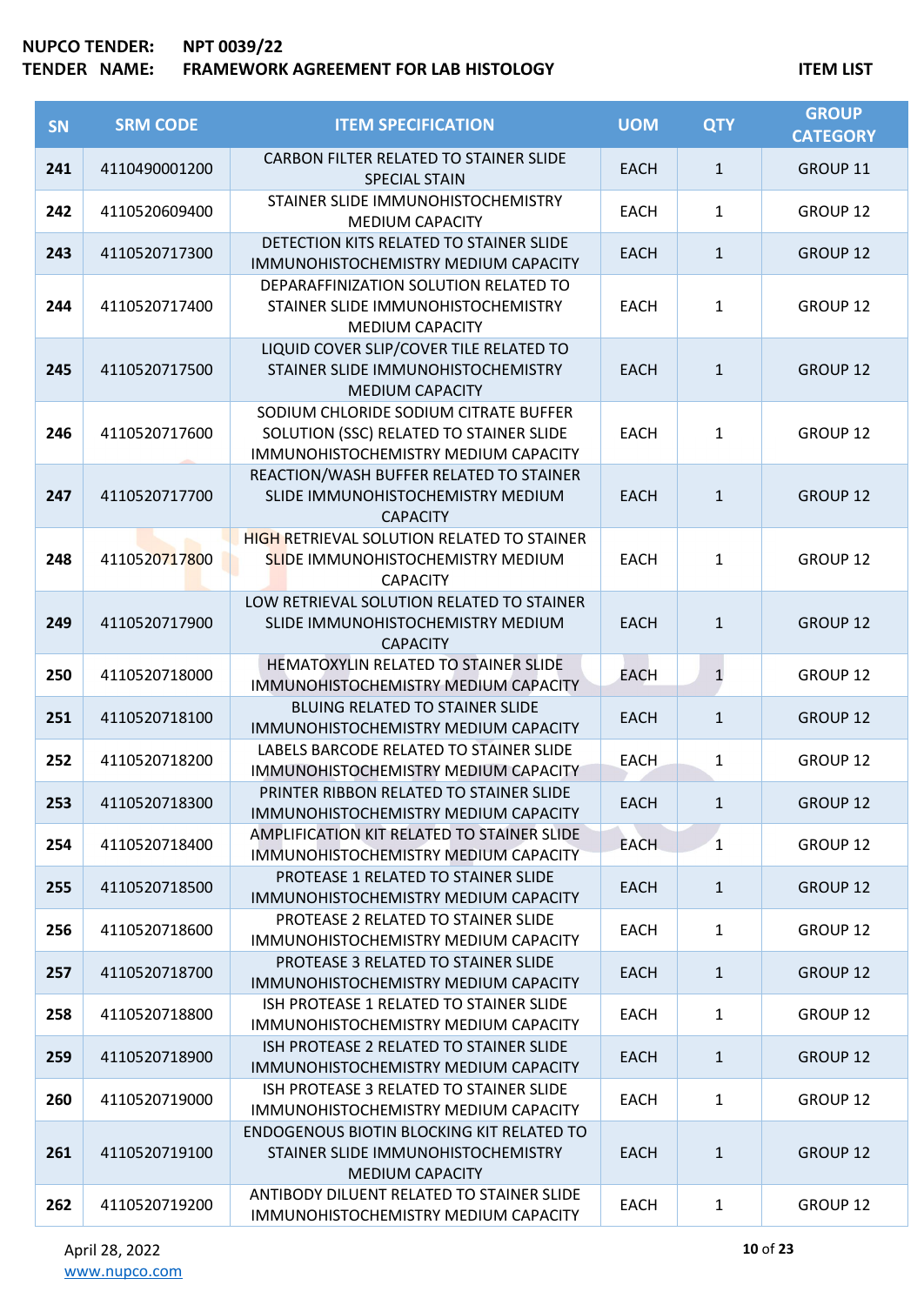| SN  | <b>SRM CODE</b> | <b>ITEM SPECIFICATION</b>                                                                                              | <b>UOM</b>  | <b>QTY</b>   | <b>GROUP</b><br><b>CATEGORY</b> |
|-----|-----------------|------------------------------------------------------------------------------------------------------------------------|-------------|--------------|---------------------------------|
| 263 | 4110520719300   | ANTIBODY DILUENT WITH CASEIN RELATED TO<br>STAINER SLIDE IMMUNOHISTOCHEMISTRY<br><b>MEDIUM CAPACITY</b>                | <b>EACH</b> | $\mathbf{1}$ | GROUP 12                        |
| 264 | 4110520719400   | FILLABLE VIALS/DISPENSERS RELATED TO STAINER<br>SLIDE IMMUNOHISTOCHEMISTRY MEDIUM<br><b>CAPACITY</b>                   | <b>EACH</b> | $\mathbf{1}$ | GROUP 12                        |
| 265 | 4110520719500   | <b>ENZYME KIT RELATED TO STAINER SLIDE</b><br>IMMUNOHISTOCHEMISTRY MEDIUM CAPACITY                                     | <b>EACH</b> | $\mathbf{1}$ | GROUP 12                        |
| 266 | 4110520719600   | SULFURIC ACID KIT RELATED TO STAINER SLIDE<br>IMMUNOHISTOCHEMISTRY MEDIUM CAPACITY                                     | <b>EACH</b> | $\mathbf{1}$ | GROUP 12                        |
| 267 | 4110520719700   | CLARIFY KIT RELATED TO STAINER SLIDE<br>IMMUNOHISTOCHEMISTRY MEDIUM CAPACITY                                           | <b>EACH</b> | $\mathbf{1}$ | GROUP 12                        |
| 268 | 4110520719800   | <b>IHC SLIDE RELATED TO STAINER SLIDE</b><br>IMMUNOHISTOCHEMISTRY MEDIUM CAPACITY                                      | <b>EACH</b> | $\mathbf{1}$ | GROUP 12                        |
| 269 | 4110520719900   | MIXING STRIPS/STATION RELATED TO STAINER<br>SLIDE IMMUNOHISTOCHEMISTRY MEDIUM<br><b>CAPACITY</b>                       | <b>EACH</b> | $\mathbf{1}$ | <b>GROUP 12</b>                 |
| 270 | 4110520720000   | RABBIT LINKER RELATED TO STAINER SLIDE<br><b>IMMUNOHISTOCHEMISTRY MEDIUM CAPACITY</b>                                  | <b>EACH</b> | $\mathbf{1}$ | GROUP <sub>12</sub>             |
| 271 | 4110520720100   | MOUSE LINKER RELATED TO STAINER SLIDE<br>IMMUNOHISTOCHEMISTRY MEDIUM CAPACITY                                          | <b>EACH</b> | $\mathbf{1}$ | <b>GROUP 12</b>                 |
| 272 | 4110520720200   | <b>ANTI-FLUORESCEIN RELATED TO STAINER SLIDE</b><br>IMMUNOHISTOCHEMISTRY MEDIUM CAPACITY                               | <b>EACH</b> | $\mathbf{1}$ | GROUP 12                        |
| 273 | 4110520720300   | ANTI-BIOTIN RELATED TO STAINER SLIDE<br>IMMUNOHISTOCHEMISTRY MEDIUM CAPACITY                                           | <b>EACH</b> | $\mathbf{1}$ | GROUP 12                        |
| 274 | 4110520720400   | FLUORESCENT MOUNTING RELATED TO STAINER<br>SLIDE IMMUNOHISTOCHEMISTRY MEDIUM<br><b>CAPACITY</b>                        | <b>EACH</b> | 1            | GROUP 12                        |
| 275 | 4110520720500   | ISH KIT RELATED TO STAINER SLIDE<br>IMMUNOHISTOCHEMISTRY MEDIUM CAPACITY                                               | <b>EACH</b> | $\mathbf{1}$ | GROUP 12                        |
| 276 | 4110520720600   | <b>QFISH KIT RELATED TO STAINER SLIDE</b><br>IMMUNOHISTOCHEMISTRY MEDIUM CAPACITY                                      | <b>EACH</b> | $\mathbf{1}$ | GROUP 12                        |
| 277 | 4110520720700   | FISH KIT RELATED TO STAINER SLIDE<br>IMMUNOHISTOCHEMISTRY MEDIUM CAPACITY                                              | <b>EACH</b> | $\mathbf{1}$ | <b>GROUP 12</b>                 |
| 278 | 4110520720800   | CISH KIT RELATED TO STAINER SLIDE<br>IMMUNOHISTOCHEMISTRY MEDIUM CAPACITY                                              | <b>EACH</b> | $\mathbf{1}$ | GROUP 12                        |
| 279 | 4110520609500   | STAINER SLIDE IMMUNOHISTOCHEMISTRY HIGH<br><b>CAPACITY</b>                                                             | <b>EACH</b> | $\mathbf{1}$ | <b>GROUP 13</b>                 |
| 280 | 4110520720900   | DETECTION KITS RELATED TO STAINER SLIDE<br>IMMUNOHISTOCHEMISTRY HIGH CAPACITY                                          | <b>EACH</b> | $\mathbf{1}$ | GROUP 13                        |
| 281 | 4110520721000   | DEPARAFFINIZATION SOLUTION RELATED TO<br>STAINER SLIDE IMMUNOHISTOCHEMISTRY HIGH<br><b>CAPACITY</b>                    | <b>EACH</b> | $\mathbf{1}$ | <b>GROUP 13</b>                 |
| 282 | 4110520721100   | LIQUID COVER SLIP/COVER TILE RELATED TO<br>STAINER SLIDE IMMUNOHISTOCHEMISTRY HIGH<br><b>CAPACITY</b>                  | <b>EACH</b> | $\mathbf{1}$ | GROUP 13                        |
| 283 | 4110520721200   | SODIUM CHLORIDE SODIUM CITRATE BUFFER<br>SOLUTION (SSC) RELATED TO STAINER SLIDE<br>IMMUNOHISTOCHEMISTRY HIGH CAPACITY | <b>EACH</b> | $\mathbf{1}$ | <b>GROUP 13</b>                 |
| 284 | 4110520721300   | REACTION/WASH BUFFER RELATED TO STAINER<br>SLIDE IMMUNOHISTOCHEMISTRY HIGH CAPACITY                                    | <b>EACH</b> | $\mathbf{1}$ | GROUP 13                        |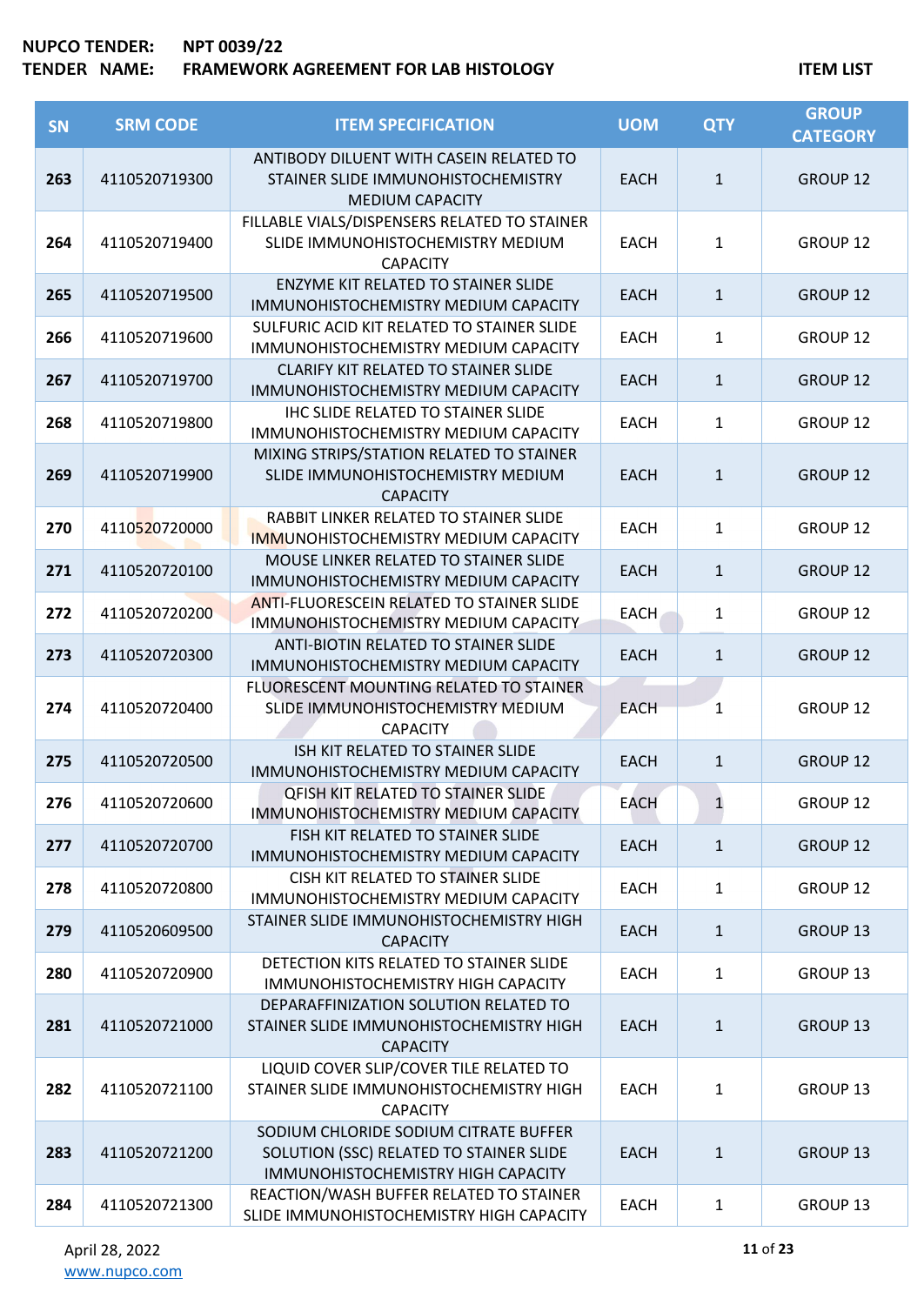| SN  | <b>SRM CODE</b> | <b>ITEM SPECIFICATION</b>                                                                                      | <b>UOM</b>  | <b>QTY</b>   | <b>GROUP</b><br><b>CATEGORY</b> |
|-----|-----------------|----------------------------------------------------------------------------------------------------------------|-------------|--------------|---------------------------------|
| 285 | 4110520721400   | HIGH RETRIEVAL SOLUTION RELATED TO STAINER<br>SLIDE IMMUNOHISTOCHEMISTRY HIGH CAPACITY                         | EACH        | $\mathbf{1}$ | GROUP 13                        |
| 286 | 4110520721500   | LOW RETRIEVAL SOLUTION RELATED TO STAINER<br>SLIDE IMMUNOHISTOCHEMISTRY HIGH CAPACITY                          | <b>EACH</b> | $\mathbf{1}$ | <b>GROUP 13</b>                 |
| 287 | 4110520721600   | HEMATOXYLIN RELATED TO STAINER SLIDE<br>IMMUNOHISTOCHEMISTRY HIGH CAPACITY                                     | <b>EACH</b> | $\mathbf{1}$ | <b>GROUP 13</b>                 |
| 288 | 4110520721700   | BLUING RELATED TO STAINER SLIDE<br>IMMUNOHISTOCHEMISTRY HIGH CAPACITY                                          | <b>EACH</b> | $\mathbf{1}$ | GROUP 13                        |
| 289 | 4110520721800   | LABELS BARCODE RELATED TO STAINER SLIDE<br>IMMUNOHISTOCHEMISTRY HIGH CAPACITY                                  | <b>EACH</b> | $\mathbf{1}$ | <b>GROUP 13</b>                 |
| 290 | 4110520721900   | PRINTER RIBBON RELATED TO STAINER SLIDE<br>IMMUNOHISTOCHEMISTRY HIGH CAPACITY                                  | <b>EACH</b> | $\mathbf{1}$ | GROUP 13                        |
| 291 | 4110520722000   | AMPLIFICATION KIT RELATED TO STAINER SLIDE<br>IMMUNOHISTOCHEMISTRY HIGH CAPACITY                               | <b>EACH</b> | $\mathbf{1}$ | <b>GROUP 13</b>                 |
| 292 | 4110520722100   | PROTEASE 1 RELATED TO STAINER SLIDE<br>IMMUNOHISTOCHEMISTRY HIGH CAPACITY                                      | <b>EACH</b> | 1            | GROUP 13                        |
| 293 | 4110520722200   | PROTEASE 2 RELATED TO STAINER SLIDE<br>IMMUNOHISTOCHEMISTRY HIGH CAPACITY                                      | <b>EACH</b> | $\mathbf{1}$ | <b>GROUP 13</b>                 |
| 294 | 4110520722300   | <b>PROTEASE 3 RELATED TO STAINER SLIDE</b><br>IMMUNOHISTOCHEMISTRY HIGH CAPACITY                               | <b>EACH</b> | $\mathbf{1}$ | <b>GROUP 13</b>                 |
| 295 | 4110520722400   | ISH PROTEASE 1 RELATED TO STAINER SLIDE<br>IMMUNOHISTOCHEMISTRY HIGH CAPACITY                                  | <b>EACH</b> | $\mathbf{1}$ | <b>GROUP 13</b>                 |
| 296 | 4110520722500   | ISH PROTEASE 2 RELATED TO STAINER SLIDE<br><b>IMMUNOHISTOCHEMISTRY HIGH CAPACITY</b>                           | <b>EACH</b> | 1            | GROUP 13                        |
| 297 | 4110520722600   | ISH PROTEASE 3 RELATED TO STAINER SLIDE<br>IMMUNOHISTOCHEMISTRY HIGH CAPACITY                                  | <b>EACH</b> | $\mathbf{1}$ | <b>GROUP 13</b>                 |
| 298 | 4110520722700   | <b>ENDOGENOUS BIOTIN BLOCKING KIT RELATED TO</b><br>STAINER SLIDE IMMUNOHISTOCHEMISTRY HIGH<br><b>CAPACITY</b> | <b>EACH</b> | 1            | GROUP 13                        |
| 299 | 4110520722800   | ANTIBODY DILUENT RELATED TO STAINER SLIDE<br><b>IMMUNOHISTOCHEMISTRY HIGH CAPACITY</b>                         | <b>EACH</b> | $\mathbf{1}$ | <b>GROUP 13</b>                 |
| 300 | 4110520722900   | ANTIBODY DILUENT WITH CASEIN RELATED TO<br>STAINER SLIDE IMMUNOHISTOCHEMISTRY HIGH<br><b>CAPACITY</b>          | <b>EACH</b> | $\mathbf{1}$ | GROUP 13                        |
| 301 | 4110520723000   | FILLABLE VIALS/DISPENSERS RELATED TO STAINER<br>SLIDE IMMUNOHISTOCHEMISTRY HIGH CAPACITY                       | <b>EACH</b> | $\mathbf{1}$ | <b>GROUP 13</b>                 |
| 302 | 4110520723100   | <b>ENZYME KIT RELATED TO STAINER SLIDE</b><br>IMMUNOHISTOCHEMISTRY HIGH CAPACITY                               | <b>EACH</b> | 1            | GROUP 13                        |
| 303 | 4110520723200   | SULFURIC ACID KIT RELATED TO STAINER SLIDE<br>IMMUNOHISTOCHEMISTRY HIGH CAPACITY                               | <b>EACH</b> | $\mathbf{1}$ | <b>GROUP 13</b>                 |
| 304 | 4110520723300   | <b>CLARIFY KIT RELATED TO STAINER SLIDE</b><br>IMMUNOHISTOCHEMISTRY HIGH CAPACITY                              | <b>EACH</b> | $\mathbf{1}$ | GROUP 13                        |
| 305 | 4110520723400   | IHC SLIDE RELATED TO STAINER SLIDE<br>IMMUNOHISTOCHEMISTRY HIGH CAPACITY                                       | <b>EACH</b> | $\mathbf{1}$ | GROUP 13                        |
| 306 | 4110520723500   | MIXING STRIPS/STATION RELATED TO STAINER<br>SLIDE IMMUNOHISTOCHEMISTRY HIGH CAPACITY                           | <b>EACH</b> | 1            | GROUP 13                        |
| 307 | 4110520723600   | RABBIT LINKER RELATED TO STAINER SLIDE<br>IMMUNOHISTOCHEMISTRY HIGH CAPACITY                                   | <b>EACH</b> | $\mathbf{1}$ | GROUP 13                        |
| 308 | 4110520723700   | MOUSE LINKER RELATED TO STAINER SLIDE<br>IMMUNOHISTOCHEMISTRY HIGH CAPACITY                                    | <b>EACH</b> | $\mathbf{1}$ | GROUP 13                        |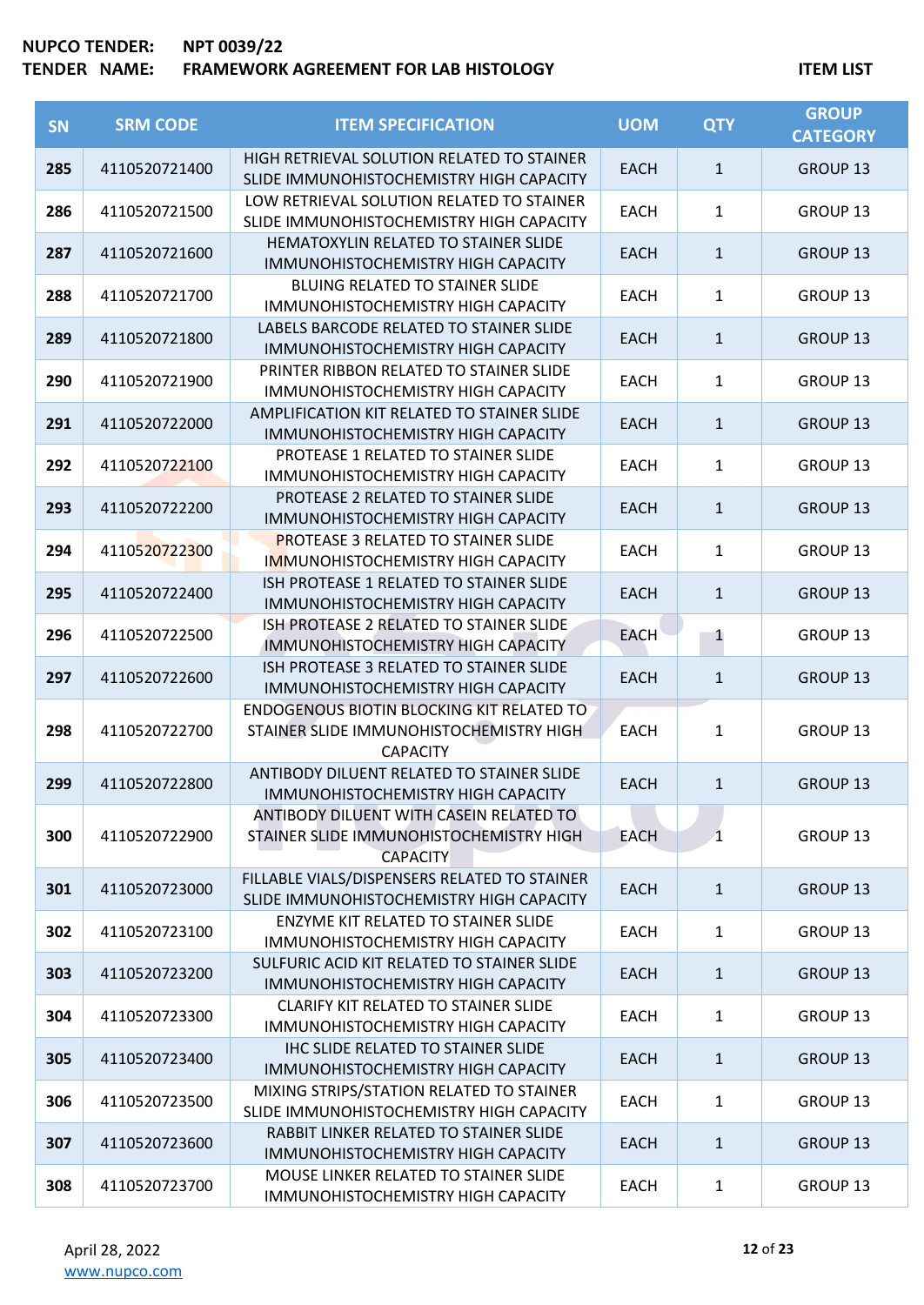| <b>SN</b> | <b>SRM CODE</b> | <b>ITEM SPECIFICATION</b>                                                                     | <b>UOM</b>  | <b>QTY</b>   | <b>GROUP</b><br><b>CATEGORY</b> |
|-----------|-----------------|-----------------------------------------------------------------------------------------------|-------------|--------------|---------------------------------|
| 309       | 4110520723800   | ANTI-FLUORESCEIN RELATED TO STAINER SLIDE<br>IMMUNOHISTOCHEMISTRY HIGH CAPACITY               | <b>EACH</b> | 1            | GROUP <sub>13</sub>             |
| 310       | 4110520723900   | ANTI-BIOTIN RELATED TO STAINER SLIDE<br><b>IMMUNOHISTOCHEMISTRY HIGH CAPACITY</b>             | <b>EACH</b> | $\mathbf{1}$ | <b>GROUP 13</b>                 |
| 311       | 4110520724000   | FLUORESCENT MOUNTING RELATED TO STAINER<br>SLIDE IMMUNOHISTOCHEMISTRY HIGH CAPACITY           | <b>EACH</b> | $\mathbf{1}$ | <b>GROUP 13</b>                 |
| 312       | 4110520724100   | ISH KIT RELATED TO STAINER SLIDE<br><b>IMMUNOHISTOCHEMISTRY HIGH CAPACITY</b>                 | <b>EACH</b> | $\mathbf{1}$ | GROUP 13                        |
| 313       | 4110520724200   | <b>QFISH KIT RELATED TO STAINER SLIDE</b><br>IMMUNOHISTOCHEMISTRY HIGH CAPACITY               | <b>EACH</b> | $\mathbf{1}$ | <b>GROUP 13</b>                 |
| 314       | 4110520724300   | FISH KIT RELATED TO STAINER SLIDE<br>IMMUNOHISTOCHEMISTRY HIGH CAPACITY                       | <b>EACH</b> | $\mathbf{1}$ | <b>GROUP 13</b>                 |
| 315       | 4110520724400   | CISH KIT RELATED TO STAINER SLIDE<br>IMMUNOHISTOCHEMISTRY HIGH CAPACITY                       | <b>EACH</b> | $\mathbf{1}$ | <b>GROUP 13</b>                 |
| 316       | 4115000006600   | <b>CABINET STORAGE TISSUE</b>                                                                 | <b>EACH</b> | 1            | <b>GROUP 14</b>                 |
| 317       | 4119160000000   | TISSUE CONTAINER RELATED TO CABINET<br><b>STORAGE TISSUE</b>                                  | <b>EACH</b> | $\mathbf{1}$ | <b>GROUP 14</b>                 |
| 318       | 4119160000100   | <b>FORMALIN PADS RELATED TO CABINET STORAGE</b><br><b>TISSUE</b>                              | <b>EACH</b> | $\mathbf{1}$ | <b>GROUP 14</b>                 |
| 319       | 4119160000200   | <b>IMAGING GROSS SYSTEM</b>                                                                   | <b>EACH</b> | $\mathbf{1}$ | <b>GROUP 15</b>                 |
| 320       | 4119160000300   | <b>CAMERA HOLDER FOR HOOD TYPE GROSSING</b><br><b>STATION RELATED TO IMAGING GROSS SYSTEM</b> | <b>EACH</b> | $\mathbf{1}$ | <b>GROUP 15</b>                 |
| 321       | 4119160000400   | C BRACKET RELATED TO IMAGING GROSS SYSTEM                                                     | <b>EACH</b> | $\mathbf{1}$ | <b>GROUP 15</b>                 |
| 322       | 4119160000500   | BARCODE READER RELATED TO IMAGING GROSS<br>SYSTEM                                             | EACH        | $\mathbf{1}$ | <b>GROUP 15</b>                 |
| 323       | 4119160000600   | FLOOR TYPE HOLDER RELATED TO IMAGING<br><b>GROSS SYSTEM</b>                                   | <b>EACH</b> | $\mathbf{1}$ | <b>GROUP 15</b>                 |
| 324       | 4119160000700   | HIGH DENSITY PE BOARD RELATED TO IMAGING<br><b>GROSS SYSTEM</b>                               | <b>EACH</b> | $\mathbf{1}$ | <b>GROUP 15</b>                 |
| 325       | 4110291600300   | MICROTOME ROTARY MANUAL                                                                       | <b>EACH</b> | $\mathbf{1}$ | <b>GROUP 16</b>                 |
| 326       | 4112241300100   | STANDARD CASSETTE CLAMP 40X40 MM RELATED<br>TO MICROTOME ROTARY MANUAL                        | <b>EACH</b> | $\mathbf{1}$ | GROUP 16                        |
| 327       | 4112241300200   | STANDARD CASSETTE CLAMP LARGE 50X55 MM<br>RELATED TO MICROTOME ROTARY MANUAL                  | <b>EACH</b> | $\mathbf{1}$ | <b>GROUP 16</b>                 |
| 328       | 4110292706700   | FIXTURE NON ORIENTING RELATED TO<br>MICROTOME ROTARY MANUAL                                   | <b>EACH</b> | $\mathbf{1}$ | GROUP 16                        |
| 329       | 4112241300300   | SUPER MEGA CASSETTE CLAMP RELATED TO<br>MICROTOME ROTARY MANUAL                               | <b>EACH</b> | $\mathbf{1}$ | GROUP 16                        |
| 330       | 4110291104100   | BLADE HOLDER AND BASE RELATED TO<br>MICROTOME ROTARY MANUAL                                   | <b>EACH</b> | $\mathbf{1}$ | GROUP 16                        |
| 331       | 4110291103300   | BLADE HOLDER HIGH PROFILE RELATED TO<br>MICROTOME ROTARY MANUAL                               | <b>EACH</b> | $\mathbf{1}$ | GROUP 16                        |
| 332       | 4110291103400   | BLADE HOLDER LOW PROFILE RELATED TO<br>MICROTOME ROTARY MANUAL                                | EACH        | $\mathbf{1}$ | <b>GROUP 16</b>                 |
| 333       | 4112241300400   | RM COOL CLAMP RELATED TO MICROTOME<br>ROTARY MANUAL                                           | <b>EACH</b> | $\mathbf{1}$ | <b>GROUP 16</b>                 |
| 334       | 4110291700900   | HIGH PROFILE BLADE RELATED TO MICROTOME<br><b>ROTARY MANUAL</b>                               | <b>EACH</b> | $\mathbf{1}$ | GROUP 16                        |
| 335       | 4110291701000   | LOW PROFILE BLADE RELATED TO MICROTOME<br>ROTARY MANUAL                                       | <b>EACH</b> | $\mathbf{1}$ | GROUP 16                        |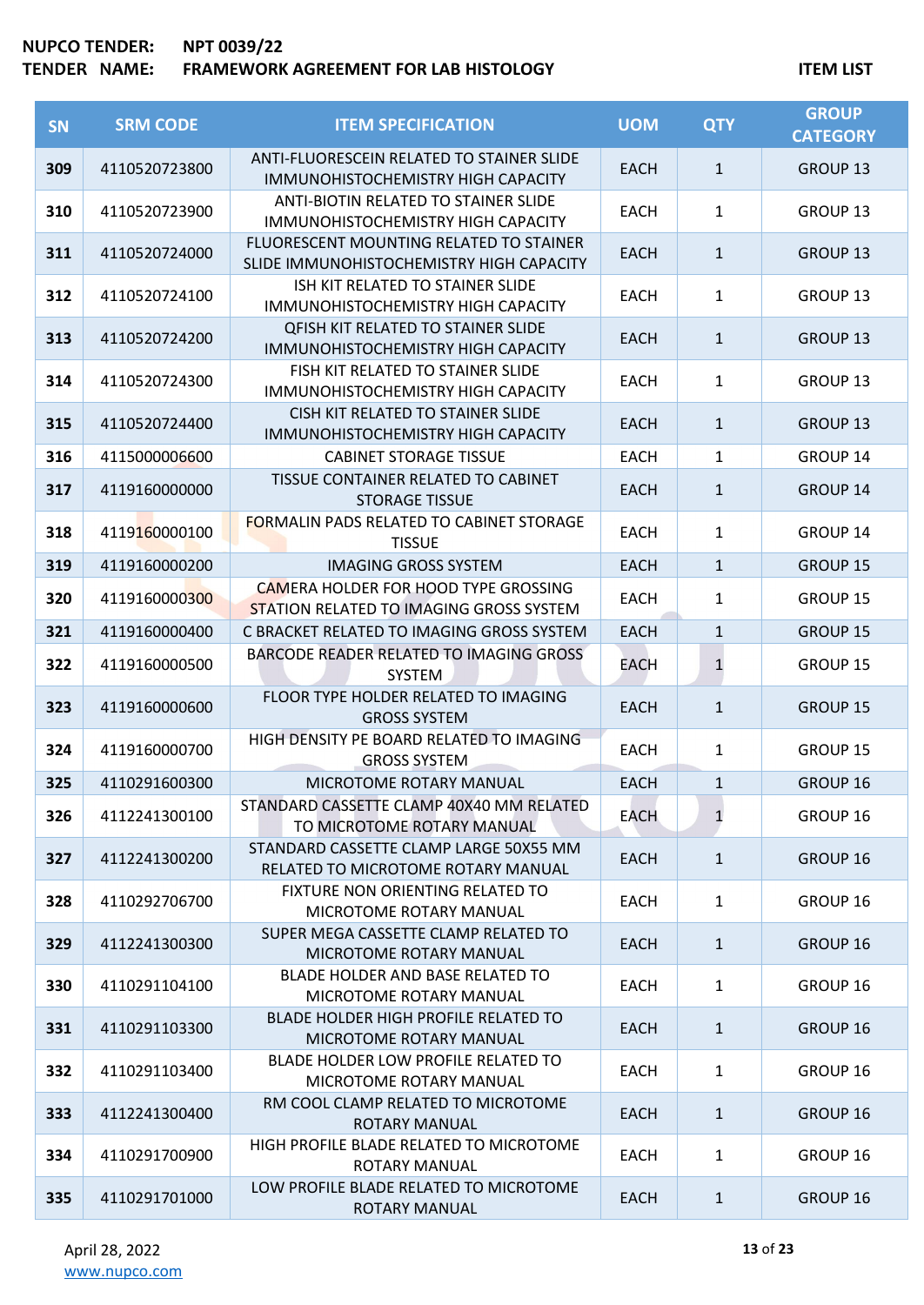### **TENDER NAME: FRAMEWORK AGREEMENT FOR LAB HISTOLOGY ITEM LIST**

| <b>SN</b> | <b>SRM CODE</b> | <b>ITEM SPECIFICATION</b>                                                        | <b>UOM</b>  | <b>QTY</b>   | <b>GROUP</b><br><b>CATEGORY</b> |
|-----------|-----------------|----------------------------------------------------------------------------------|-------------|--------------|---------------------------------|
| 336       | 4110292706800   | WASTE TRAY RELATED TO MICROTOME ROTARY<br>MANUAL                                 | <b>EACH</b> | $\mathbf{1}$ | GROUP 16                        |
| 337       | 4110292706900   | OIL RELATED TO MICROTOME ROTARY MANUAL                                           | <b>EACH</b> | $\mathbf{1}$ | GROUP 16                        |
| 338       | 4110292707000   | PPM KIT RELATED TO MICROTOME ROTARY<br><b>MANUAL</b>                             | <b>EACH</b> | 1            | GROUP 16                        |
| 339       | 4112241300500   | 3 AXIS ORIENTATION ATTACHMENT FOR CLAMP<br>RELATED TO MICROTOME ROTARY MANUAL    | <b>EACH</b> | $\mathbf{1}$ | <b>GROUP 16</b>                 |
| 340       | 4110291600400   | MICROTOME ROTARY MOTORIZED                                                       | <b>EACH</b> | 1            | <b>GROUP 17</b>                 |
| 341       | 4112241300600   | STANDARD CASSETTE CLAMP 40X40 MM RELATED<br>TO MICROTOME ROTARY MOTORIZED        | <b>EACH</b> | $\mathbf{1}$ | <b>GROUP 17</b>                 |
| 342       | 4112241300700   | STANDARD CASSETTE CLAMP LARGE 50X55 MM<br>RELATED TO MICROTOME ROTARY MOTORIZED  | <b>EACH</b> | 1            | <b>GROUP 17</b>                 |
| 343       | 4110292707100   | FIXTURE NON ORIENTING RELATED TO<br>MICROTOME ROTARY MOTORIZED                   | <b>EACH</b> | $\mathbf{1}$ | <b>GROUP 17</b>                 |
| 344       | 4112241300800   | SUPER MEGA CASSETTE CLAMP RELATED TO<br>MICROTOME ROTARY MOTORIZED               | <b>EACH</b> | 1            | <b>GROUP 17</b>                 |
| 345       | 4110291103500   | BLADE HOLDER AND BASE RELATED TO<br>MICROTOME ROTARY MOTORIZED                   | <b>EACH</b> | $\mathbf{1}$ | <b>GROUP 17</b>                 |
| 346       | 4110291103600   | <b>BLADE HOLDER HIGH PROFILE RELATED TO</b><br>MICROTOME ROTARY MOTORIZED        | <b>EACH</b> | $\mathbf{1}$ | GROUP 17                        |
| 347       | 4110291103700   | BLADE HOLDER LOW PROFILE RELATED TO<br>MICROTOME ROTARY MOTORIZED                | <b>EACH</b> | $\mathbf{1}$ | <b>GROUP 17</b>                 |
| 348       | 4112241300900   | RM COOL CLAMP RELATED TO MICROTOME<br><b>ROTARY MOTORIZED</b>                    | <b>EACH</b> | $\mathbf{1}$ | <b>GROUP 17</b>                 |
| 349       | 4110291701100   | HIGH PROFILE BLADE RELATED TO MICROTOME<br>ROTARY MOTORIZED                      | <b>EACH</b> | $\mathbf{1}$ | <b>GROUP 17</b>                 |
| 350       | 4110291701200   | LOW PROFILE BLADE RELATED TO MICROTOME<br>ROTARY MOTORIZED                       | <b>EACH</b> | $\mathbf{1}$ | <b>GROUP 17</b>                 |
| 351       | 4110292707200   | WASTE TRAY RELATED TO MICROTOME ROTARY<br><b>MOTORIZED</b>                       | <b>EACH</b> | $\mathbf{1}$ | <b>GROUP 17</b>                 |
| 352       | 4110292707300   | OIL RELATED TO MICROTOME ROTARY<br><b>MOTORIZED</b>                              | <b>EACH</b> | $\mathbf{1}$ | GROUP 17                        |
| 353       | 4110292707400   | PPM KIT RELATED TO MICROTOME ROTARY<br><b>MOTORIZED</b>                          | <b>EACH</b> | $\mathbf{1}$ | <b>GROUP 17</b>                 |
| 354       | 4112241301000   | 3 AXIS ORIENTATION ATTACHMENT FOR CLAMP<br>RELATED TO MICROTOME ROTARY MOTORIZED | <b>EACH</b> | $\mathbf{1}$ | <b>GROUP 17</b>                 |
| 355       | 4110292707500   | EASY CUT MODULE RELATED TO MICROTOME<br>ROTARY MOTORIZED                         | <b>EACH</b> | $\mathbf{1}$ | <b>GROUP 17</b>                 |
| 356       | 4110291600500   | MICROTOME ROTARY AUTOMATED                                                       | <b>EACH</b> | $\mathbf{1}$ | <b>GROUP 18</b>                 |
| 357       | 4112241301100   | STANDARD CASSETTE CLAMP 40X40 MM RELATED<br>TO MICROTOME ROTARY AUTOMATED        | <b>EACH</b> | $\mathbf{1}$ | <b>GROUP 18</b>                 |
| 358       | 4112241301200   | STANDARD CASSETTE CLAMP LARGE 50X55 MM<br>RELATED TO MICROTOME ROTARY AUTOMATED  | <b>EACH</b> | $\mathbf{1}$ | GROUP 18                        |
| 359       | 4110292707600   | FIXTURE NON ORIENTING RELATED TO<br>MICROTOME ROTARY AUTOMATED                   | <b>EACH</b> | $\mathbf{1}$ | <b>GROUP 18</b>                 |
| 360       | 4112241301300   | SUPER MEGA CASSETTE CLAMP RELATED TO<br>MICROTOME ROTARY AUTOMATED               | <b>EACH</b> | $\mathbf{1}$ | GROUP 18                        |
| 361       | 4110291103800   | BLADE HOLDER AND BASE RELATED TO<br>MICROTOME ROTARY AUTOMATED                   | <b>EACH</b> | $\mathbf{1}$ | <b>GROUP 18</b>                 |
| 362       | 4110291103900   | BLADE HOLDER HIGH PROFILE RELATED TO<br>MICROTOME ROTARY AUTOMATED               | <b>EACH</b> | $\mathbf{1}$ | GROUP 18                        |

**14** of **23**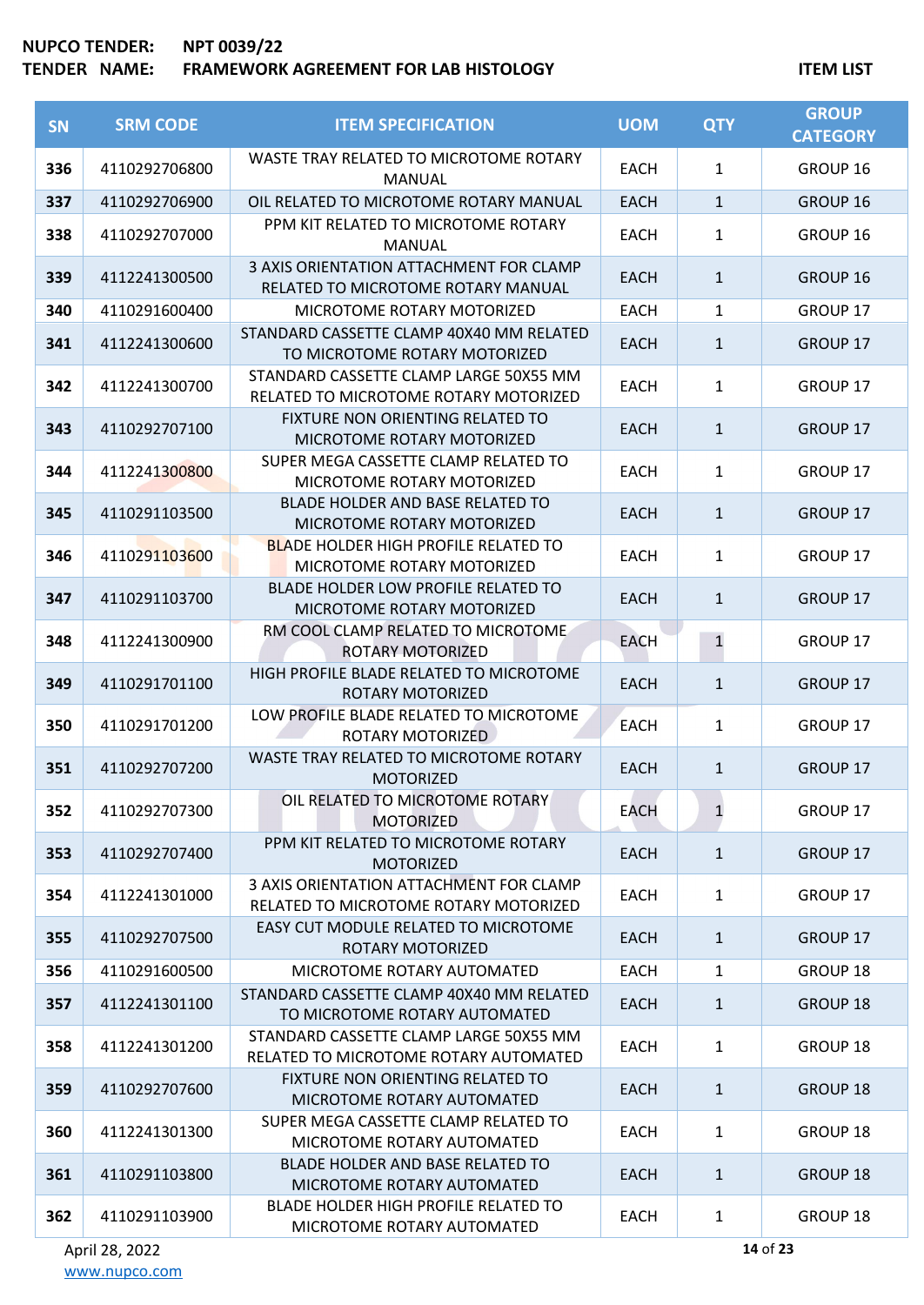| <b>SN</b> | <b>SRM CODE</b> | <b>ITEM SPECIFICATION</b>                                                        | <b>UOM</b>  | <b>QTY</b>   | <b>GROUP</b><br><b>CATEGORY</b> |
|-----------|-----------------|----------------------------------------------------------------------------------|-------------|--------------|---------------------------------|
| 363       | 4110291104000   | <b>BLADE HOLDER LOW PROFILE RELATED TO</b><br>MICROTOME ROTARY AUTOMATED         | <b>EACH</b> | $\mathbf{1}$ | <b>GROUP 18</b>                 |
| 364       | 4112241301400   | RM COOL CLAMP RELATED TO MICROTOME<br>ROTARY AUTOMATED                           | <b>EACH</b> | $\mathbf{1}$ | GROUP 18                        |
| 365       | 4110291701300   | HIGH PROFILE BLADE RELATED TO MICROTOME<br>ROTARY AUTOMATED                      | <b>EACH</b> | $\mathbf{1}$ | <b>GROUP 18</b>                 |
| 366       | 4110291701400   | LOW PROFILE BLADE RELATED TO MICROTOME<br>ROTARY AUTOMATED                       | <b>EACH</b> | $\mathbf{1}$ | GROUP 18                        |
| 367       | 4110292707700   | WASTE TRAY RELATED TO MICROTOME ROTARY<br><b>AUTOMATED</b>                       | <b>EACH</b> | $\mathbf{1}$ | <b>GROUP 18</b>                 |
| 368       | 4110292707800   | OIL RELATED TO MICROTOME ROTARY<br><b>AUTOMATED</b>                              | <b>EACH</b> | $\mathbf{1}$ | <b>GROUP 18</b>                 |
| 369       | 4110292707900   | PPM KIT RELATED TO MICROTOME ROTARY<br><b>AUTOMATED</b>                          | <b>EACH</b> | $\mathbf{1}$ | <b>GROUP 18</b>                 |
| 370       | 4112241301500   | 3 AXIS ORIENTATION ATTACHMENT FOR CLAMP<br>RELATED TO MICROTOME ROTARY AUTOMATED | <b>EACH</b> | $\mathbf{1}$ | <b>GROUP 18</b>                 |
| 371       | 4110292708000   | EASY CUT MODULE RELATED TO MICROTOME<br>ROTARY AUTOMATED                         | <b>EACH</b> | $\mathbf{1}$ | <b>GROUP 18</b>                 |
| 372       | 4110292708100   | <b>FOOT PEDAL RELATED TO MICROTOME ROTARY</b><br><b>AUTOMATED</b>                | <b>EACH</b> | $\mathbf{1}$ | <b>GROUP 18</b>                 |
| 373       | 4110292708200   | WASTE BAGS RELATED TO MICROTOME ROTARY<br><b>AUTOMATED</b>                       | <b>EACH</b> | $\mathbf{1}$ | <b>GROUP 18</b>                 |
| 374       | 4110290100000   | <b>STATION EMBEDDING MANUAL</b>                                                  | <b>EACH</b> | 1            | GROUP 19                        |
| 375       | 4110290100100   | MAGNIFIER RELATED TO STATION EMBEDDING<br><b>MANUAL</b>                          | <b>EACH</b> | $\mathbf{1}$ | GROUP 19                        |
| 376       | 4110290100200   | FOOT PEDAL RELATED TO STATION EMBEDDING<br><b>MANUAL</b>                         | <b>EACH</b> | $\mathbf{1}$ | GROUP 19                        |
| 377       | 4110490001300   | FILTER RELATED TO STATION EMBEDDING<br><b>MANUAL</b>                             | <b>EACH</b> | $\mathbf{1}$ | GROUP 19                        |
| 378       | 4110290100300   | <b>CHAMBER TRAY RELATED TO STATION</b><br><b>EMBEDDING MANUAL</b>                | <b>EACH</b> | 1            | <b>GROUP 19</b>                 |
| 379       | 4110290100400   | SCRUBBER RELATED TO STATION EMBEDDING<br><b>MANUAL</b>                           | <b>EACH</b> | $\mathbf{1}$ | <b>GROUP 19</b>                 |
| 380       | 4110290100500   | TAMPER SMALL RELATED TO STATION<br><b>EMBEDDING MANUAL</b>                       | <b>EACH</b> | $\mathbf{1}$ | GROUP 19                        |
| 381       | 4110290100600   | <b>TAMPER LARGE RELATED TO STATION</b><br><b>EMBEDDING MANUAL</b>                | <b>EACH</b> | $\mathbf{1}$ | <b>GROUP 19</b>                 |
| 382       | 4110290100700   | TRACKING SYSTEM RELATED TO STATION<br><b>EMBEDDING MANUAL</b>                    | <b>EACH</b> | $\mathbf{1}$ | GROUP 19                        |
| 383       | 4110290100800   | <b>FORCEPS 1 MM RELATED TO STATION</b><br><b>EMBEDDING MANUAL</b>                | <b>EACH</b> | $\mathbf{1}$ | GROUP 19                        |
| 384       | 4110290100900   | FORCEPS 2 MM RELATED TO STATION<br><b>EMBEDDING MANUAL</b>                       | <b>EACH</b> | $\mathbf{1}$ | GROUP 19                        |
| 385       | 4110290101000   | FORCEPS 4 MM RELATED TO STATION<br><b>EMBEDDING MANUAL</b>                       | <b>EACH</b> | $\mathbf{1}$ | <b>GROUP 19</b>                 |
| 386       | 4110290101100   | STATION EMBEDDING AUTOMATED                                                      | <b>EACH</b> | $\mathbf{1}$ | <b>GROUP 20</b>                 |
| 387       | 4110292004000   | CASSETTE MAGAZINE RELATED TO STATION<br><b>EMBEDDING AUTOMATED</b>               | <b>EACH</b> | $\mathbf{1}$ | GROUP 20                        |
| 388       | 4110292004100   | CASSETTE MAGAZINE RETAINER RELATED TO<br>STATION EMBEDDING AUTOMATED             | EACH        | $\mathbf{1}$ | GROUP 20                        |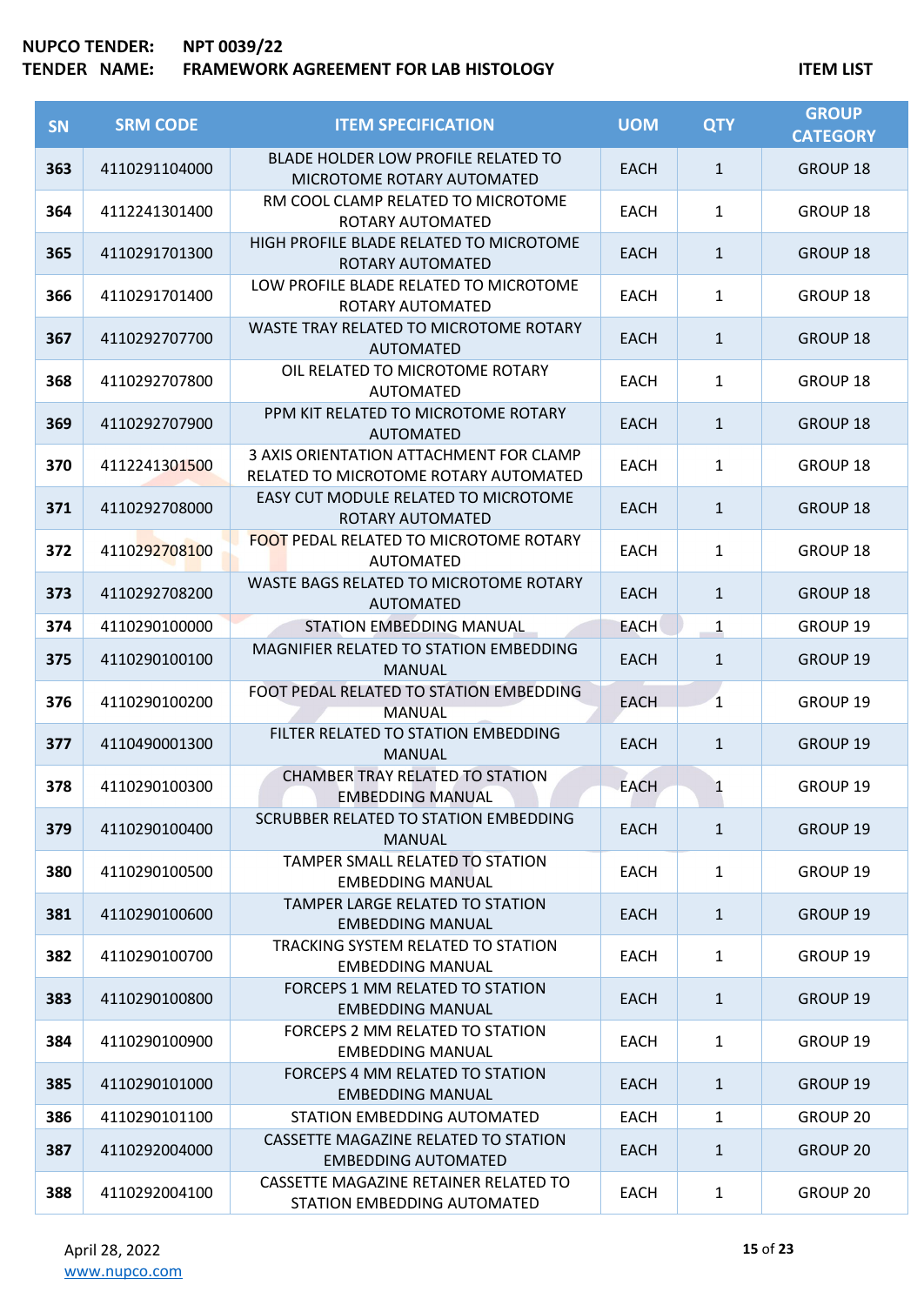# **TENDER NAME: FRAMEWORK AGREEMENT FOR LAB HISTOLOGY ITEM LIST**

| SN  | <b>SRM CODE</b> | <b>ITEM SPECIFICATION</b>                                                 | <b>UOM</b>  | <b>QTY</b>   | <b>GROUP</b><br><b>CATEGORY</b> |
|-----|-----------------|---------------------------------------------------------------------------|-------------|--------------|---------------------------------|
| 389 | 4110290101200   | <b>OUTPUT CHAMBER RELATED TO STATION</b><br><b>EMBEDDING AUTOMATED</b>    | <b>EACH</b> | $\mathbf{1}$ | <b>GROUP 20</b>                 |
| 390 | 4110292004200   | CASSETTE TAMPER RELATED TO STATION<br><b>EMBEDDING AUTOMATED</b>          | <b>EACH</b> | $\mathbf{1}$ | GROUP 20                        |
| 391 | 4110292004300   | BIOPSY 13X13 CASSETTE RELATED TO STATION<br><b>EMBEDDING AUTOMATED</b>    | <b>EACH</b> | $\mathbf{1}$ | <b>GROUP 20</b>                 |
| 392 | 4110292004400   | BIOPSY CASSETTE RELATED TO STATION<br><b>EMBEDDING AUTOMATED</b>          | <b>EACH</b> | $\mathbf{1}$ | GROUP 20                        |
| 393 | 4110292004500   | STANDARD CASSETTE RELATED TO STATION<br><b>EMBEDDING AUTOMATED</b>        | <b>EACH</b> | $\mathbf{1}$ | <b>GROUP 20</b>                 |
| 394 | 4110292004600   | ORIENTATION CASSETTE RELATED TO STATION<br><b>EMBEDDING AUTOMATED</b>     | <b>EACH</b> | $\mathbf{1}$ | GROUP 20                        |
| 395 | 4110292004700   | SHAVED BIOPSY CASSETTE RELATED TO STATION<br><b>EMBEDDING AUTOMATED</b>   | <b>EACH</b> | $\mathbf{1}$ | <b>GROUP 20</b>                 |
| 396 | 4110292004800   | CORE BIOPSY CASSETTE RELATED TO STATION<br><b>EMBEDDING AUTOMATED</b>     | <b>EACH</b> | $\mathbf{1}$ | GROUP 20                        |
| 397 | 4110290101300   | FOAM INSERT RELATED TO STATION EMBEDDING<br><b>AUTOMATED</b>              | <b>EACH</b> | $\mathbf{1}$ | <b>GROUP 20</b>                 |
| 398 | 4110290101400   | <b>BIOPSY GEL RELATED TO STATION EMBEDDING</b><br><b>AUTOMATED</b>        | <b>EACH</b> | $\mathbf{1}$ | <b>GROUP 20</b>                 |
| 399 | 4110290101500   | <b>BIOPSY 2-LANE GEL RELATED TO STATION</b><br><b>EMBEDDING AUTOMATED</b> | <b>EACH</b> | $\mathbf{1}$ | <b>GROUP 20</b>                 |
| 400 | 4110290101600   | BIOPSY PUNCH GEL 1-MM RELATED TO STATION<br><b>EMBEDDING AUTOMATED</b>    | <b>EACH</b> | 1            | <b>GROUP 20</b>                 |
| 401 | 4110290101700   | BIOPSY PUNCH GEL 2-MM RELATED TO STATION<br><b>EMBEDDING AUTOMATED</b>    | <b>EACH</b> | $\mathbf{1}$ | <b>GROUP 20</b>                 |
| 402 | 4110290101800   | BIOPSY PUNCH GEL 3-MM RELATED TO STATION<br><b>EMBEDDING AUTOMATED</b>    | <b>EACH</b> | $\mathbf{1}$ | GROUP 20                        |
| 403 | 4112330701500   | <b>CASSETTE FRAME RELATED TO STATION</b><br><b>EMBEDDING AUTOMATED</b>    | <b>EACH</b> | $\mathbf{1}$ | <b>GROUP 20</b>                 |
| 404 | 4110290101900   | EXHAUST DUCT RELATED TO STATION EMBEDDING<br><b>AUTOMATED</b>             | <b>EACH</b> | $\mathbf{1}$ | GROUP <sub>20</sub>             |
| 405 | 4110290102000   | <b>CLEANING BRUSH RELATED TO STATION</b><br><b>EMBEDDING AUTOMATED</b>    | <b>EACH</b> | $\mathbf{1}$ | <b>GROUP 20</b>                 |
| 406 | 4110290102100   | SCRUBBER RELATED TO STATION EMBEDDING<br><b>AUTOMATED</b>                 | <b>EACH</b> | $\mathbf{1}$ | GROUP 20                        |
| 407 | 4110490001400   | FILTER RELATED TO STATION EMBEDDING<br><b>AUTOMATED</b>                   | <b>EACH</b> | $\mathbf{1}$ | <b>GROUP 20</b>                 |
| 408 | 4110290102200   | PPM KIT RELATED TO STATION EMBEDDING<br><b>AUTOMATED</b>                  | <b>EACH</b> | 1            | GROUP 20                        |
| 409 | 4110290102300   | <b>STATION EMBEDDING FROZEN</b>                                           | <b>EACH</b> | $\mathbf{1}$ | <b>GROUP 21</b>                 |
| 410 | 4110490001500   | HEPA FILTER RELATED TO STATION EMBEDDING<br><b>FROZEN</b>                 | <b>EACH</b> | $\mathbf{1}$ | GROUP 21                        |
| 411 | 4110290102400   | HEAT EXTRACTOR RELATED TO STATION<br><b>EMBEDDING FROZEN</b>              | <b>EACH</b> | $\mathbf{1}$ | GROUP 21                        |
| 412 | 4110290102500   | SPATULA RELATED TO STATION EMBEDDING<br><b>FROZEN</b>                     | <b>EACH</b> | $\mathbf{1}$ | GROUP 21                        |
| 413 | 4119160000800   | <b>STATION GROSS SMALL</b>                                                | <b>EACH</b> | $\mathbf{1}$ | <b>GROUP 22</b>                 |
| 414 | 4119160000900   | <b>GROSS IMAGING SYSTEM RELATED TO STATION</b><br><b>GROSS SMALL</b>      | <b>EACH</b> | $\mathbf{1}$ | <b>GROUP 22</b>                 |
| 415 | 4110490001600   | HEPA FILTER RELATED TO STATION GROSS SMALL                                | <b>EACH</b> | $\mathbf{1}$ | <b>GROUP 22</b>                 |
|     | April 28, 2022  |                                                                           |             |              | 16 of 23                        |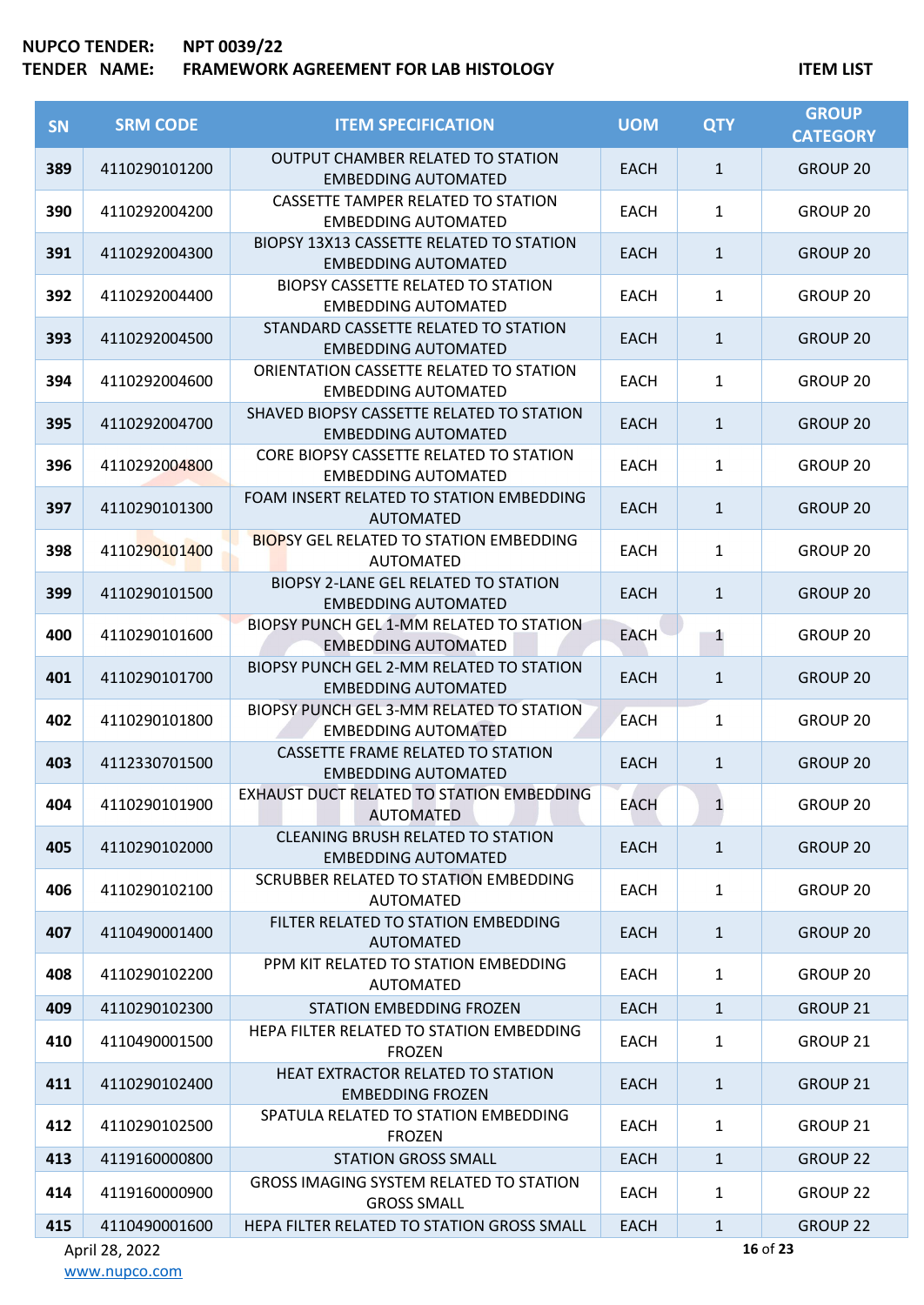| <b>SN</b> | <b>SRM CODE</b> | <b>ITEM SPECIFICATION</b>                                             | <b>UOM</b>  | <b>QTY</b>   | <b>GROUP</b><br><b>CATEGORY</b> |
|-----------|-----------------|-----------------------------------------------------------------------|-------------|--------------|---------------------------------|
| 416       | 4110490001700   | CARBON FILTER RELATED TO STATION GROSS<br>SMALL                       | EACH        | $\mathbf{1}$ | <b>GROUP 22</b>                 |
| 417       | 4119160001000   | EYE TRACKING MODULE RELATED TO STATION<br><b>GROSS SMALL</b>          | <b>EACH</b> | $\mathbf{1}$ | <b>GROUP 22</b>                 |
| 418       | 4119160001100   | <b>STATION GROSS MEDIUM</b>                                           | <b>EACH</b> | 1            | <b>GROUP 23</b>                 |
| 419       | 4119160001200   | <b>GROSS IMAGING SYSTEM RELATED TO STATION</b><br><b>GROSS MEDIUM</b> | <b>EACH</b> | $\mathbf{1}$ | <b>GROUP 23</b>                 |
| 420       | 4110490001800   | HEPA FILTER RELATED TO STATION GROSS<br><b>MEDIUM</b>                 | <b>EACH</b> | $\mathbf{1}$ | <b>GROUP 23</b>                 |
| 421       | 4110490001900   | CARBON FILTER RELATED TO STATION GROSS<br><b>MEDIUM</b>               | <b>EACH</b> | $\mathbf{1}$ | <b>GROUP 23</b>                 |
| 422       | 4119160001300   | EYE TRACKING MODULE RELATED TO STATION<br><b>GROSS MEDIUM</b>         | <b>EACH</b> | $\mathbf{1}$ | GROUP <sub>23</sub>             |
| 423       | 4119160001400   | SECTION BOARD MEDIUM RELATED TO STATION<br><b>GROSS MEDIUM</b>        | <b>EACH</b> | $\mathbf{1}$ | <b>GROUP 23</b>                 |
| 424       | 4119160001500   | SECTION BOARD LARGE RELATED TO STATION<br><b>GROSS MEDIUM</b>         | <b>EACH</b> | $\mathbf{1}$ | GROUP 23                        |
| 425       | 4119160001600   | <b>MAGNIFICATION RELATED TO STATION GROSS</b><br><b>MEDIUM</b>        | <b>EACH</b> | $\mathbf{1}$ | <b>GROUP 23</b>                 |
| 426       | 4119160001700   | SHELVE RELATED TO STATION GROSS MEDIUM                                | <b>EACH</b> | $\mathbf{1}$ | GROUP 23                        |
| 427       | 4119160001800   | <b>STATION GROSS LARGE</b>                                            | <b>EACH</b> | $\mathbf{1}$ | <b>GROUP 24</b>                 |
| 428       | 4119160001900   | <b>GROSS IMAGING SYSTEM RELATED TO STATION</b><br><b>GROSS LARGE</b>  | <b>EACH</b> | 1<br>Ħ       | GROUP 24                        |
| 429       | 4110490002000   | HEPA FILTER RELATED TO STATION GROSS LARGE                            | <b>EACH</b> | $\mathbf{1}$ | <b>GROUP 24</b>                 |
| 430       | 4110490002100   | CARBON FILTER RELATED TO STATION GROSS<br>LARGE                       | <b>EACH</b> | $\mathbf{1}$ | <b>GROUP 24</b>                 |
| 431       | 4119160002000   | EYE TRACKING MODULE RELATED TO STATION<br><b>GROSS LARGE</b>          | <b>EACH</b> | $\mathbf{1}$ | <b>GROUP 24</b>                 |
| 432       | 4119160002100   | SECTION BOARD MEDIUM RELATED TO STATION<br><b>GROSS LARGE</b>         | <b>EACH</b> | 1            | <b>GROUP 24</b>                 |
| 433       | 4119160002200   | SECTION BOARD LARGE RELATED TO STATION<br><b>GROSS LARGE</b>          | <b>EACH</b> | $\mathbf{1}$ | GROUP 24                        |
| 434       | 4119160002300   | MAGNIFICATION RELATED TO STATION GROSS<br>LARGE                       | <b>EACH</b> | $\mathbf{1}$ | <b>GROUP 24</b>                 |
| 435       | 4119160002400   | SHELVE RELATED TO STATION GROSS LARGE                                 | <b>EACH</b> | $\mathbf{1}$ | <b>GROUP 24</b>                 |
| 436       | 4119160002500   | EXTRA SINK RELATED TO STATION GROSS LARGE                             | <b>EACH</b> | 1            | GROUP 24                        |
| 437       | 4119160002600   | EXTRA DRAIN FUNNEL RELATED TO STATION<br><b>GROSS LARGE</b>           | <b>EACH</b> | $\mathbf{1}$ | <b>GROUP 24</b>                 |
| 438       | 4112330600400   | PRINTER CASSETTE                                                      | <b>EACH</b> | $\mathbf{1}$ | GROUP 25                        |
| 439       | 4112330600500   | AUTOMATIC UNLOAD STATION RELATED TO<br>PRINTER CASSETTE               | <b>EACH</b> | $\mathbf{1}$ | <b>GROUP 25</b>                 |
| 440       | 4112330600600   | BARCODE READER RELATED TO PRINTER CASSETTE                            | <b>EACH</b> | $\mathbf{1}$ | GROUP 25                        |
| 441       | 4112330600700   | <b>CURING LAMP RELATED TO PRINTER CASSETTE</b>                        | <b>EACH</b> | $\mathbf{1}$ | <b>GROUP 25</b>                 |
| 442       | 4112330701600   | CASSETTE MAGAZINES RELATED TO PRINTER<br>CASSETTE                     | <b>EACH</b> | $\mathbf{1}$ | GROUP 25                        |
| 443       | 4112330701700   | CASSETTE TRAY RELATED TO PRINTER CASSETTE                             | <b>EACH</b> | $\mathbf{1}$ | <b>GROUP 25</b>                 |
| 444       | 4112330600800   | INK CARTRIDGE RELATED TO PRINTER CASSETTE                             | <b>EACH</b> | $\mathbf{1}$ | GROUP 25                        |
| 445       | 4112330600900   | CLEANING FOAM SWABS RELATED TO PRINTER<br><b>CASSETTE</b>             | <b>EACH</b> | $\mathbf{1}$ | <b>GROUP 25</b>                 |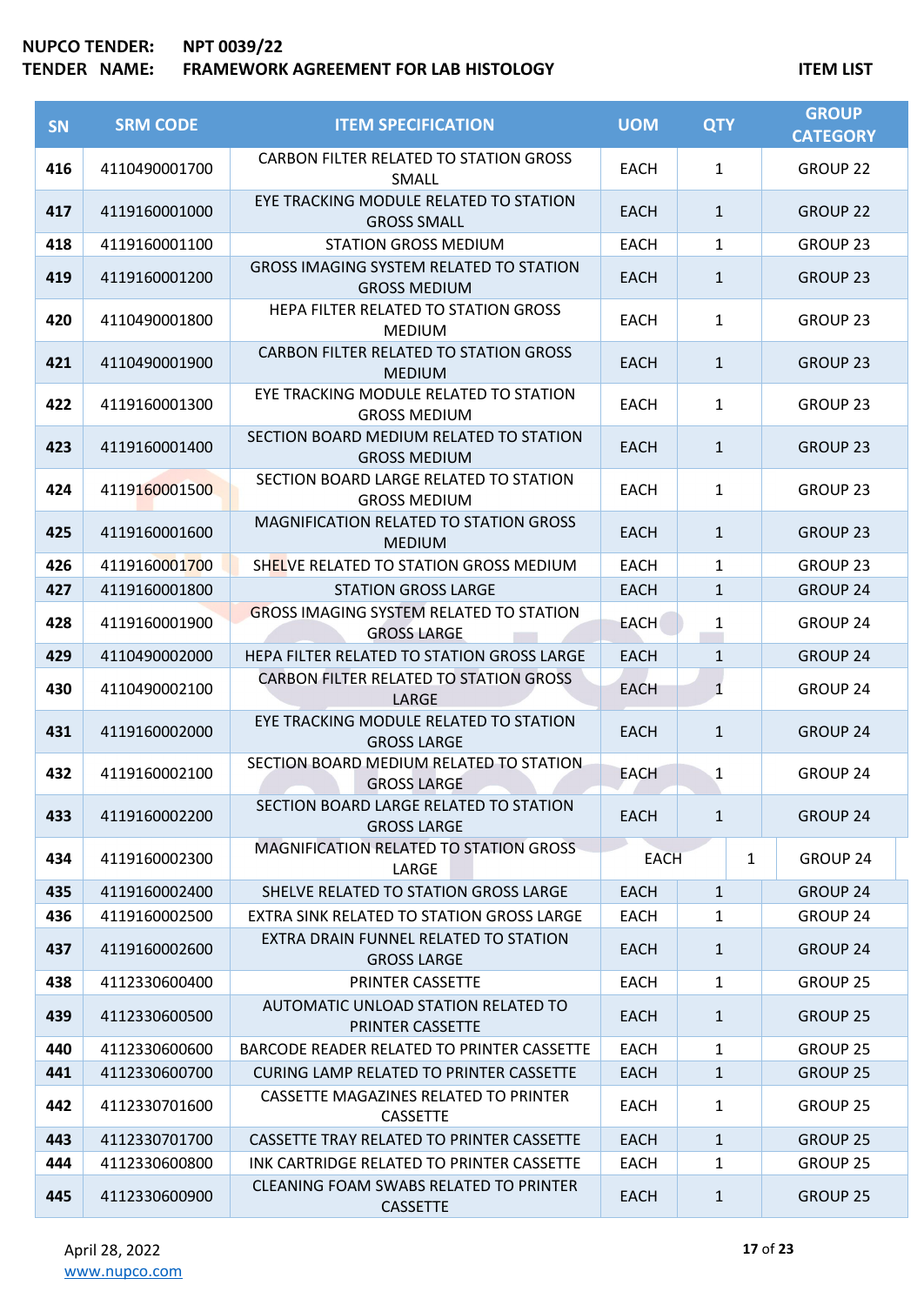| SN  | <b>SRM CODE</b> | <b>ITEM SPECIFICATION</b>                                                          | <b>UOM</b>  | <b>QTY</b>     | <b>GROUP</b><br><b>CATEGORY</b> |
|-----|-----------------|------------------------------------------------------------------------------------|-------------|----------------|---------------------------------|
| 446 | 4112330601000   | SIX MAGAZINES CASSETTE HOLDER RELATED TO<br>PRINTER CASSETTE                       | <b>EACH</b> | $\mathbf{1}$   | <b>GROUP 25</b>                 |
| 447 | 4110292004900   | STANDARD CASSETTE WITHOUT LID RELATED TO<br>PRINTER CASSETTE                       | <b>EACH</b> | $\mathbf{1}$   | <b>GROUP 25</b>                 |
| 448 | 4110292005000   | STANDARD CASSETTE WITH LID RELATED TO<br>PRINTER CASSETTE                          | <b>EACH</b> | $\mathbf{1}$   | <b>GROUP 25</b>                 |
| 449 | 4110292005100   | BIOPSY CASSETTE (STANDARD) RELATED TO<br>PRINTER CASSETTE                          | <b>EACH</b> | $\mathbf{1}$   | <b>GROUP 25</b>                 |
| 450 | 4110292005200   | BIOPSY CASSETTE PORE SIZE 0.67 MM RELATED TO<br>PRINTER CASSETTE                   | <b>EACH</b> | $\mathbf{1}$   | <b>GROUP 25</b>                 |
| 451 | 4110292005300   | BIOPSY CASSETTE PORE SIZE 0.25 MM RELATED TO<br>PRINTER CASSETTE                   | <b>EACH</b> | $\mathbf{1}$   | <b>GROUP 25</b>                 |
| 452 | 4110292005400   | PARAFORM CASSETTE FRAME RELATED TO<br>PRINTER CASSETTE                             | <b>EACH</b> | $\mathbf{1}$   | <b>GROUP 25</b>                 |
| 453 | 4110292005500   | STANDARD CASSETTE WITHOUT LID STACKED<br>RELATED TO PRINTER CASSETTE               | <b>EACH</b> | $\mathbf{1}$   | <b>GROUP 25</b>                 |
| 454 | 4110292005600   | STANDARD CASSETTE WITH LID STACKED RELATED<br>TO PRINTER CASSETTE                  | <b>EACH</b> | 1              | <b>GROUP 25</b>                 |
| 455 | 4110292005700   | BIOPSY CASSETTE (STANDARD) STACKED RELATED<br>TO PRINTER CASSETTE                  | <b>EACH</b> | $\mathbf{1}$   | <b>GROUP 25</b>                 |
| 456 | 4110292005800   | BIOPSY CASSETTE PORE SIZE 0.67 MM STACKED<br>RELATED TO PRINTER CASSETTE           | <b>EACH</b> | $\mathbf{1}$   | <b>GROUP 25</b>                 |
| 457 | 4110292005900   | BIOPSY CASSETTE PORE SIZE 0.25 MM STACKED<br>RELATED TO PRINTER CASSETTE           | <b>EACH</b> | $\mathbf{1}$   | <b>GROUP 25</b>                 |
| 458 | 4112330601100   | PARAFORM CASSETTE FRAME STACKED RELATED<br>TO PRINTER CASSETTE                     | <b>EACH</b> | $\mathbf{1}$   | <b>GROUP 25</b>                 |
| 459 | 4112260002200   | <b>PRINTER SLIDE</b>                                                               | <b>EACH</b> | $\mathbf{1}$   | <b>GROUP 26</b>                 |
| 460 | 4112260002300   | AUTOMATIC UNLOAD STATION RELATED TO<br><b>PRINTER SLIDE</b>                        | <b>EACH</b> | $\mathbf{1}$   | GROUP <sub>26</sub>             |
| 461 | 4112260002400   | BARCODE READER RELATED TO PRINTER SLIDE                                            | <b>EACH</b> | $\mathbf{1}$   | GROUP <sub>26</sub>             |
| 462 | 4112260002500   | INK CARTRIDGE RELATED TO PRINTER SLIDE                                             | <b>EACH</b> | $\overline{1}$ | GROUP <sub>26</sub>             |
| 463 | 4112260002600   | SLIDE RELATED TO PRINTER SLIDE                                                     | <b>EACH</b> | $\mathbf{1}$   | GROUP 26                        |
| 464 | 4112260002700   | <b>BULB RELATED TO PRINTER SLIDE</b>                                               | <b>EACH</b> | 1              | GROUP 26                        |
| 465 | 4110480900000   | LIQUID BASED SEDIMENTATION SEMI<br><b>AUTOMATED</b>                                | <b>EACH</b> | $\mathbf{1}$   | <b>GROUP 27</b>                 |
| 466 | 4110480900100   | SAMPLE VAIL RELATED TO LIQUID BASED<br>SEDIMENTATION SEMI AUTOMATED                | EACH        | $\mathbf{1}$   | GROUP 27                        |
| 467 | 4110480900200   | <b>BRUSH RELATED TO LIQUID BASED</b><br>SEDIMENTATION SEMI AUTOMATED               | <b>EACH</b> | $\mathbf{1}$   | <b>GROUP 27</b>                 |
| 468 | 4110480900300   | TRANSFER TUBE RELATED TO LIQUID BASED<br>SEDIMENTATION SEMI AUTOMATED              | <b>EACH</b> | 1              | GROUP 27                        |
| 469 | 4110480900400   | TRANSFER TIPS RELATED TO LIQUID BASED<br>SEDIMENTATION SEMI AUTOMATED              | <b>EACH</b> | $\mathbf{1}$   | <b>GROUP 27</b>                 |
| 470 | 4110480900500   | PREPARATION REAGENT RELATED TO LIQUID<br><b>BASED SEDIMENTATION SEMI AUTOMATED</b> | <b>EACH</b> | 1              | GROUP 27                        |
| 471 | 4110480900600   | STAINING REAGENT RELATED TO LIQUID BASED<br>SEDIMENTATION SEMI AUTOMATED           | <b>EACH</b> | $\mathbf{1}$   | <b>GROUP 27</b>                 |
| 472 | 4110480900700   | SLIDE RELATED TO LIQUID BASED SEDIMENTATION<br>SEMI AUTOMATED                      | <b>EACH</b> | 1              | GROUP 27                        |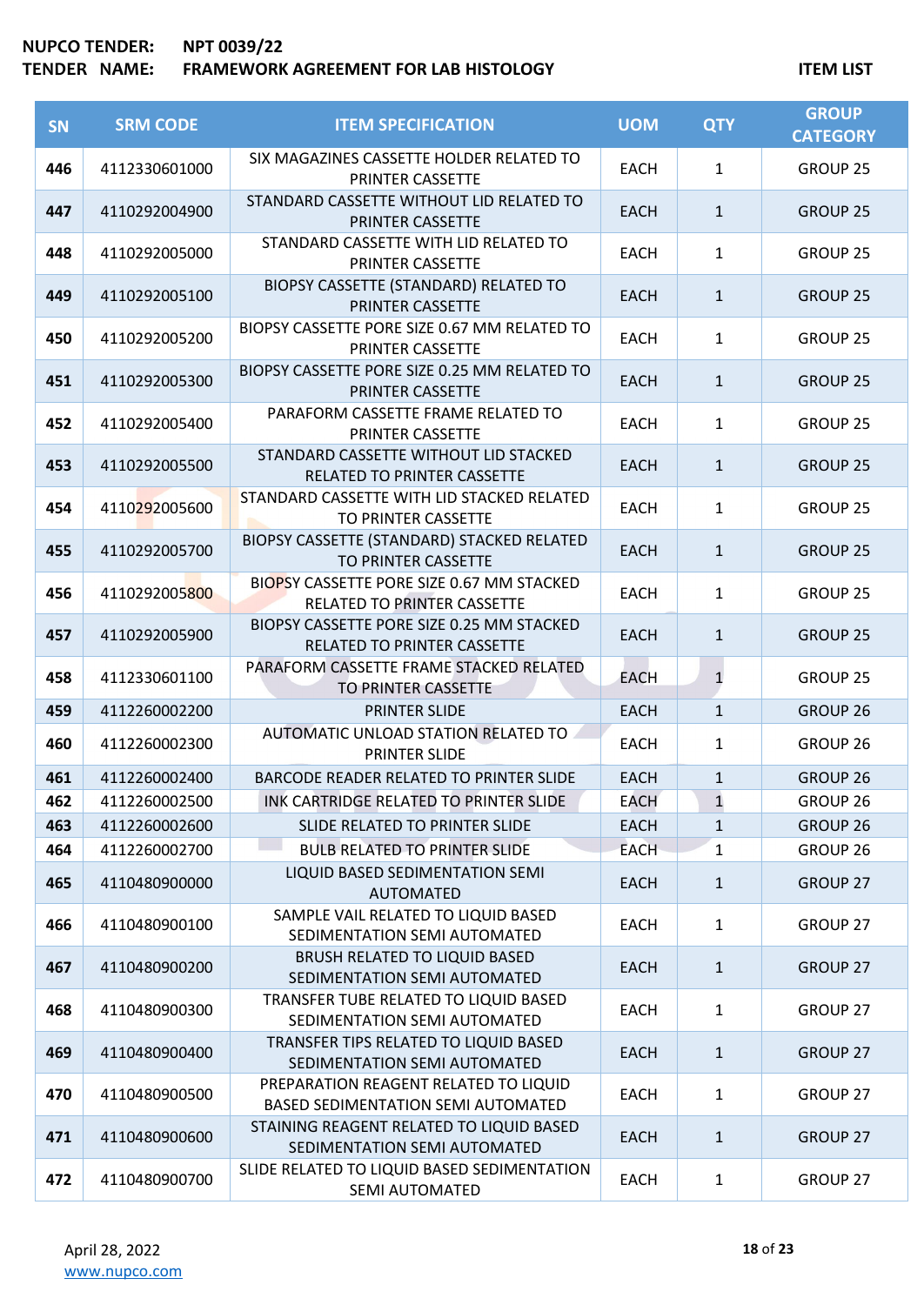| <b>SN</b> | <b>SRM CODE</b> | <b>ITEM SPECIFICATION</b>                                                           | <b>UOM</b>  | <b>QTY</b>   | <b>GROUP</b><br><b>CATEGORY</b> |
|-----------|-----------------|-------------------------------------------------------------------------------------|-------------|--------------|---------------------------------|
| 473       | 4110480900800   | CHAMBER RELATED TO LIQUID BASED<br>SEDIMENTATION SEMI AUTOMATED                     | <b>EACH</b> | $\mathbf{1}$ | <b>GROUP 27</b>                 |
| 474       | 4110480900900   | LIQUID BASED SEDIMENTATION AUTOMATED                                                | <b>EACH</b> | $\mathbf{1}$ | GROUP 28                        |
| 475       | 4110520414900   | SAMPLE VAIL RELATED TO LIQUID BASED<br>SEDIMENTATION AUTOMATED                      | <b>EACH</b> | $\mathbf{1}$ | <b>GROUP 28</b>                 |
| 476       | 4110480901000   | <b>BRUSH RELATED TO LIQUID BASED</b><br>SEDIMENTATION AUTOMATED                     | <b>EACH</b> | $\mathbf{1}$ | GROUP 28                        |
| 477       | 4110480901100   | TRANSFER TUBE RELATED TO LIQUID BASED<br>SEDIMENTATION AUTOMATED                    | <b>EACH</b> | $\mathbf{1}$ | <b>GROUP 28</b>                 |
| 478       | 4110480901200   | TRANSFER TIPS RELATED TO LIQUID BASED<br>SEDIMENTATION AUTOMATED                    | <b>EACH</b> | $\mathbf{1}$ | <b>GROUP 28</b>                 |
| 479       | 4110520415000   | PREPARATION REGENT RELATED TO LIQUID BASED<br>SEDIMENTATION AUTOMATED               | <b>EACH</b> | $\mathbf{1}$ | <b>GROUP 28</b>                 |
| 480       | 4110480901300   | STAINING REAGENT RELATED TO LIQUID BASED<br>SEDIMENTATION AUTOMATED                 | <b>EACH</b> | $\mathbf{1}$ | GROUP 28                        |
| 481       | 4110480901400   | SLIDE RELATED TO LIQUID BASED SEDIMENTATION<br><b>AUTOMATED</b>                     | <b>EACH</b> | $\mathbf{1}$ | <b>GROUP 28</b>                 |
| 482       | 4110480901500   | CHAMBER RELATED TO LIQUID BASED<br>SEDIMENTATION AUTOMATED                          | <b>EACH</b> | $\mathbf{1}$ | GROUP 28                        |
| 483       | 4110490002200   | LIQUID BASED FILTRATION LOW THROUGHPUT                                              | <b>EACH</b> | $\mathbf{1}$ | <b>GROUP 29</b>                 |
| 484       | 4110490002300   | GYNE SAMPLE VIAL RELATED TO LIQUID BASED<br>FILTRATION LOW THROUGHPUT               | <b>EACH</b> | $\mathbf{1}$ | <b>GROUP 29</b>                 |
| 485       | 4110490002400   | <b>GYNE FILTER RELATED TO LIQUID BASED</b><br>FILTRATION LOW THROUGHPUT             | <b>EACH</b> | $\mathbf{1}$ | <b>GROUP 29</b>                 |
| 486       | 4110490002500   | <b>GYNE SLIDE RELATED TO LIQUID BASED</b><br>FILTRATION LOW THROUGHPUT              | <b>EACH</b> | $\mathbf{1}$ | GROUP <sub>29</sub>             |
| 487       | 4110490002600   | GYNE KIT RELATED TO LIQUID BASED FILTRATION<br>LOW THROUGHPUT                       | <b>EACH</b> | $\mathbf{1}$ | GROUP <sub>29</sub>             |
| 488       | 4110490002700   | NON-GYNE SAMPLE VIAL RELATED TO LIQUID<br><b>BASED FILTRATION LOW THROUGHPUT</b>    | <b>EACH</b> | $\mathbf{1}$ | <b>GROUP 29</b>                 |
| 489       | 4110490002800   | NON-GYNE FILTER RELATED TO LIQUID BASED<br>FILTRATION LOW THROUGHPUT                | <b>EACH</b> | $\mathbf{1}$ | <b>GROUP 29</b>                 |
| 490       | 4110490002900   | NON-GYNE SLIDE RELATED TO LIQUID BASED<br>FILTRATION LOW THROUGHPUT                 | <b>EACH</b> | 1            | GROUP <sub>29</sub>             |
| 491       | 4110490003000   | NON-GYNE KIT RELATED TO LIQUID BASED<br>FILTRATION LOW THROUGHPUT                   | <b>EACH</b> | $\mathbf{1}$ | GROUP <sub>29</sub>             |
| 492       | 4110490003100   | UROCYTE SAMPLE VIAL RELATED TO LIQUID BASED<br>FILTRATION LOW THROUGHPUT            | <b>EACH</b> | $\mathbf{1}$ | GROUP <sub>29</sub>             |
| 493       | 4110490003200   | UROCYTE FILTER RELATED TO LIQUID BASED<br>FILTRATION LOW THROUGHPUT                 | <b>EACH</b> | $\mathbf{1}$ | GROUP <sub>29</sub>             |
| 494       | 4110490003300   | UROCYTE SLIDE RELATED TO LIQUID BASED<br>FILTRATION LOW THROUGHPUT                  | <b>EACH</b> | $\mathbf{1}$ | GROUP <sub>29</sub>             |
| 495       | 4110490003400   | UROCYTE KIT RELATED TO LIQUID BASED<br>FILTRATION LOW THROUGHPUT                    | <b>EACH</b> | $\mathbf{1}$ | GROUP <sub>29</sub>             |
| 496       | 4110490003500   | WASHING SOLUTION BOTTLE RELATED TO LIQUID<br><b>BASED FILTRATION LOW THROUGHPUT</b> | <b>EACH</b> | $\mathbf{1}$ | GROUP 29                        |
| 497       | 4110490003600   | RESERVE SOLUTION BOTTLE RELATED TO LIQUID<br><b>BASED FILTRATION LOW THROUGHPUT</b> | <b>EACH</b> | $\mathbf{1}$ | GROUP <sub>29</sub>             |
| 498       | 4110490003700   | SPECIMEN COLLECTION DEVICE RELATED TO<br>LIQUID BASED FILTRATION LOW THROUGHPUT     | <b>EACH</b> | 1            | GROUP 29                        |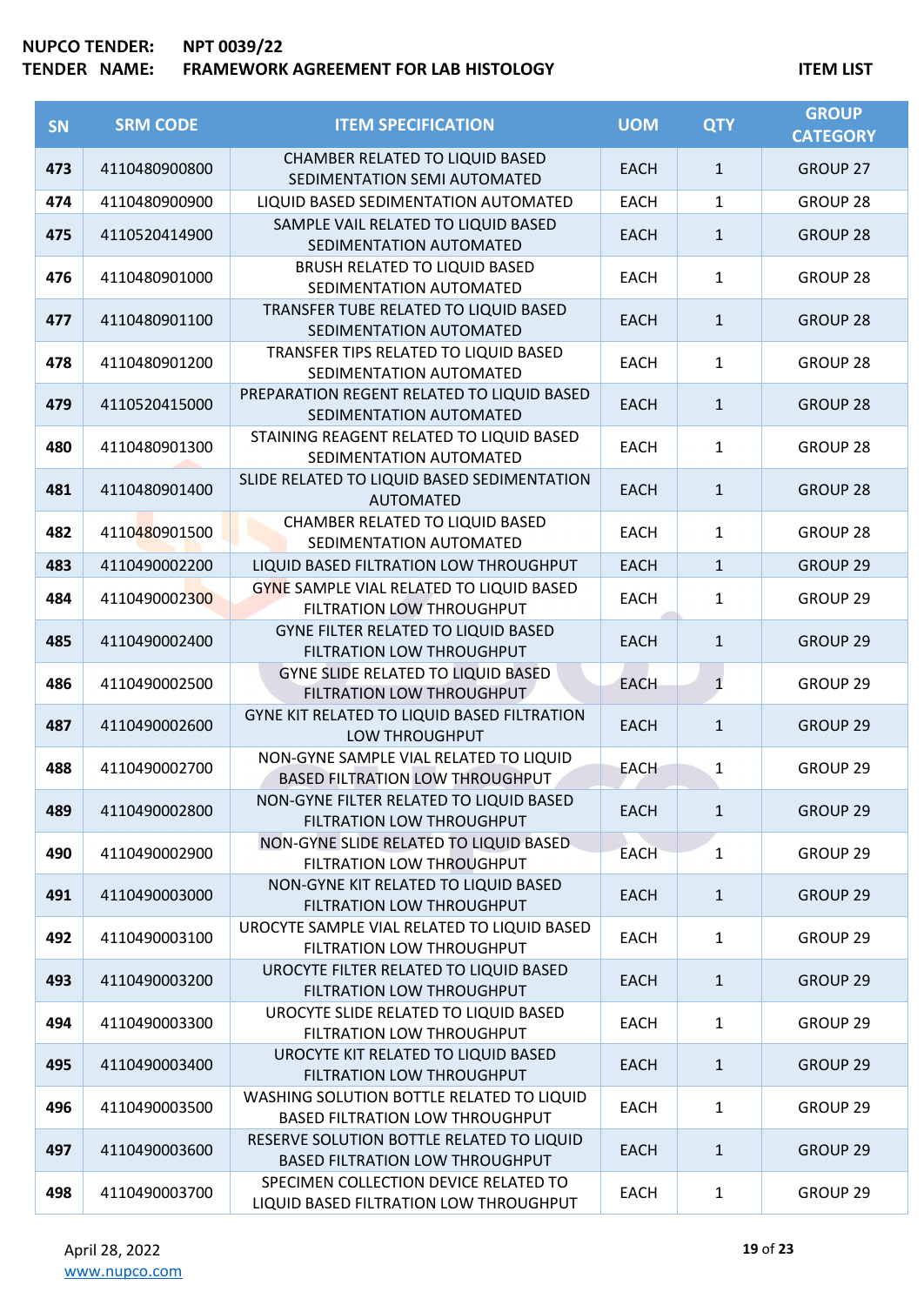| SN  | <b>SRM CODE</b> | <b>ITEM SPECIFICATION</b>                                                            | <b>UOM</b>  | <b>QTY</b>   | <b>GROUP</b><br><b>CATEGORY</b> |
|-----|-----------------|--------------------------------------------------------------------------------------|-------------|--------------|---------------------------------|
| 499 | 4110490003800   | EA-50 STAIN RELATED TO LIQUID BASED<br>FILTRATION LOW THROUGHPUT                     | <b>EACH</b> | $\mathbf{1}$ | <b>GROUP 29</b>                 |
| 500 | 4110490003900   | ORANGE G STAIN RELATED TO LIQUID BASED<br>FILTRATION LOW THROUGHPUT                  | <b>EACH</b> | $\mathbf{1}$ | GROUP <sub>29</sub>             |
| 501 | 4110490004000   | BLUING SOLUTION RELATED TO LIQUID BASED<br>FILTRATION LOW THROUGHPUT                 | <b>EACH</b> | $\mathbf{1}$ | <b>GROUP 29</b>                 |
| 502 | 4110490004100   | HEMATOXYLIN STAIN RELATED TO LIQUID BASED<br>FILTRATION LOW THROUGHPUT               | <b>EACH</b> | $\mathbf{1}$ | GROUP 29                        |
| 503 | 4110490004200   | RINSE SOLUTION RELATED TO LIQUID BASED<br>FILTRATION LOW THROUGHPUT                  | <b>EACH</b> | $\mathbf{1}$ | GROUP <sub>29</sub>             |
| 504 | 4110490004300   | STAINING SET RELATED TO LIQUID BASED<br>FILTRATION LOW THROUGHPUT                    | <b>EACH</b> | $\mathbf{1}$ | GROUP <sub>29</sub>             |
| 505 | 4110490004400   | LIQUID BASED FILTRATION HIGH THROUGHPUT                                              | <b>EACH</b> | $\mathbf{1}$ | GROUP 30                        |
| 506 | 4110490004500   | GYNE SAMPLE VIAL RELATED TO LIQUID BASED<br>FILTRATION HIGH THROUGHPUT               | <b>EACH</b> | 1            | GROUP 30                        |
| 507 | 4110490004600   | <b>GYNE FILTER RELATED TO LIQUID BASED</b><br>FILTRATION HIGH THROUGHPUT             | <b>EACH</b> | $\mathbf{1}$ | GROUP 30                        |
| 508 | 4110490004700   | <b>GYNE SLIDE RELATED TO LIQUID BASED</b><br>FILTRATION HIGH THROUGHPUT              | <b>EACH</b> | $\mathbf{1}$ | GROUP 30                        |
| 509 | 4110490004800   | GYNE KIT RELATED TO LIQUID BASED FILTRATION<br><b>HIGH THROUGHPUT</b>                | <b>EACH</b> | $\mathbf{1}$ | GROUP 30                        |
| 510 | 4110490004900   | NON-GYNE SAMPLE VIAL RELATED TO LIQUID<br><b>BASED FILTRATION HIGH THROUGHPUT</b>    | <b>EACH</b> | $\mathbf{1}$ | GROUP 30                        |
| 511 | 4110490005000   | NON-GYNE FILTER RELATED TO LIQUID BASED<br>FILTRATION HIGH THROUGHPUT                | <b>EACH</b> | $\mathbf{1}$ | GROUP 30                        |
| 512 | 4110490005100   | NON-GYNE SLIDE RELATED TO LIQUID BASED<br>FILTRATION HIGH THROUGHPUT                 | <b>EACH</b> | $\mathbf{1}$ | GROUP 30                        |
| 513 | 4110490005200   | NON-GYNE KIT RELATED TO LIQUID BASED<br>FILTRATION HIGH THROUGHPUT                   | <b>EACH</b> | $\mathbf{1}$ | GROUP 30                        |
| 514 | 4110490005300   | UROCYTE SAMPLE VIAL RELATED TO LIQUID BASED<br>FILTRATION HIGH THROUGHPUT            | <b>EACH</b> | 1            | GROUP 30                        |
| 515 | 4110490005400   | UROCYTE FILTER RELATED TO LIQUID BASED<br>FILTRATION HIGH THROUGHPUT                 | <b>EACH</b> | $\mathbf{1}$ | <b>GROUP 30</b>                 |
| 516 | 4110490005500   | UROCYTE SLIDE RELATED TO LIQUID BASED<br>FILTRATION HIGH THROUGHPUT                  | <b>EACH</b> | $\mathbf{1}$ | GROUP 30                        |
| 517 | 4110490005600   | UROCYTE KIT RELATED TO LIQUID BASED<br>FILTRATION HIGH THROUGHPUT                    | <b>EACH</b> | $\mathbf{1}$ | <b>GROUP 30</b>                 |
| 518 | 4110490005700   | WASHING SOLUTION BOTTLE RELATED TO LIQUID<br><b>BASED FILTRATION HIGH THROUGHPUT</b> | <b>EACH</b> | $\mathbf{1}$ | GROUP 30                        |
| 519 | 4110490005800   | RESERVE SOLUTION BOTTLE RELATED TO LIQUID<br><b>BASED FILTRATION HIGH THROUGHPUT</b> | <b>EACH</b> | $\mathbf{1}$ | <b>GROUP 30</b>                 |
| 520 | 4110490005900   | SPECIMEN COLLECTION DEVICE RELATED TO<br>LIQUID BASED FILTRATION HIGH THROUGHPUT     | <b>EACH</b> | $\mathbf{1}$ | GROUP 30                        |
| 521 | 4110490006000   | EA-50 STAIN RELATED TO LIQUID BASED<br>FILTRATION HIGH THROUGHPUT                    | <b>EACH</b> | $\mathbf{1}$ | <b>GROUP 30</b>                 |
| 522 | 4110490006100   | ORANGE G STAIN RELATED TO LIQUID BASED<br>FILTRATION HIGH THROUGHPUT                 | <b>EACH</b> | $\mathbf{1}$ | GROUP 30                        |
| 523 | 4110490006200   | BLUING SOLUTION RELATED TO LIQUID BASED<br>FILTRATION HIGH THROUGHPUT                | <b>EACH</b> | $\mathbf{1}$ | <b>GROUP 30</b>                 |
| 524 | 4110490006300   | HEMATOXYLIN STAIN RELATED TO LIQUID BASED<br>FILTRATION HIGH THROUGHPUT              | <b>EACH</b> | $\mathbf{1}$ | GROUP 30                        |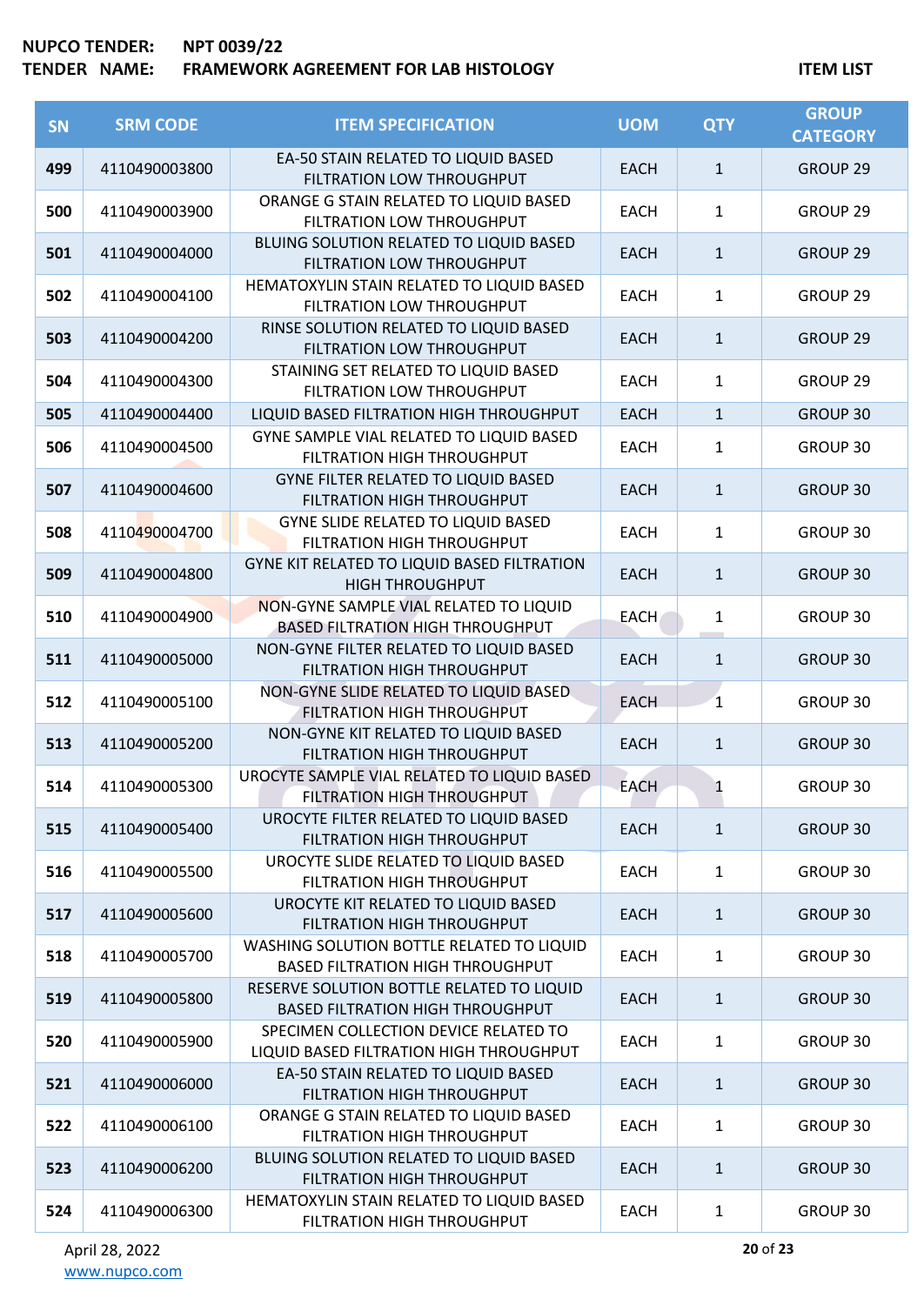| SN  | <b>SRM CODE</b> | <b>ITEM SPECIFICATION</b>                                                                                   | <b>UOM</b>  | <b>QTY</b>   | <b>GROUP</b><br><b>CATEGORY</b> |
|-----|-----------------|-------------------------------------------------------------------------------------------------------------|-------------|--------------|---------------------------------|
| 525 | 4110490006400   | RINSE SOLUTION RELATED TO LIQUID BASED<br>FILTRATION HIGH THROUGHPUT                                        | <b>EACH</b> | $\mathbf{1}$ | GROUP 30                        |
| 526 | 4110490006500   | STAINING SET RELATED TO LIQUID BASED<br>FILTRATION HIGH THROUGHPUT                                          | <b>EACH</b> | $\mathbf{1}$ | GROUP 30                        |
| 527 | 4110291800300   | <b>COVERSLIPPER GLASS LOW THROUGHPUT</b>                                                                    | <b>EACH</b> | $\mathbf{1}$ | GROUP 31                        |
| 528 | 4110291502400   | LOADING BATH INSERT SAKURA SLIDE RACK<br>RELATED TO COVERSLIPPER GLASS LOW<br><b>THROUGHPUT</b>             | <b>EACH</b> | $\mathbf{1}$ | GROUP 31                        |
| 529 | 4110291502500   | <b>LOADING BATH INSERT THERMO SLIDE RACK</b><br>RELATED TO COVERSLIPPER GLASS LOW<br><b>THROUGHPUT</b>      | <b>EACH</b> | $\mathbf{1}$ | <b>GROUP 31</b>                 |
| 530 | 4110291502600   | LOADING BATH INSERT MEDIATE SLIDE RACK<br>RELATED TO COVERSLIPPER GLASS LOW<br><b>THROUGHPUT</b>            | <b>EACH</b> | $\mathbf{1}$ | GROUP 31                        |
| 531 | 4110291502700   | LOADING BATH INSERT, RACK CLIP FOR SPECTRA<br>SLIDE RACK RELATED TO COVERSLIPPER GLASS<br>LOW THROUGHPUT    | <b>EACH</b> | $\mathbf{1}$ | <b>GROUP 31</b>                 |
| 532 | 4110291502800   | <b>GLASS COVER RELATED TO COVERSLIPPER GLASS</b><br><b>LOW THROUGHPUT</b>                                   | <b>EACH</b> | $\mathbf{1}$ | GROUP 31                        |
| 533 | 4110291502900   | SLIDE RELATED TO COVERSLIPPER GLASS LOW<br><b>THROUGHPUT</b>                                                | <b>EACH</b> | $\mathbf{1}$ | <b>GROUP 31</b>                 |
| 534 | 4110291503000   | <b>MOUNTING MEDIA RELATED TO COVERSLIPPER</b><br><b>GLASS LOW THROUGHPUT</b>                                | <b>EACH</b> | $\mathbf{1}$ | GROUP 31                        |
| 535 | 4110291503100   | COVER GLASS HOLDER RELATED TO COVERSLIPPER<br><b>GLASS LOW THROUGHPUT</b>                                   | <b>EACH</b> | $\mathbf{1}$ | GROUP 31                        |
| 536 | 4110291503200   | EXHAUST HOSE RELATED TO COVERSLIPPER GLASS<br>LOW THROUGHPUT                                                | <b>EACH</b> | 1            | GROUP 31                        |
| 537 | 4110490006600   | CARBON FILTER RELATED TO COVERSLIPPER GLASS<br>LOW THROUGHPUT                                               | <b>EACH</b> | $\mathbf{1}$ | <b>GROUP 31</b>                 |
| 538 | 4110520415100   | SLIDE BASKET RELATED TO COVERSLIPPER GLASS<br>LOW THROUGHPUT                                                | <b>EACH</b> | 1            | GROUP 31                        |
| 539 | 4110520415200   | SLIDE BASKET ADAPTER RELATED TO<br><b>COVERSLIPPER GLASS LOW THROUGHPUT</b>                                 | <b>EACH</b> | $\mathbf{1}$ | <b>GROUP 31</b>                 |
| 540 | 4110291800400   | COVERSLIPPER GLASS MEDIUM THROUGHPUT                                                                        | <b>EACH</b> | $\mathbf{1}$ | <b>GROUP 32</b>                 |
| 541 | 4110291503300   | LOADING BATH INSERT SAKURA SLIDE RACK<br>RELATED TO COVERSLIPPER GLASS MEDIUM<br><b>THROUGHPUT</b>          | <b>EACH</b> | $\mathbf{1}$ | <b>GROUP 32</b>                 |
| 542 | 4110291503400   | LOADING BATH INSERT THERMO SLIDE RACK<br>RELATED TO COVERSLIPPER GLASS MEDIUM<br><b>THROUGHPUT</b>          | <b>EACH</b> | $\mathbf{1}$ | <b>GROUP 32</b>                 |
| 543 | 4110291503500   | LOADING BATH INSERT MEDIATE SLIDE RACK<br>RELATED TO COVERSLIPPER GLASS MEDIUM<br><b>THROUGHPUT</b>         | <b>EACH</b> | $\mathbf{1}$ | <b>GROUP 32</b>                 |
| 544 | 4110291503600   | LOADING BATH INSERT, RACK CLIP FOR SPECTRA<br>SLIDE RACK RELATED TO COVERSLIPPER GLASS<br>MEDIUM THROUGHPUT | <b>EACH</b> | $\mathbf{1}$ | <b>GROUP 32</b>                 |
| 545 | 4110291503700   | <b>GLASS COVER RELATED TO COVERSLIPPER GLASS</b><br><b>MEDIUM THROUGHPUT</b>                                | <b>EACH</b> | $\mathbf{1}$ | <b>GROUP 32</b>                 |
| 546 | 4110291503800   | SLIDE RELATED TO COVERSLIPPER GLASS MEDIUM<br><b>THROUGHPUT</b>                                             | <b>EACH</b> | 1            | <b>GROUP 32</b>                 |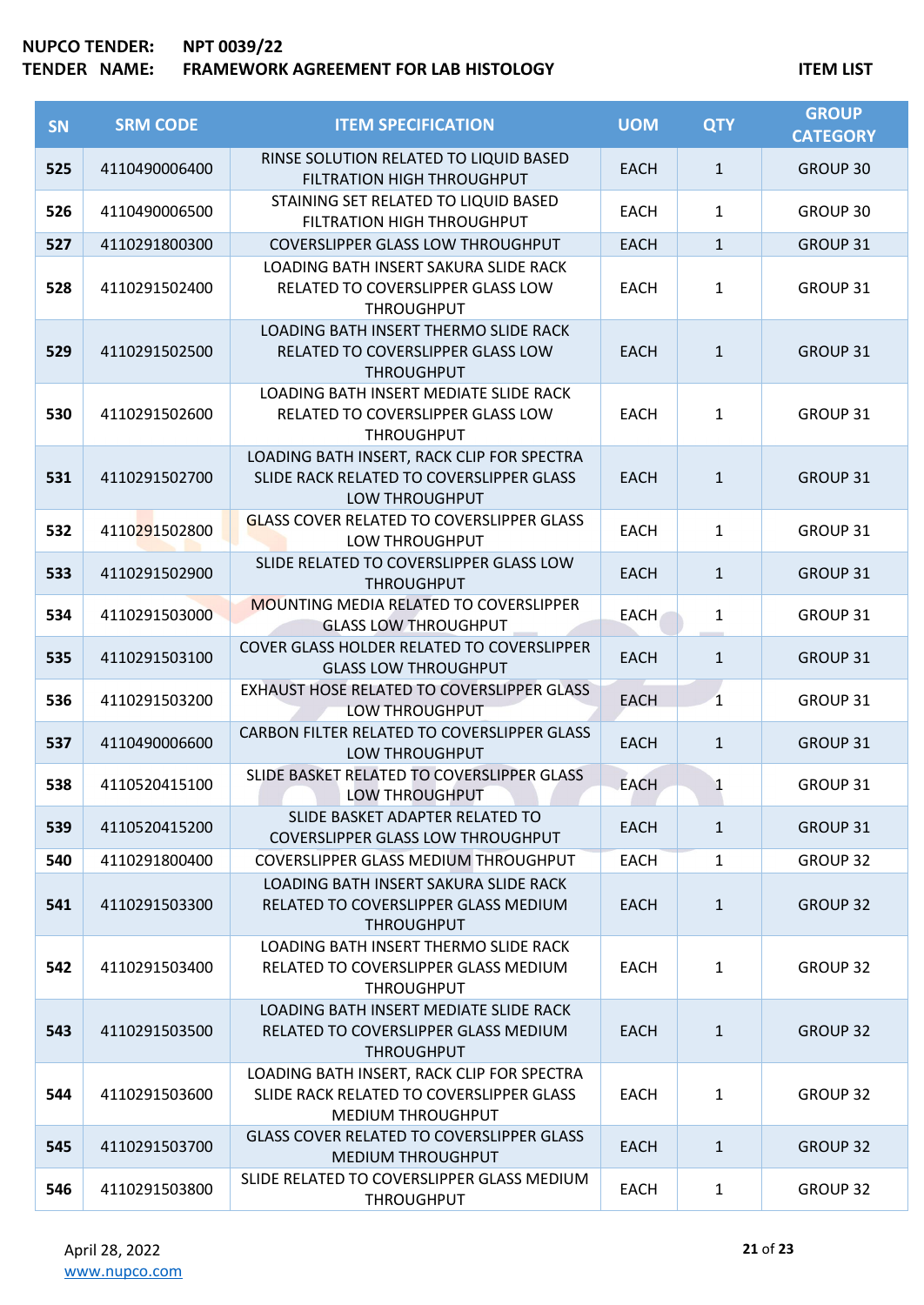| SN  | <b>SRM CODE</b> | <b>ITEM SPECIFICATION</b>                                                    | <b>UOM</b>  | <b>QTY</b>   | <b>GROUP</b><br><b>CATEGORY</b> |
|-----|-----------------|------------------------------------------------------------------------------|-------------|--------------|---------------------------------|
| 547 | 4110291503900   | MOUNTING MEDIA RELATED TO COVERSLIPPER<br><b>GLASS MEDIUM THROUGHPUT</b>     | <b>EACH</b> | $\mathbf{1}$ | <b>GROUP 32</b>                 |
| 548 | 4110291504000   | COVER GLASS HOLDER RELATED TO COVERSLIPPER<br><b>GLASS MEDIUM THROUGHPUT</b> | <b>EACH</b> | 1            | <b>GROUP 32</b>                 |
| 549 | 4110291504100   | EXHAUST HOSE RELATED TO COVERSLIPPER GLASS<br><b>MEDIUM THROUGHPUT</b>       | <b>EACH</b> | $\mathbf{1}$ | <b>GROUP 32</b>                 |
| 550 | 4110291800500   | <b>COVERSLIPPER FILM</b>                                                     | <b>EACH</b> | 1            | GROUP 33                        |
| 551 | 4110291504200   | FILM COVER RELATED TO COVERSLIPPER FILM                                      | <b>EACH</b> | $\mathbf{1}$ | <b>GROUP 33</b>                 |
| 552 | 4110291504300   | SLIDE RELATED TO COVERSLIPPER FILM                                           | <b>EACH</b> | 1            | GROUP 33                        |
| 553 | 4110291504400   | EXHAUST HOSE RELATED TO COVERSLIPPER FILM                                    | <b>EACH</b> | $\mathbf 1$  | <b>GROUP 33</b>                 |
| 554 | 4110490006700   | CARBON FILTER RELATED TO COVERSLIPPER FILM                                   | <b>EACH</b> | 1            | GROUP 33                        |
| 555 | 4110520415300   | SLIDE BASKET RELATED TO COVERSLIPPER FILM                                    | <b>EACH</b> | $\mathbf{1}$ | <b>GROUP 33</b>                 |
| 556 | 4110520415400   | SLIDE BASKET ADAPTER RELATED TO<br><b>COVERSLIPPER FILM</b>                  | <b>EACH</b> | 1            | <b>GROUP 33</b>                 |
| 557 | 4110291504500   | <b>CUTTER BLADE RELATED TO COVERSLIPPER FILM</b>                             | <b>EACH</b> | $\mathbf{1}$ | <b>GROUP 33</b>                 |
| 558 | 4110291504600   | BARCODE READER RELATED TO COVERSLIPPER<br><b>FILM</b>                        | <b>EACH</b> | 1            | <b>GROUP 33</b>                 |
| 559 | 4112260002800   | SCANNER SLIDE DIGITAL LOW THROUGHPUT                                         | <b>EACH</b> | $\mathbf{1}$ | <b>GROUP 34</b>                 |
| 560 | 4112260002900   | STORAGE SERVER RACK RELATED TO SCANNER<br>SLIDE DIGITAL LOW THROUGHPUT       | <b>EACH</b> | 1            | <b>GROUP 34</b>                 |
| 561 | 4112260003000   | ADMIN SERVER RACK RELATED TO SCANNER SLIDE<br>DIGITAL LOW THROUGHPUT         | <b>EACH</b> | $\mathbf{1}$ | <b>GROUP 34</b>                 |
| 562 | 4112260003100   | MULTI SITE CONNECTION RELATED TO SCANNER<br>SLIDE DIGITAL LOW THROUGHPUT     | EACH        | $\mathbf{1}$ | <b>GROUP 34</b>                 |
| 563 | 4112260003200   | SCANNER SLIDE DIGITAL HIGH THROUGHPUT                                        | <b>EACH</b> | $\mathbf{1}$ | <b>GROUP 35</b>                 |
| 564 | 4112260003300   | STORAGE SERVER RACK RELATED TO SCANNER<br>SLIDE DIGITAL HIGH THROUGHPUT      | <b>EACH</b> | 1            | GROUP 35                        |
| 565 | 4112260003400   | ADMIN SERVER RACK RELATED TO SCANNER SLIDE<br><b>DIGITAL HIGH THROUGHPUT</b> | <b>EACH</b> | $\mathbf{1}$ | <b>GROUP 35</b>                 |
| 566 | 4112260003500   | MULTI SITE CONNECTION RELATED TO SCANNER<br>SLIDE DIGITAL HIGH THROUGHPUT    | <b>EACH</b> | $\mathbf{1}$ | <b>GROUP 35</b>                 |
| 567 | 4113151400000   | <b>CYTOSPIN</b>                                                              | <b>EACH</b> | $\mathbf{1}$ | GROUP 36                        |
| 568 | 4110520001100   | <b>CHAMBER KIT RELATED TO CYTOSPIN</b>                                       | EACH        | 1            | GROUP 36                        |
| 569 | 4110520001200   | FLUID CHAMBER RELATED TO CYTOSPIN                                            | <b>EACH</b> | $\mathbf{1}$ | <b>GROUP 36</b>                 |
| 570 | 4110490006800   | FILTER PAPER RELATED TO CYTOSPIN                                             | EACH        | 1            | GROUP 36                        |
| 571 | 4110520001300   | CHAMBER CAP RELATED TO CYTOSPIN                                              | <b>EACH</b> | $\mathbf{1}$ | GROUP 36                        |
| 572 | 4110520001400   | BASE HOLDER RELATED TO CYTOSPIN                                              | <b>EACH</b> | 1            | GROUP 36                        |
| 573 | 4110520001500   | PPM KIT RELATED TO CYTOSPIN                                                  | <b>EACH</b> | $\mathbf{1}$ | GROUP 36                        |
| 574 | 4113151400100   | <b>CYTOSPIN WITH SLIDE STAINER</b>                                           | <b>EACH</b> | 1            | GROUP 37                        |
| 575 | 4110520001600   | STANDARD CHAMBER KIT RELATED TO CYTOSPIN<br>WITH SLIDE STAINER               | <b>EACH</b> | $\mathbf{1}$ | GROUP 37                        |
| 576 | 4110520001700   | DUAL CHAMBER KIT RELATED TO CYTOSPIN WITH<br><b>SLIDE STAINER</b>            | <b>EACH</b> | $\mathbf{1}$ | GROUP 37                        |
| 577 | 4110520001800   | MEGA CHAMBER KIT RELATED TO CYTOSPIN WITH<br><b>SLIDE STAINER</b>            | <b>EACH</b> | $\mathbf{1}$ | GROUP 37                        |
| 578 | 4110520001900   | FLUID CHAMBER RELATED TO CYTOSPIN WITH<br><b>SLIDE STAINER</b>               | <b>EACH</b> | $\mathbf{1}$ | GROUP 37                        |
| 579 | 4110490006900   | FILTER PAPER RELATED TO CYTOSPIN WITH SLIDE<br><b>STAINER</b>                | <b>EACH</b> | $\mathbf{1}$ | GROUP 37                        |